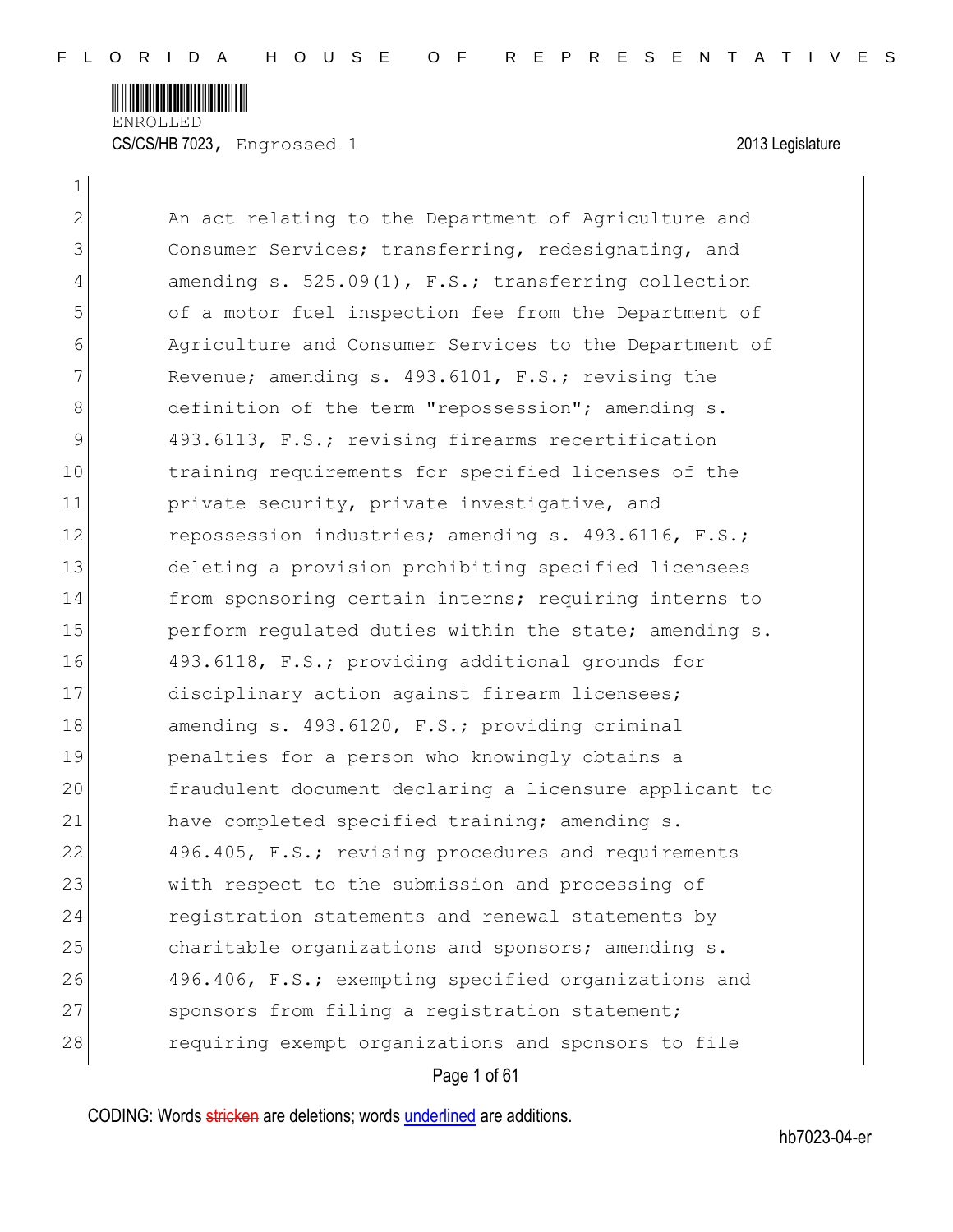

CS/CS/HB 7023, Engrossed 1 2013 Legislature

| 29 | specified documents; providing for applicability;      |
|----|--------------------------------------------------------|
| 30 | amending s. 496.407, F.S.; revising financial          |
| 31 | reporting requirements; amending s. 496.409, F.S.;     |
| 32 | revising registration procedures and requirements for  |
| 33 | professional fundraising consultants; amending s.      |
| 34 | 496.410, F.S.; revising registration procedures and    |
| 35 | requirements for professional solicitors; amending s.  |
| 36 | 496.411, F.S.; revising the information required to be |
| 37 | displayed on specified solicitation materials;         |
| 38 | amending s. 496.415, F.S.; revising a provision        |
| 39 | prohibiting specified persons from submitting false,   |
| 40 | misleading, or inaccurate information related to a     |
| 41 | solicitation or a charitable or sponsor sales          |
| 42 | promotion; amending s. 496.419, F.S.; revising the     |
| 43 | responsibility of the Department of Agriculture and    |
| 44 | Consumer Services to report specified criminal         |
| 45 | violations; authorizing the department to issue a      |
| 46 | cease and desist order for specified violations;       |
| 47 | amending s. 501.016, F.S.; revising the amount of a    |
| 48 | surety bond, letter of credit, or guaranty agreement   |
| 49 | furnished to the department by a health studio;        |
| 50 | amending s. 501.059, F.S.; prohibiting a telephone     |
| 51 | solicitor from calling certain consumers; amending s.  |
| 52 | 501.603, F.S.; conforming a cross-reference; revising  |
| 53 | definitions; amending s. 501.604, F.S.; revising       |
| 54 | exemptions from specified provisions of the Florida    |
| 55 | Telemarketing Act; amending s. 501.607, F.S.; revising |
| 56 | salesperson application requirements; amending s.      |
|    |                                                        |

# Page 2 of 61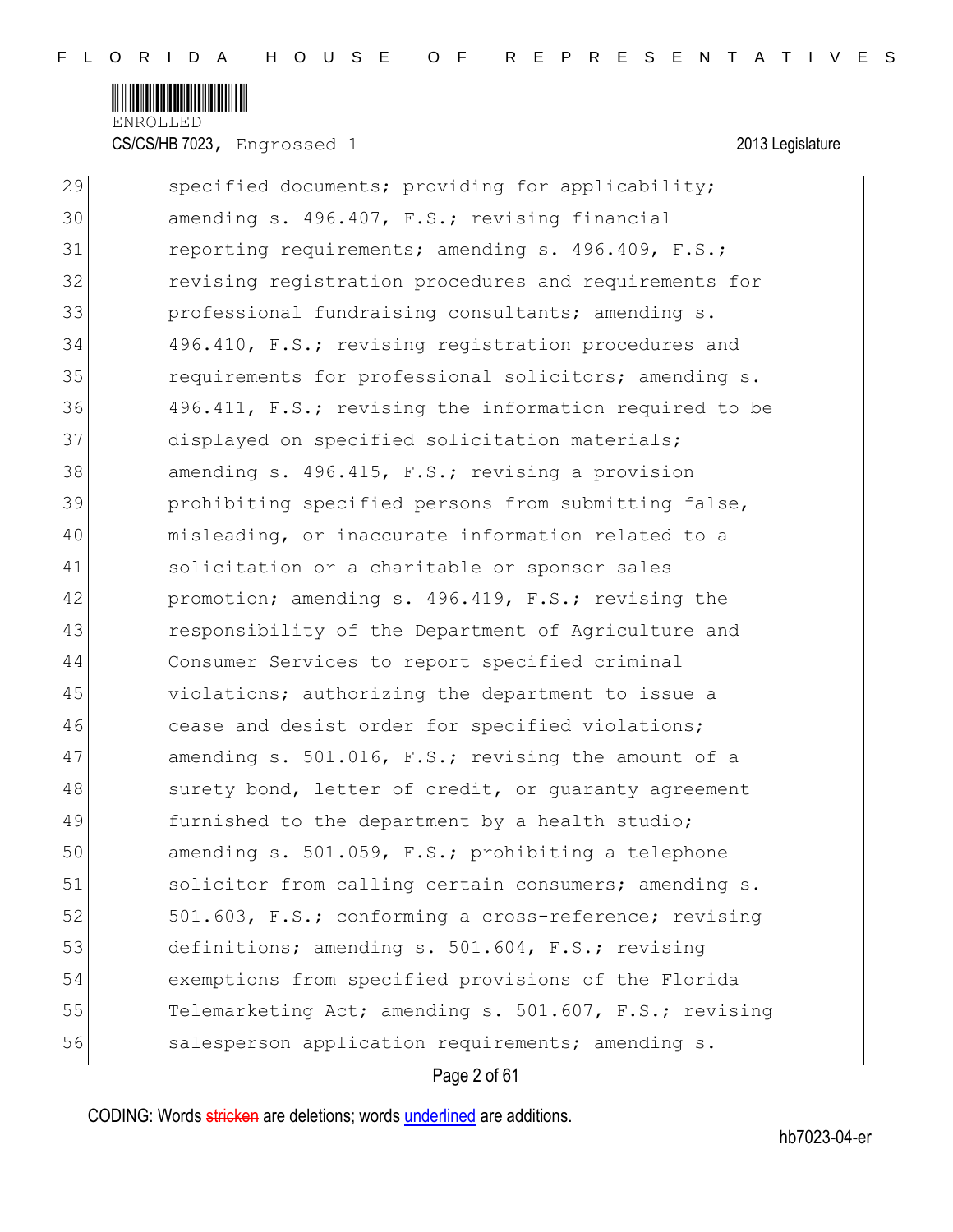

CS/CS/HB 7023, Engrossed 1 2013 Legislature

| 57 | 501.608, F.S.; requiring commercial telephone sellers     |
|----|-----------------------------------------------------------|
| 58 | seeking an affidavit of exemption to provide the          |
| 59 | department with certain information at the                |
| 60 | department's request; requiring licensees and exempt      |
| 61 | persons to display certain documentation; authorizing     |
| 62 | the department to issue a cease and desist order and      |
| 63 | to order a salesperson to leave an office if the          |
| 64 | salesperson is unable to properly display or produce a    |
| 65 | license or a receipt of filing of an affidavit of         |
| 66 | exemption; amending s. 501.611, F.S.; providing that a    |
| 67 | surety bond filed with the department by a commercial     |
| 68 | telephone seller remains in force for a specified         |
| 69 | period; amending s. 501.615, F.S.; revising the           |
| 70 | contract requirements and restrictions on telephonic      |
| 71 | sales by commercial telephone sellers; amending s.        |
| 72 | 501.617, F.S.; authorizing an enforcing authority to      |
| 73 | conduct regulatory inspections; amending s. 507.03,       |
| 74 | F.S.; requiring moving brokers to provide certain         |
| 75 | information at the request of the department; amending    |
| 76 | s. 507.07, F.S.; prohibiting movers and moving brokers    |
| 77 | from entering into certain service contracts with         |
| 78 | certain unregistered persons; amending s. 525.01,         |
| 79 | F.S.; revising the definition of the term "alternative    |
| 80 | fuel"; repealing s. $525.09(2) - (4)$ , F.S., relating to |
| 81 | the payment and applicability of an inspection fee for    |
| 82 | testing and analyzing petroleum fuels; amending s.        |
| 83 | 525.10, F.S.; deleting a provision requiring certain      |
| 84 | moneys to be paid into the State Treasury before being    |
|    |                                                           |

Page 3 of 61

CODING: Words stricken are deletions; words underlined are additions.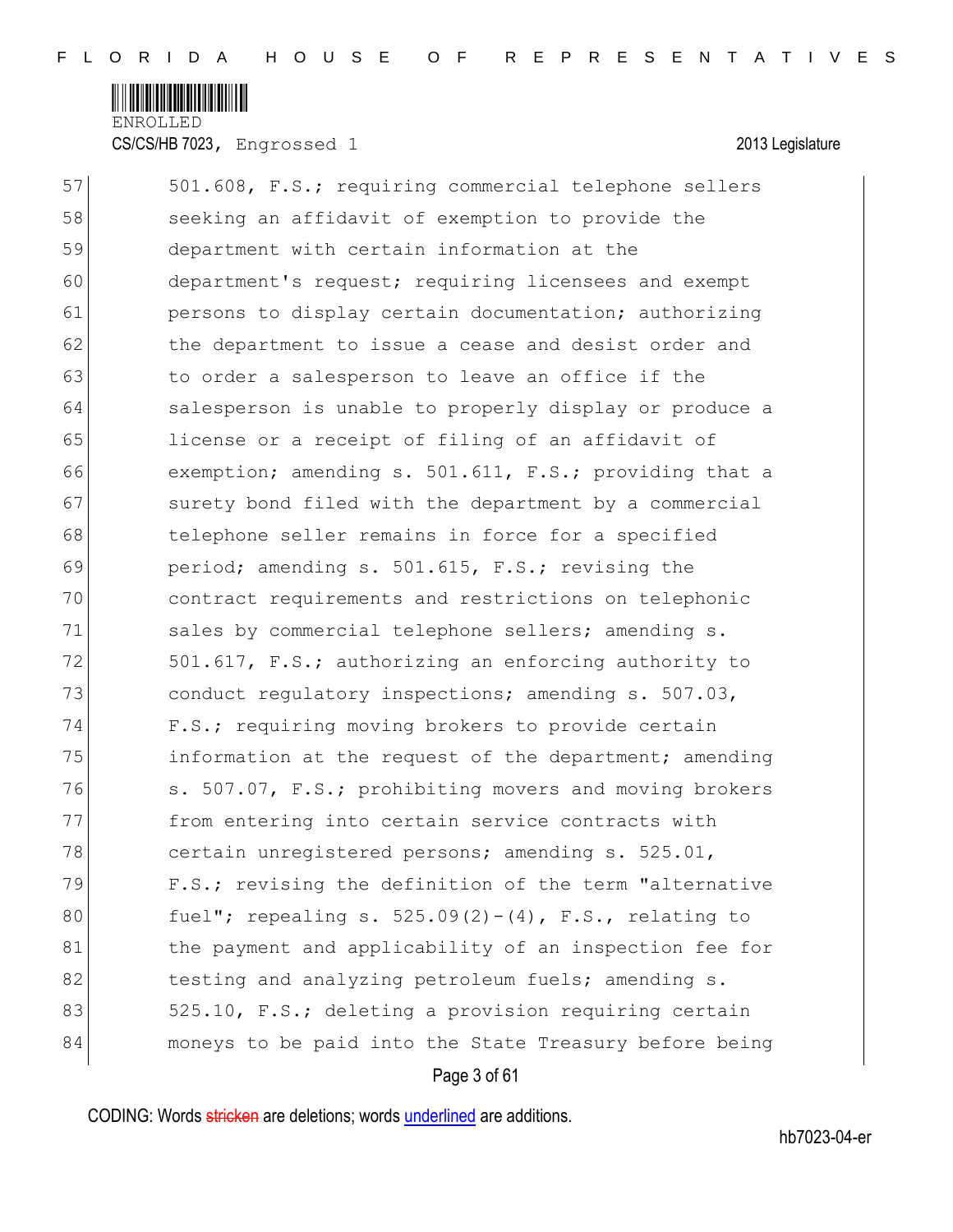

CS/CS/HB 7023, Engrossed 1 2013 Legislature

| 85  | deposited into a specified trust fund; amending s.     |
|-----|--------------------------------------------------------|
| 86  | 525.16, F.S.; requiring entities that sell or          |
| 87  | distribute certain fuels to meet fuel standards        |
| 88  | adopted by the department; providing a release of      |
| 89  | liability for certain entities who supply and blend    |
| 90  | fuels that meet department standards; amending s.      |
| 91  | 526.141, F.S.; providing that certain entities are not |
| 92  | liable for damages resulting from the use of           |
| 93  | incompatible motor fuels under certain circumstances;  |
| 94  | amending s. 527.01, F.S.; defining the term "license   |
| 95  | year" applicable to certain liquefied petroleum qas    |
| 96  | licenses; amending s. 527.0201, F.S.; revising         |
| 97  | examination requirements for applicants seeking        |
| 98  | certain licenses; revising continuing education        |
| 99  | requirements for specified qualifiers; amending s.     |
| 100 | 527.03, F.S.; revising the requirements and procedure  |
| 101 | for renewal of liquefied petroleum gas licenses;       |
| 102 | amending s. 531.415, F.S.; revising a provision        |
| 103 | exempting certain petroleum equipment from specified   |
| 104 | fees; amending s. 531.61, F.S.; revising a provision   |
| 105 | exempting certain devices from permitting              |
| 106 | requirements; creating s. 531.67, F.S., and repealing  |
| 107 | s. 40, ch. 2009-66, Laws of Florida, relating to       |
| 108 | permits for weights and measures instruments or        |
| 109 | devices, to provide for codification in the Florida    |
| 110 | Statutes of the expiration of specified provisions and |
| 111 | extending the expiration date; amending s. 539.001,    |
| 112 | F.S.; revising fingerprinting requirements for a       |
|     | Page 4 of 61                                           |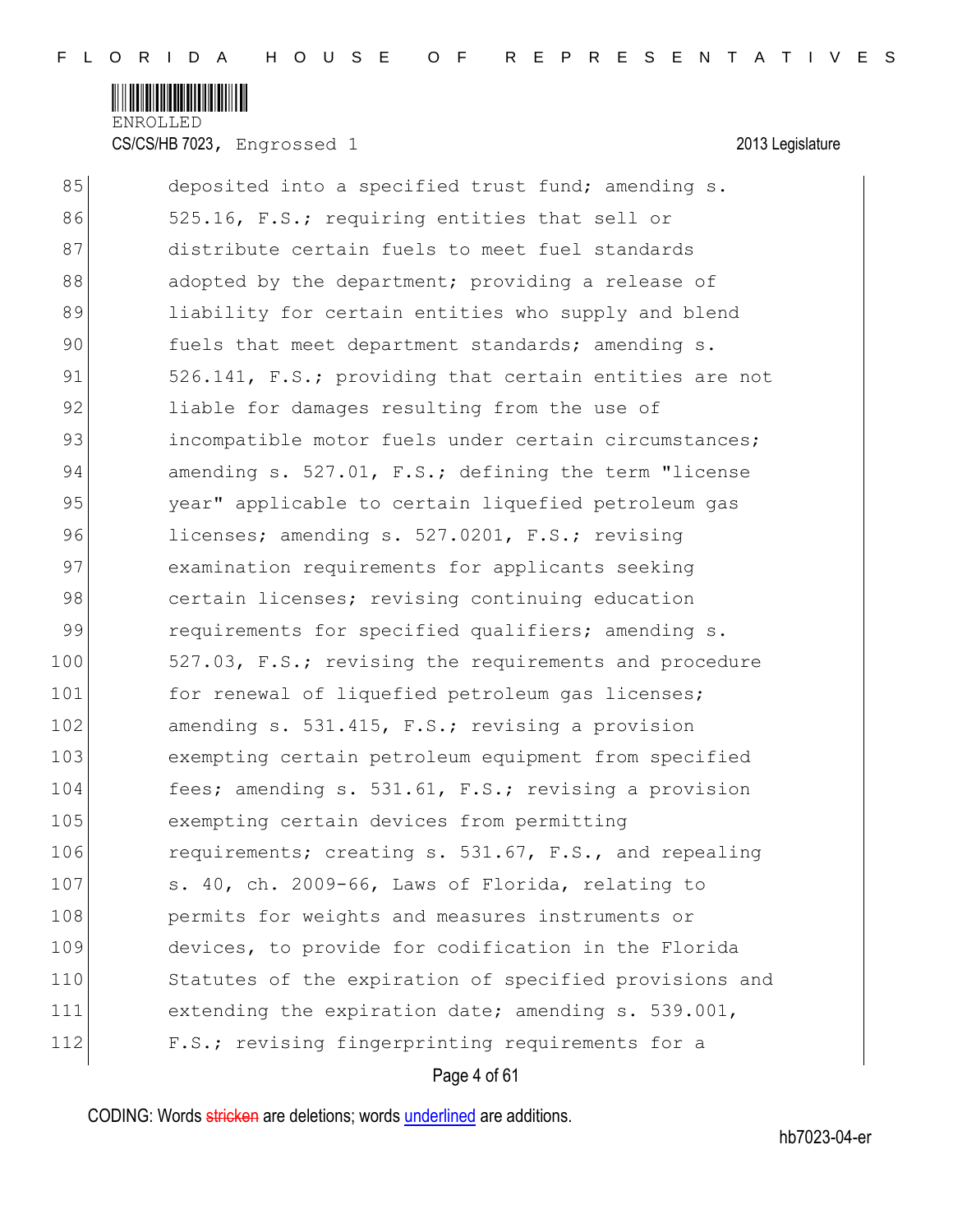

CS/CS/HB 7023, Engrossed 1 2013 Legislature

| 113 | pawnbroker license application; amending s. 559.802,   |
|-----|--------------------------------------------------------|
| 114 | F.S.; requiring a specified notice to be filed on a    |
| 115 | form adopted by the department; amending s. 559.803,   |
| 116 | F.S.; revising the requirements of the mandatory       |
| 117 | written disclosure statement provided to purchasers of |
| 118 | business opportunities; repealing s. 559.805, F.S.,    |
| 119 | relating to mandatory filings and disclosure of        |
| 120 | advertisement identification numbers by sellers of     |
| 121 | business opportunities; amending s. 559.807, F.S.;     |
| 122 | deleting a provision providing for the use of certain  |
| 123 | securities requirements relating to selling business   |
| 124 | opportunities; amending s. 559.813, F.S.; deleting a   |
| 125 | provision authorizing the department to impose         |
| 126 | specified penalties for certain violations relating to |
| 127 | selling business opportunities; deleting a provision   |
| 128 | authorizing the department to adopt rules; deleting a  |
| 129 | provision naming the department as an enforcing        |
| 130 | authority; amending s. 559.815, F.S.; conforming       |
| 131 | provisions to changes made by the act; amending s.     |
| 132 | 559.9221, F.S.; revising the membership of the Motor   |
| 133 | Vehicle Repair Advisory Council; amending s. 616.242,  |
| 134 | F.S.; revising amusement ride insurance coverage       |
| 135 | requirements; amending s. 721.20, F.S.; requiring      |
| 136 | specified persons who sell timeshare plans to be       |
| 137 | licensed as commercial telephone sellers or            |
| 138 | salespersons under ch. 501, F.S.; providing for        |
| 139 | severability; providing an effective date.             |
|     |                                                        |

# Page 5 of 61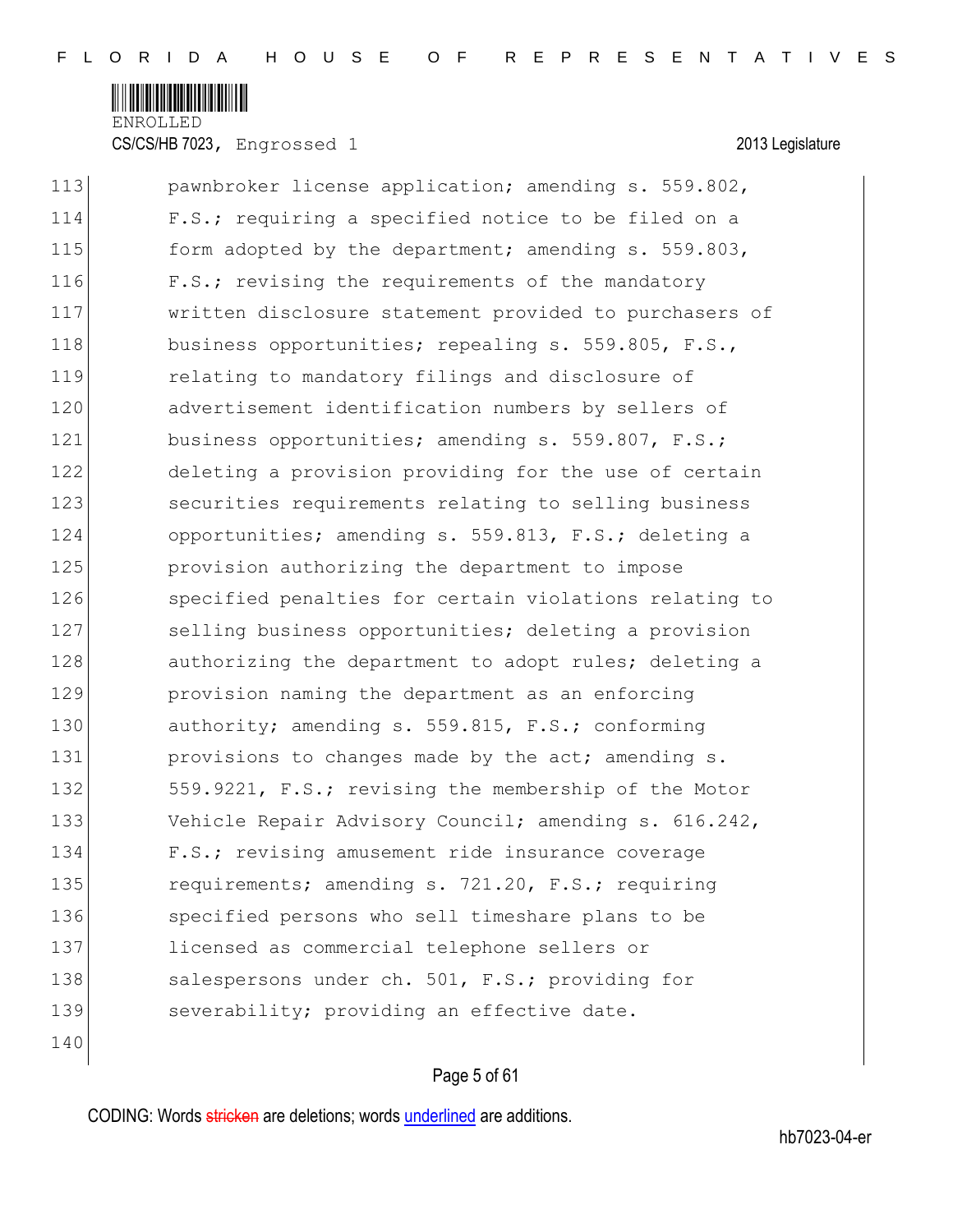

CS/CS/HB 7023, Engrossed 1 2013 Legislature

| 141 | Be It Enacted by the Legislature of the State of Florida:            |
|-----|----------------------------------------------------------------------|
| 142 |                                                                      |
| 143 | Section 1. Subsection (1) of section 525.09, Florida                 |
| 144 | Statutes, is transferred, redesignated as paragraph (h) of           |
| 145 | subsection (1) of section 206.41, Florida Statutes, and amended      |
| 146 | to read:                                                             |
| 147 | 206.41 State taxes imposed on motor fuel.-                           |
| 148 | The following taxes are imposed on motor fuel under<br>(1)           |
| 149 | the circumstances described in subsection (6):                       |
| 150 | (h) $(1)$ An additional 0.125 cents per net gallon is levied         |
| 151 | on all motor fuel for sale or use in this state for the purpose      |
| 152 | of defraying the expenses incident to inspecting, testing, and       |
| 153 | analyzing motor fuel petroleum fuels in this state, there shall      |
| 154 | be paid to the department a charge of one-eighth cent per gallon     |
| 155 | on all gasoline, kerosene (except when used as aviation turbine      |
| 156 | fuel), and #1 fuel oil for sale or use in this state. All moneys     |
| 157 | collected pursuant to this paragraph shall be deposited into the     |
| 158 | State Treasury. Such moneys shall be distributed monthly into        |
| 159 | the General Inspection Trust Fund. This inspection fee shall be      |
| 160 | imposed in the same manner as the motor fuel tax pursuant to s.      |
| 161 | 206.41. Payment shall be made on or before the 25th day of each      |
| 162 | month.                                                               |
| 163 | Section 2. Subsection (22) of section 493.6101, Florida              |
| 164 | Statutes, is amended to read:                                        |
| 165 | Definitions.-<br>493.6101                                            |
| 166 | "Repossession" means the recovery of a motor vehicle<br>(22)         |
| 167 | as defined under s. 320.01(1), a mobile home as defined in s.        |
| 168 | $320.01(2)$ , a motorboat as defined under s. $327.02$ , an aircraft |
|     | Page 6 of 61                                                         |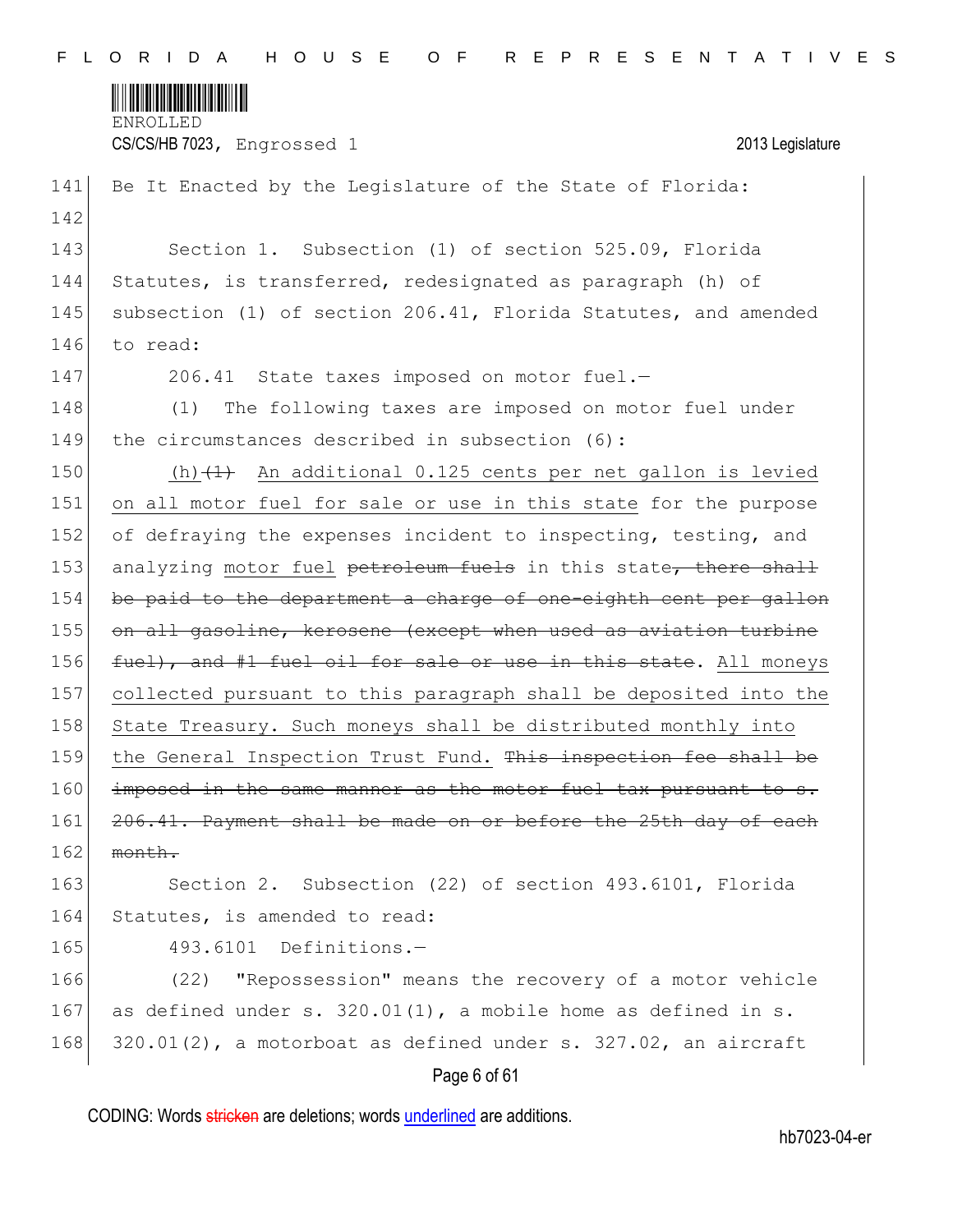

Page 7 of 61 169 as defined in s. 330.27(1), a personal watercraft as defined in 170  $\vert$  s. 327.02, an all-terrain vehicle as defined in s. 316.2074, 171 farm equipment as defined under s. 686.402, or industrial 172 equipment, by an individual who is authorized by the legal 173 owner, lienholder, or lessor to recover, or to collect money 174 payment in lieu of recovery of, that which has been sold or 175 leased under a security agreement that contains a repossession 176 clause. As used in this subsection, the term "industrial 177 equipment" includes, but is not limited to, tractors, road 178 rollers, cranes, forklifts, backhoes, and bulldozers. The term 179 "industrial equipment" also includes other vehicles that are 180 propelled by power other than muscular power and that are used 181 in the manufacture of goods or used in the provision of 182 services. A repossession is complete when a licensed recovery 183 agent is in control, custody, and possession of such repossessed 184 property. Property that is being repossessed shall be considered 185 to be in the control, custody, and possession of a recovery 186 agent if the property being repossessed is secured in 187 preparation for transport from the site of the recovery by means 188 of being attached to or placed on the towing or other transport 189 vehicle or if the property being repossessed is being operated 190 or about to be operated by an employee of the recovery agency. 191 Section 3. Paragraph (b) of subsection (3) of section 192 493.6113, Florida Statutes, is amended to read: 193 493.6113 Renewal application for licensure.-194 (3) Each licensee is responsible for renewing his or her 195 license on or before its expiration by filing with the 196 department an application for renewal accompanied by payment of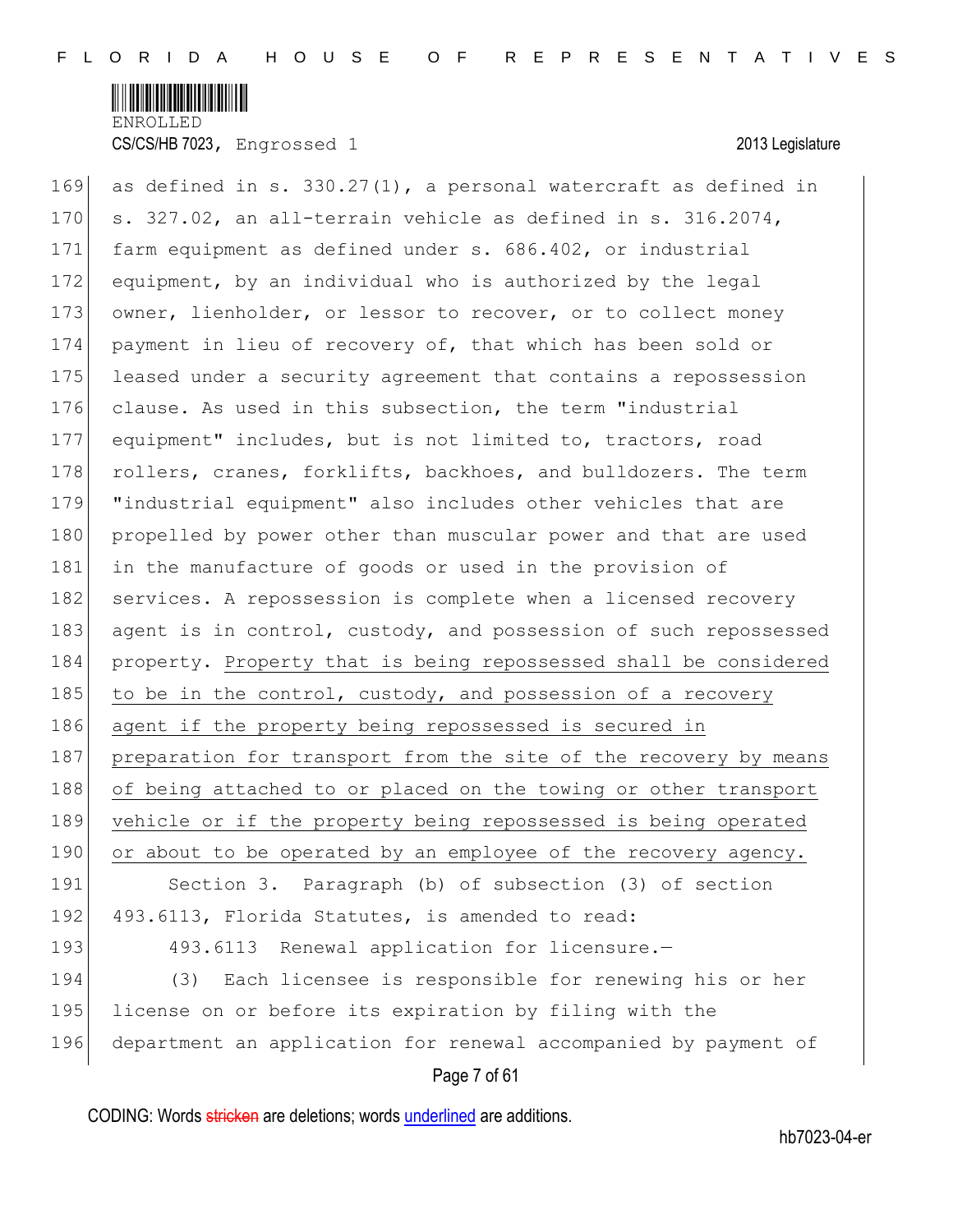

### 197 the prescribed license fee.

198 (b) Each Class "G" licensee shall additionally submit 199 proof that he or she has received during each year of the 200 license period a minimum of 4 hours of firearms recertification 201 training taught by a Class "K" licensee and has complied with 202 such other health and training requirements which the department 203 shall may adopt by rule. Proof of completion of firearms 204 recertification training shall be submitted to the department 205 upon completion of the training. If documentation of completion 206 of the required training is not submitted by the end of the 207 first year of the 2-year term of the license, the individual's 208 license shall be automatically suspended until proof of the 209 required training is submitted to the department. If 210 documentation of completion of the required training is not 211 submitted by the end of the second year of the 2-year term of 212 the license, the license shall not be renewed unless  $H$  proof of 213 a minimum of 4 hours of annual firearms recertification training  $214$  cannot be provided, the renewal applicant completes shall 215 complete the minimum number of hours of range and classroom 216 training required at the time of initial licensure. The  $217$  department may waive the  $f$ oregoing firearms training requirement 218 if:

219 1. The applicant provides proof that he or she is 220 currently certified as a law enforcement officer or correctional 221 officer under the Criminal Justice Standards and Training 222 Commission and has completed law enforcement firearms 223 requalification training annually during the previous 2 years of 224 the licensure period; $\div$ 

# Page 8 of 61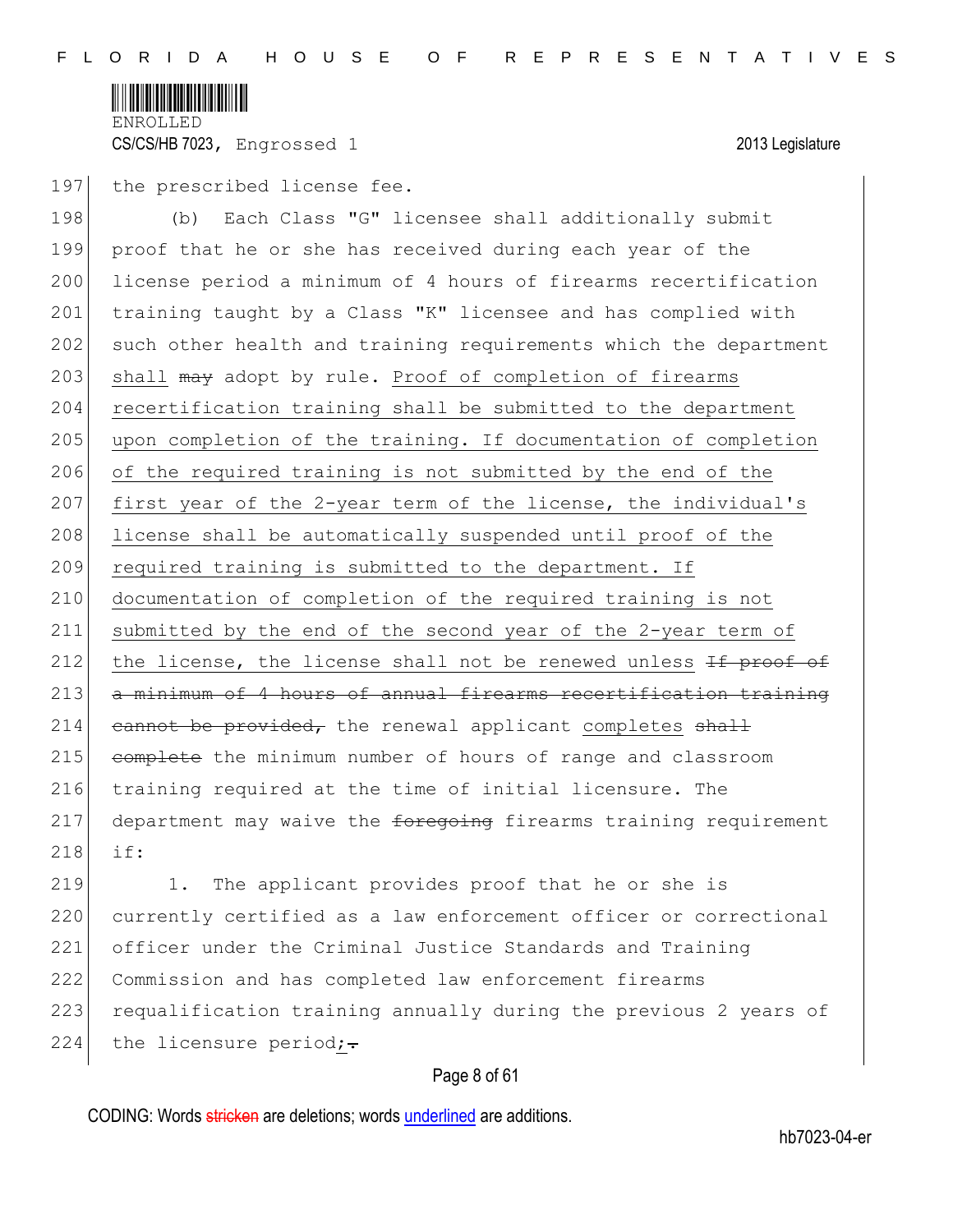

CS/CS/HB 7023, Engrossed 1 2013 Legislature

| 225 | The applicant provides proof that he or she is<br>2.                     |
|-----|--------------------------------------------------------------------------|
| 226 | currently certified as a federal law enforcement officer and has         |
| 227 | received law enforcement firearms training administered by a             |
| 228 | federal law enforcement agency annually during the previous 2            |
| 229 | years of the licensure period; or-                                       |
| 230 | The applicant submits a valid firearm certificate among<br>3.            |
| 231 | those specified in s. 493.6105(6)(a) and provides proof of               |
| 232 | having completed requalification training during the previous 2          |
| 233 | years of the licensure period.                                           |
| 234 | Section 4. Subsection (3) of section 493.6116, Florida                   |
| 235 | Statutes, is amended to read:                                            |
| 236 | 493.6116 Sponsorship of interns.-                                        |
| 237 | Internship is intended to serve as a learning process.<br>(3)            |
| 238 | Sponsors shall assume a training status by providing direction           |
| 239 | and control of interns. Sponsors shall only sponsor interns              |
| 240 | whose place of business is within a 50-mile distance of the              |
| 241 | sponsor's place of business and shall not allow interns to               |
| 242 | operate independently of such direction and control $_{\tau}$ or require |
| 243 | interns to perform activities that which do not enhance the              |
| 244 | intern's qualification for licensure. Interns must perform               |
| 245 | regulated duties within the boundaries of this state during the          |
| 246 | period of internship.                                                    |
| 247 | Section 5. Paragraphs (u) and (v) of subsection (1) of                   |
| 248 | section 493.6118, Florida Statutes, are redesignated as                  |
| 249 | paragraphs (w) and $(x)$ , respectively, and new paragraphs (u) and      |
| 250 | (v) are added to that subsection to read:                                |
| 251 | 493.6118 Grounds for disciplinary action.-                               |
| 252 | The following constitute grounds for which<br>(1)                        |
|     | Page 9 of 61                                                             |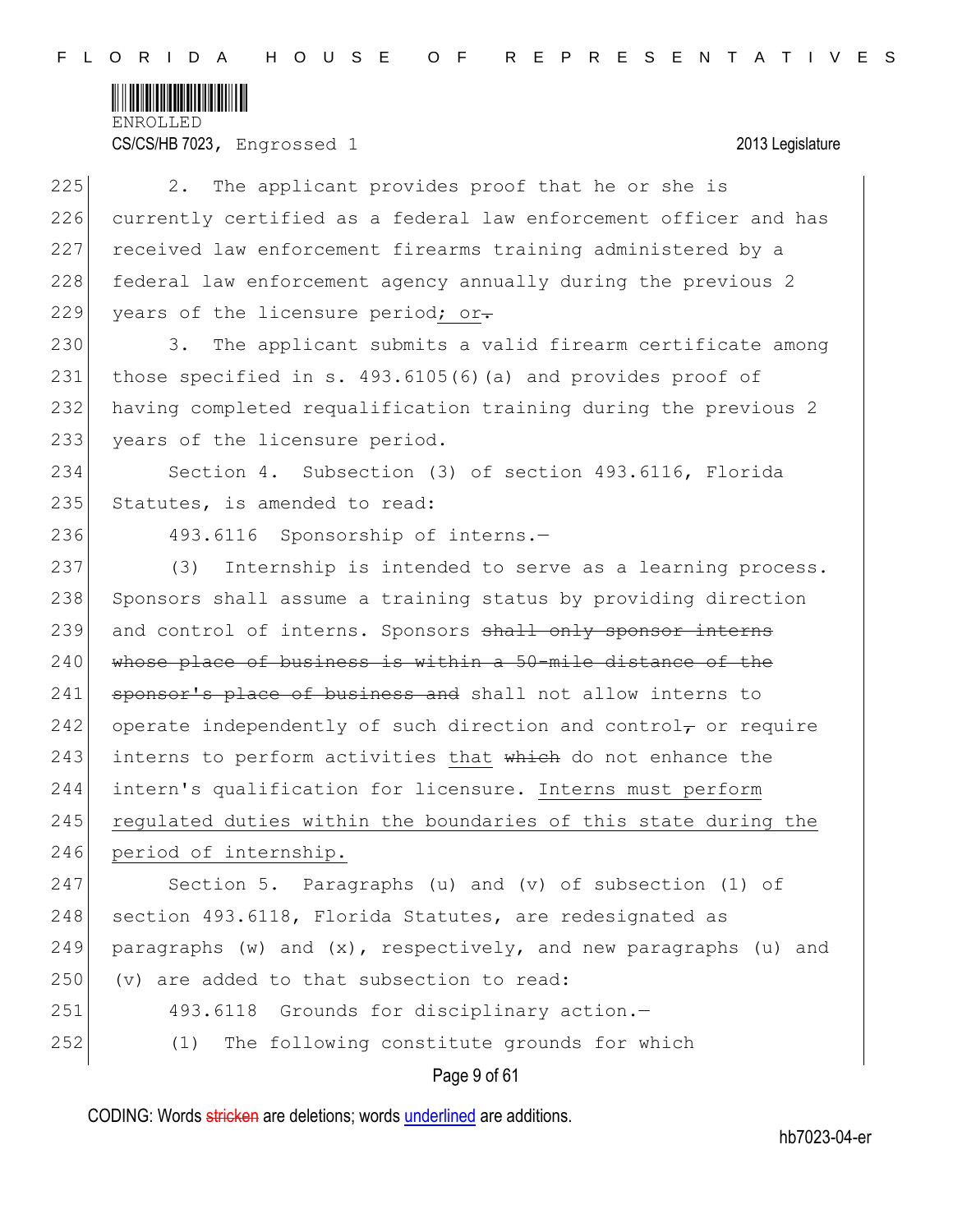

253 disciplinary action specified in subsection (2) may be taken by 254 the department against any licensee, agency, or applicant 255 regulated by this chapter, or any unlicensed person engaged in 256 activities regulated under this chapter. 257 (u) For a Class "G" licensee, failing to timely complete 258 recertification training as required in s.  $493.6113(3)(b)$ . 259  $(v)$  For a Class "K" licensee, failing to maintain active 260 certification specified under s. 493.6105(6). 261 Section 6. Subsection (1) of section 493.6120, Florida  $262$  Statutes, is amended, and subsection (5) is added to that 263 section, to read: 264 493.6120 Violations; penalty.-265 (1) Any person who violates any provision of this chapter 266 except subsection (5) and s. 493.6405 commits a misdemeanor of 267 the first degree, punishable as provided in s. 775.082 or s. 268 775.083. 269 (5) A person may not knowingly possess, issue, cause to be 270 issued, sell, submit, or offer a fraudulent training 271 certificate, proficiency form, or other official document that 272 declares an applicant to have successfully completed any course 273 of training required for licensure under this chapter when that 274 person either knew or reasonably should have known that the 275 certificate, form, or document was fraudulent. A person who 276 violates this subsection commits a felony of the third degree, 277 punishable as provided in s. 775.082, s. 775.083, or s. 775.084. 278 Section 7. Paragraph (b) of subsection (1) and subsections  $279$  (2) and (7) of section 496.405, Florida Statutes, are amended to 280 read:

# Page 10 of 61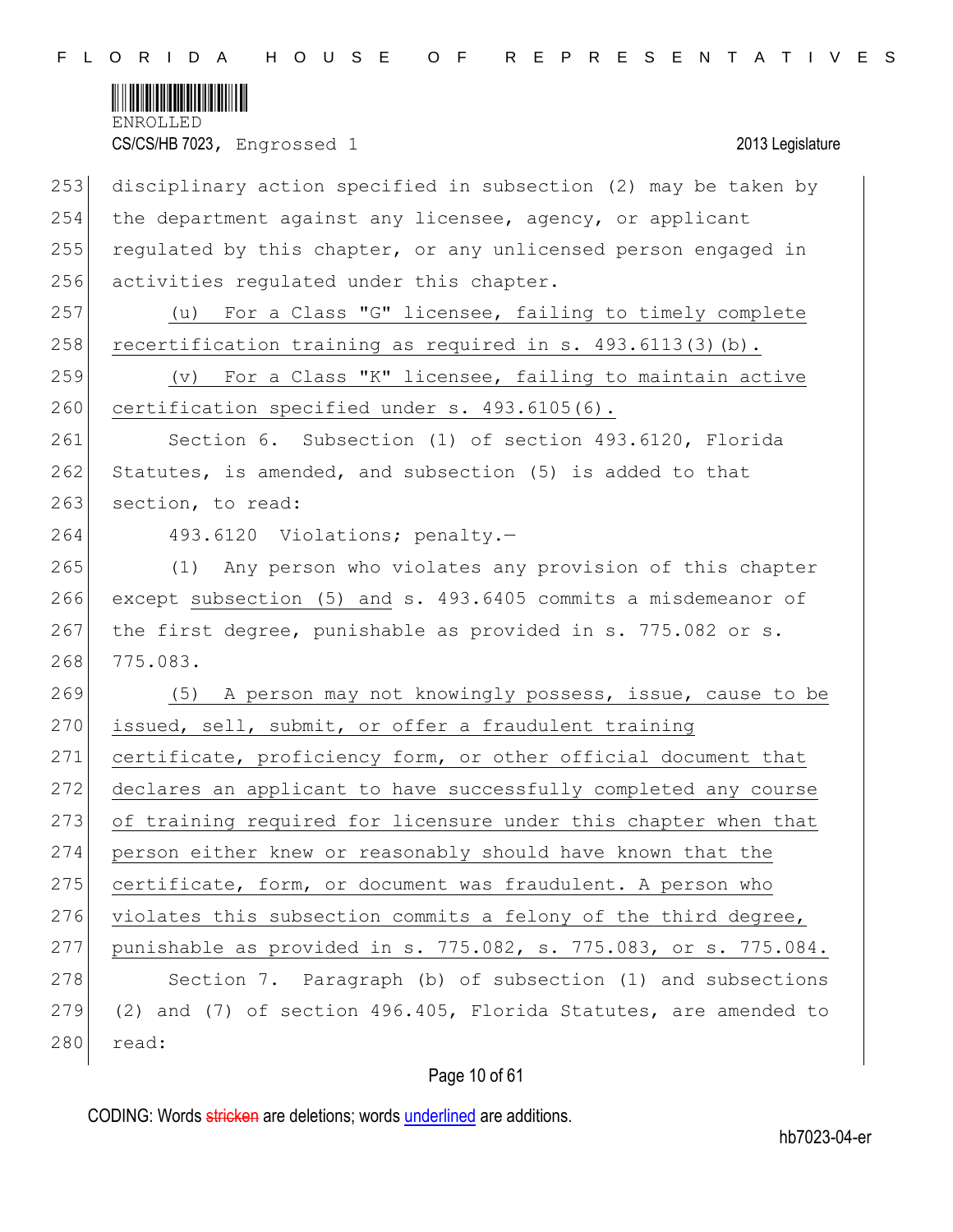

CS/CS/HB 7023, Engrossed 1 2013 Legislature

281 496.405 Registration statements by charitable 282 organizations and sponsors.-

283 (1)

 (b) Any changes in the information submitted on the initial registration statement or the last renewal statement must be updated annually on a renewal statement provided by the 287 department on or before the date that marks one year after the date the department approved the initial registration statement as provided in this section. The department shall annually 290 provide a renewal statement to each registrant by mail or by 291 electronic mail at least 30  $60$  days before the renewal date.

292 (2) The initial registration statement must be submitted 293 on a form prescribed by the department, signed under oath by an 294 authorized official the treasurer or chief fiscal officer of the 295 charitable organization or sponsor who shall certify that the 296 registration statement is true and correct, and include the 297 following information or material:

298 (a) A copy of the financial report or Internal Revenue 299 Service Form 990 and all attached schedules Sehedule A or 300 Internal Revenue Service Form 990-EZ and Schedule O required 301 under s. 496.407 for the immediately preceding fiscal year. A 302 newly organized charitable organization or sponsor with no 303 financial history must file a budget for the current fiscal 304 year.

 (b) The name of the charitable organization or sponsor, the purpose for which it is organized, the name under which it intends to solicit contributions, and the purpose or purposes 308 for which the contributions to be solicited will be used.

# Page 11 of 61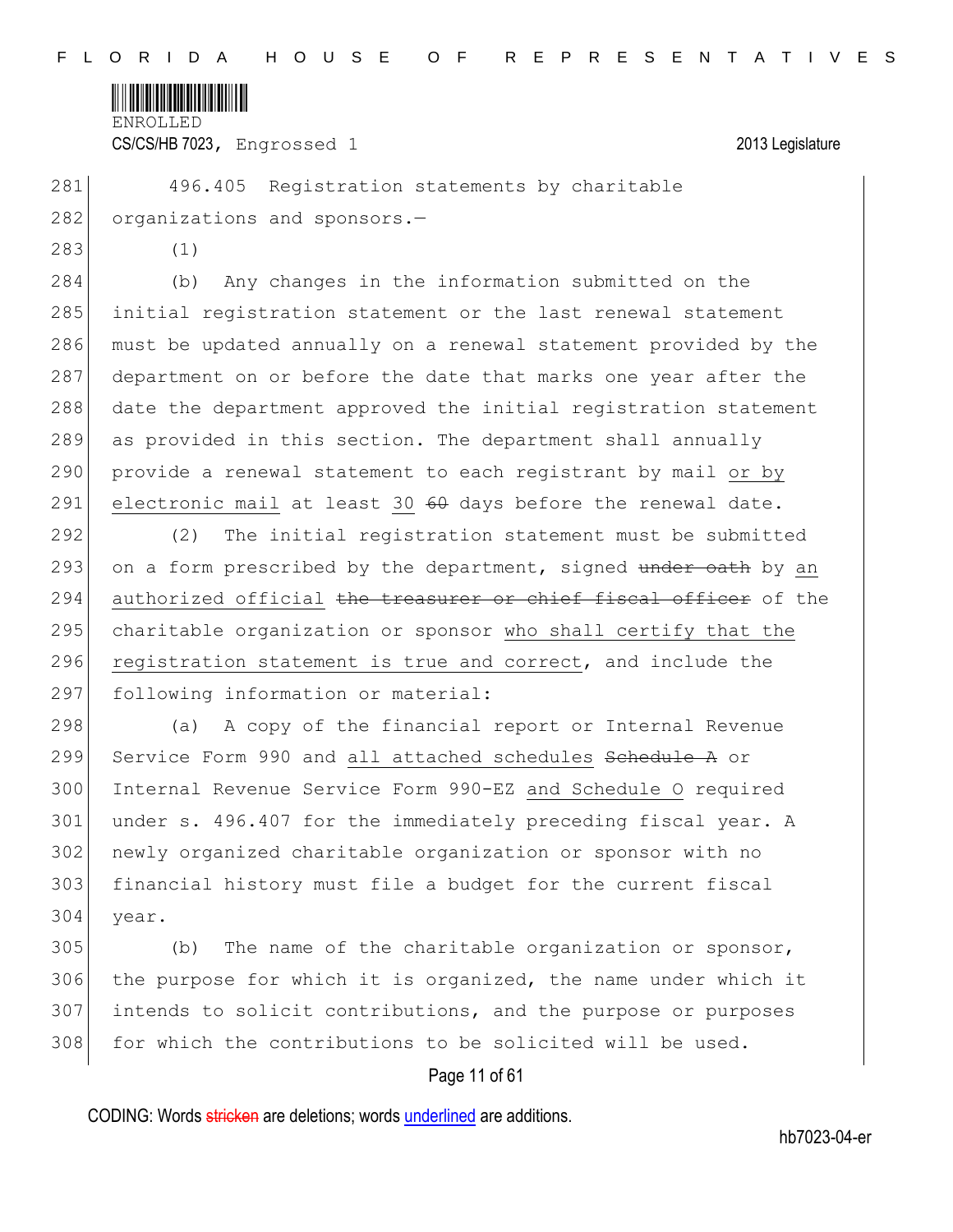

CS/CS/HB 7023, Engrossed 1 2013 Legislature

309 (c) The name of the individuals or officers who are in 310 charge of any solicitation activities.

311 (d) A statement of whether:

312 1. The charitable organization or sponsor is authorized by 313 any other state to solicit contributions;

 2. The charitable organization or sponsor or any of its officers, directors, trustees, or principal salaried executive personnel have been enjoined in any jurisdiction from soliciting contributions or have been found to have engaged in unlawful practices in the solicitation of contributions or administration of charitable assets;

320 3. The charitable organization or sponsor has had its 321 registration or authority denied, suspended, or revoked by any 322 governmental agency, together with the reasons for such denial, 323 suspension, or revocation; and

 4. The charitable organization or sponsor has voluntarily entered into an assurance of voluntary compliance in any jurisdiction or agreement similar to that set forth in s. 496.420, together with a copy of that agreement.

328 5. The charitable organization or sponsor or any of its 329 officers, directors, trustees, or employees, regardless of 330 adjudication, has been convicted of, or found quilty of, or pled 331 guilty or nolo contendere to, or has been incarcerated within 332 the last 10 years as a result of having previously been 333 convicted of, or found guilty of, or pled guilty or nolo  $334$  contendere to, any felony  $\theta$  any crime involving fraud, theft, 335 larceny, embezzlement, fraudulent conversion, misappropriation 336 of property, or any crime arising from the conduct of a

Page 12 of 61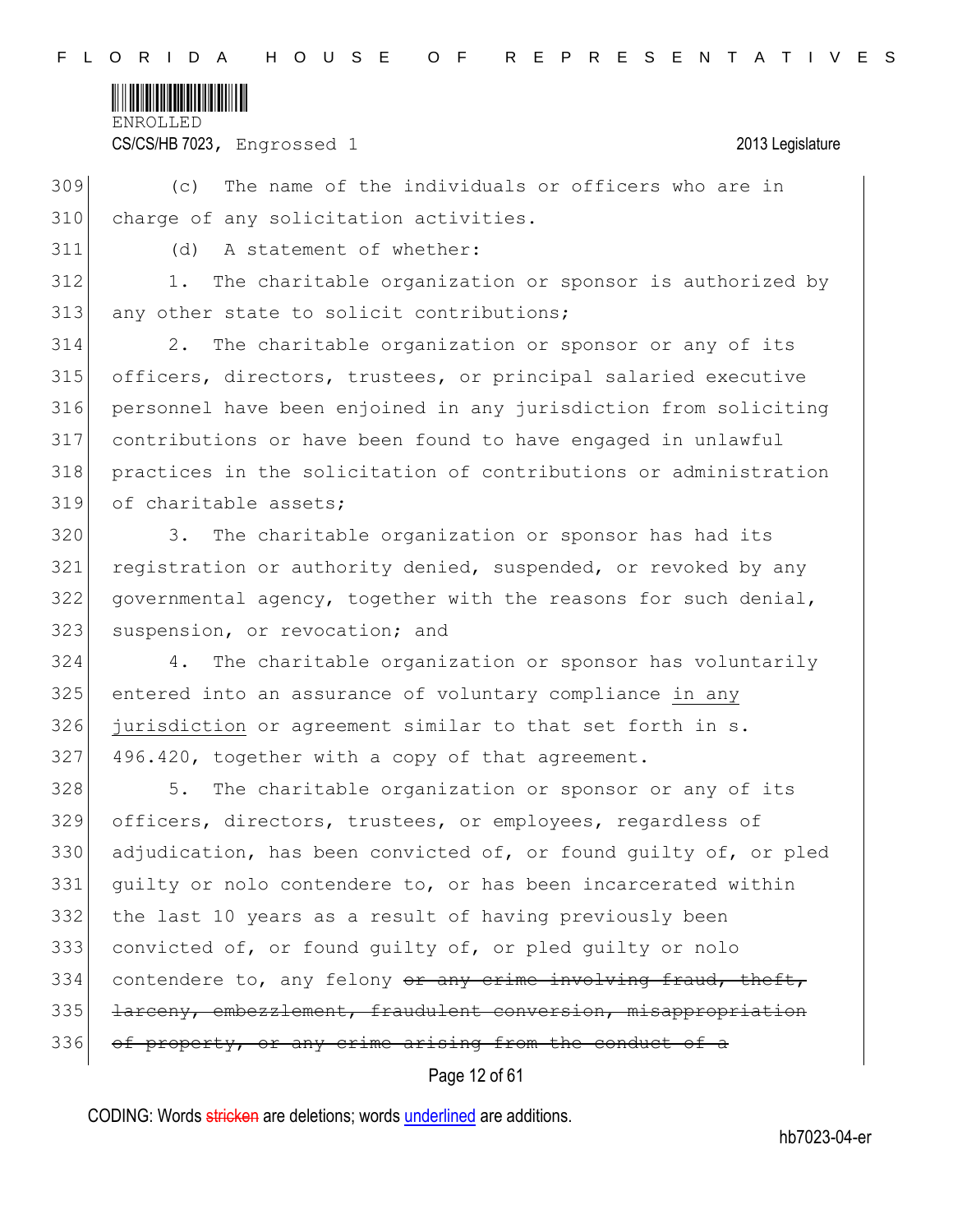

CS/CS/HB 7023, Engrossed 1 2013 Legislature

337 solicitation for a charitable organization or sponsor within the last 10 years and, if so, the name of such person, the nature of the offense, the date of the offense, the court having jurisdiction in the case, the date of conviction or other disposition, and the disposition of the offense.

342 6. The charitable organization or sponsor or any of its 343 officers, directors, trustees, or employees, regardless of 344 adjudication, has been convicted of, or found guilty of, or pled 345 quilty or nolo contendere to, or has been incarcerated within 346 the last 10 years as a result of having previously been 347 convicted of, or found guilty of, or pled guilty or nolo 348 contendere to, any crime involving fraud, theft, larceny, 349 embezzlement, fraudulent conversion, misappropriation of 350 property, or any crime enumerated in this chapter or resulting 351 from acts committed while involved in the solicitation of 352 contributions within the last 10 years and, if so, the name of 353 such person, the nature of the offense, the date of the offense, 354 the court having jurisdiction in the case, the date of 355 conviction or other disposition, and the disposition of the 356 offense.

357  $\sim$  7.<del>6.</del> The charitable organization or sponsor or any of its 358 officers, directors, trustees, or employees has been enjoined 359 from violating any law relating to a charitable solicitation, 360 and, if so, the name of such person, the date of the injunction, 361 and the court issuing the injunction.

362 (e) The names, street addresses, and telephone numbers of 363 any professional solicitor, professional fundraising consultant, 364 and commercial co-venturer who is acting or has agreed to act on

# Page 13 of 61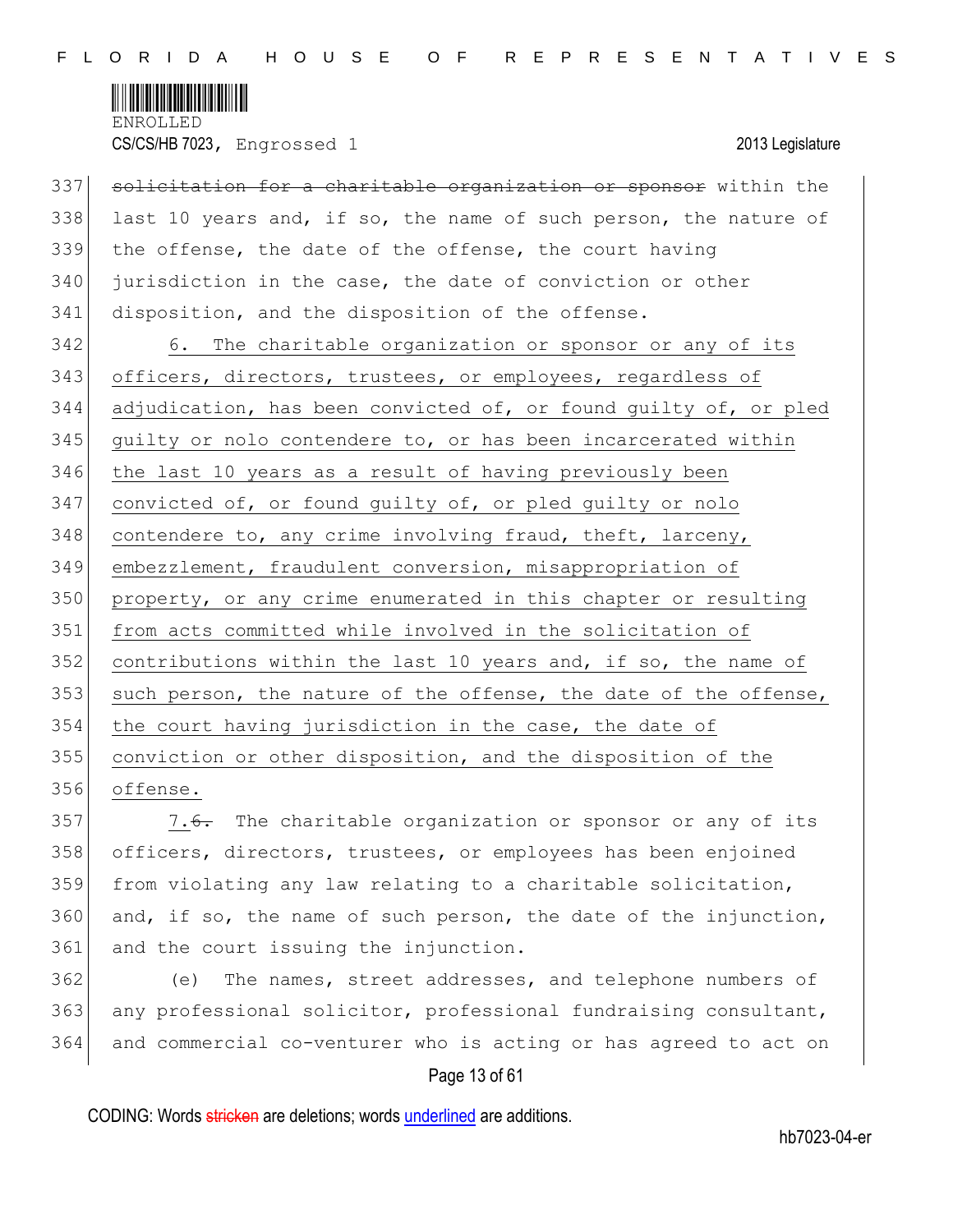

365 behalf of the charitable organization or sponsor, together with 366 a statement setting forth the specific terms of the arrangements 367 for salaries, bonuses, commissions, expenses, or other 368 remunerations to be paid the fundraising consultant and 369 professional solicitor.

 (f) With initial registration only, a statement showing when and where the organization was established and the tax- exempt status of the organization together with a copy of any federal tax exemption determination letter. If the charitable organization or sponsor has not received a federal tax exemption determination letter at the time of initial registration, a copy of such determination must be filed with the department within 30 days after receipt of the determination by the charitable 378 organization or sponsor. If the organization is subsequently notified by the Internal Revenue Service of any challenge to its continued entitlement to federal tax exemption, the charitable organization or sponsor shall notify the department of this fact 382 within 30 days after receipt.

 (g) The following information must be filed with the initial registration statement and must be updated when any change occurs in the information that was previously filed with 386 the initial registration statement:

387 1. The principal street address and telephone number of 388 the organization and the street address and telephone numbers of 389 any offices in this state or, if the charitable organization or 390 sponsor does not maintain an office in this state, the name, 391 street address, and telephone number of the person that has 392 custody of its financial records. The parent organization that

# Page 14 of 61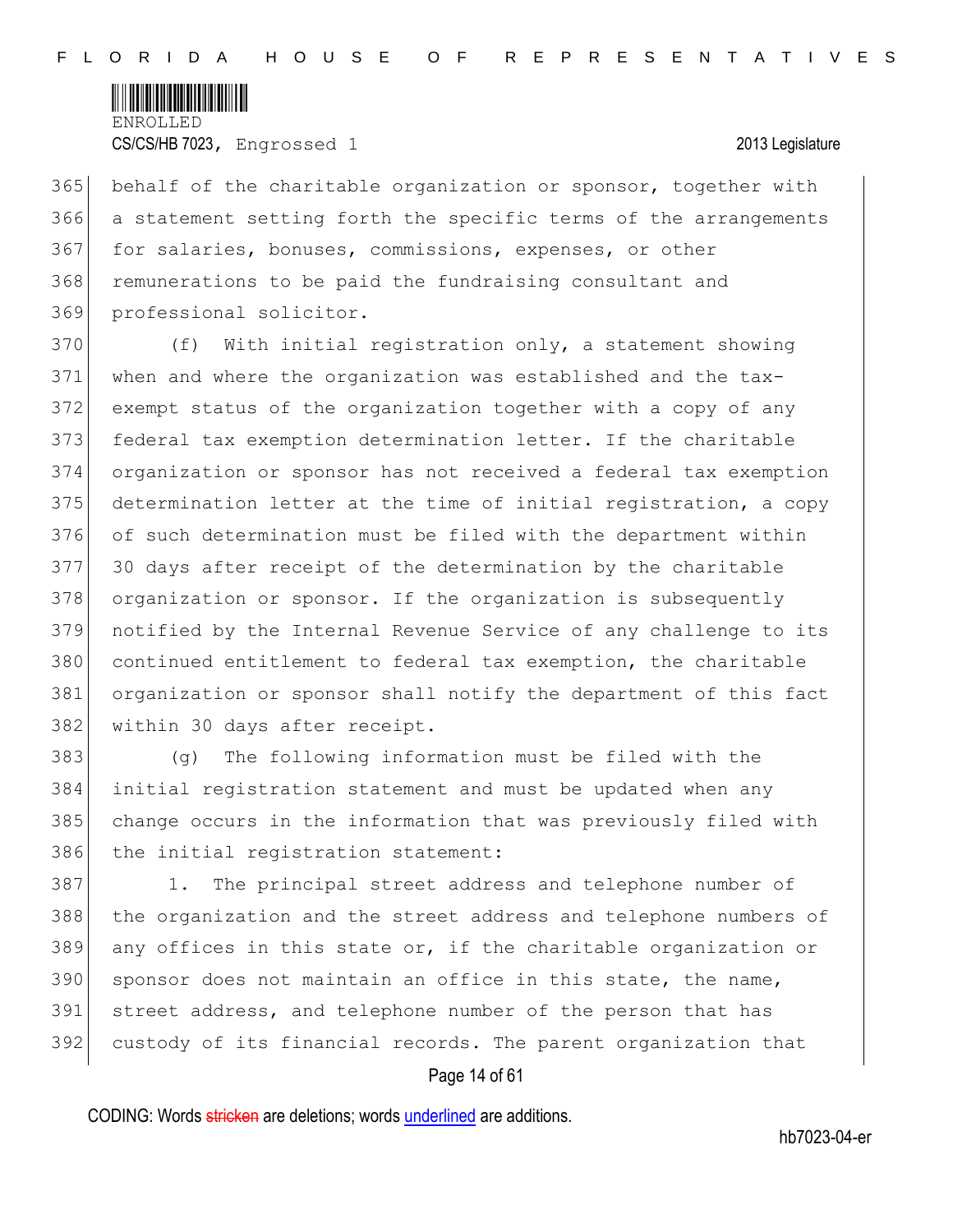

 files a consolidated registration statement on behalf of its chapters, branches, or affiliates must additionally provide the street addresses and telephone numbers of all such locations in this state.

397 2. The names and street addresses of the officers, 398 directors, trustees, and the principal salaried executive 399 personnel.

400 3. The date when the charitable organization's or 401 sponsor's fiscal year ends.

402 4. A list or description of the major program activities.

403 5. The names, street addresses, and telephone numbers of 404 the individuals or officers who have final responsibility for 405 the custody of the contributions and who will be responsible for 406 the final distribution of the contributions.

407 (7) The department must examine each initial registration 408 statement or annual renewal statement and the supporting 409 documents filed by a charitable organization or sponsor and 410 shall determine whether the registration requirements are 411 satisfied. Within 15 40 working days after its receipt of a 412 statement, the department must examine the statement, notify the 413 applicant of any apparent errors or omissions, and request any 414 additional information the department is allowed by law to 415 require. Failure to correct an error or omission or to supply 416 additional information is not grounds for denial of the initial 417 registration or annual renewal statement unless the department 418 has notified the applicant within the 15-working-day  $10$ -working-419  $\frac{day}{day}$  period. The department must approve or deny each statement, 420 or must notify the applicant that the activity for which she or

### Page 15 of 61

CODING: Words stricken are deletions; words underlined are additions.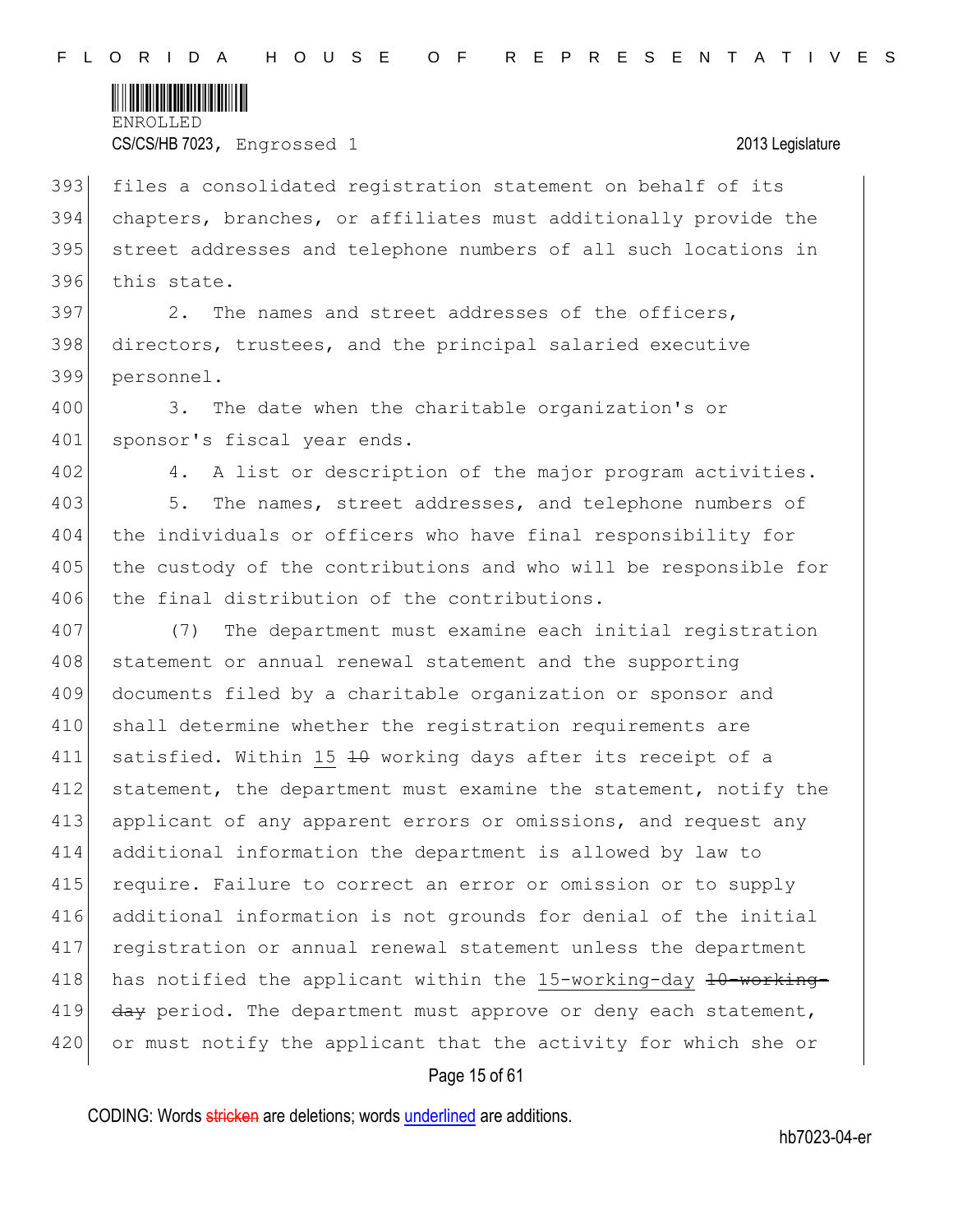

421 he seeks registration is exempt from the registration 422 requirement, within 15 40 working days after receipt of the 423 initial registration or annual renewal statement or the 424 requested additional information or correction of errors or 425 omissions. Any statement that is not approved or denied within 426 15 <del>10</del> working days after receipt of the requested additional 427 information or correction of errors or omissions is approved. 428 Within 7 working days after receipt of a notification that the 429 registration requirements are not satisfied, the charitable 430 organization or sponsor may request a hearing. The hearing must 431 be held within 7 working days after receipt of the request, and 432 any recommended order, if one is issued, must be rendered within 433 3 working days of the hearing. The final order must then be 434 issued within 2 working days after the recommended order. If a 435 recommended order is not issued, the final order must be issued 436 within 5 working days after the hearing. The proceedings must be 437 conducted in accordance with chapter 120, except that the time 438 limits and provisions set forth in this subsection prevail to 439 the extent of any conflict.

440 Section 8. Section 496.406, Florida Statutes, is amended 441 to read:

442 496.406 Exemption from registration.-

443 (1) The following charitable organizations and sponsors 444 are exempt from the requirements of s. 496.405:

445 (a) $(1)$  A person who is soliciting for a named individual, 446 provided that all the contributions collected without any 447 deductions whatsoever are turned over to the beneficiary for her 448 or his use and provided that the person has complied with the

# Page 16 of 61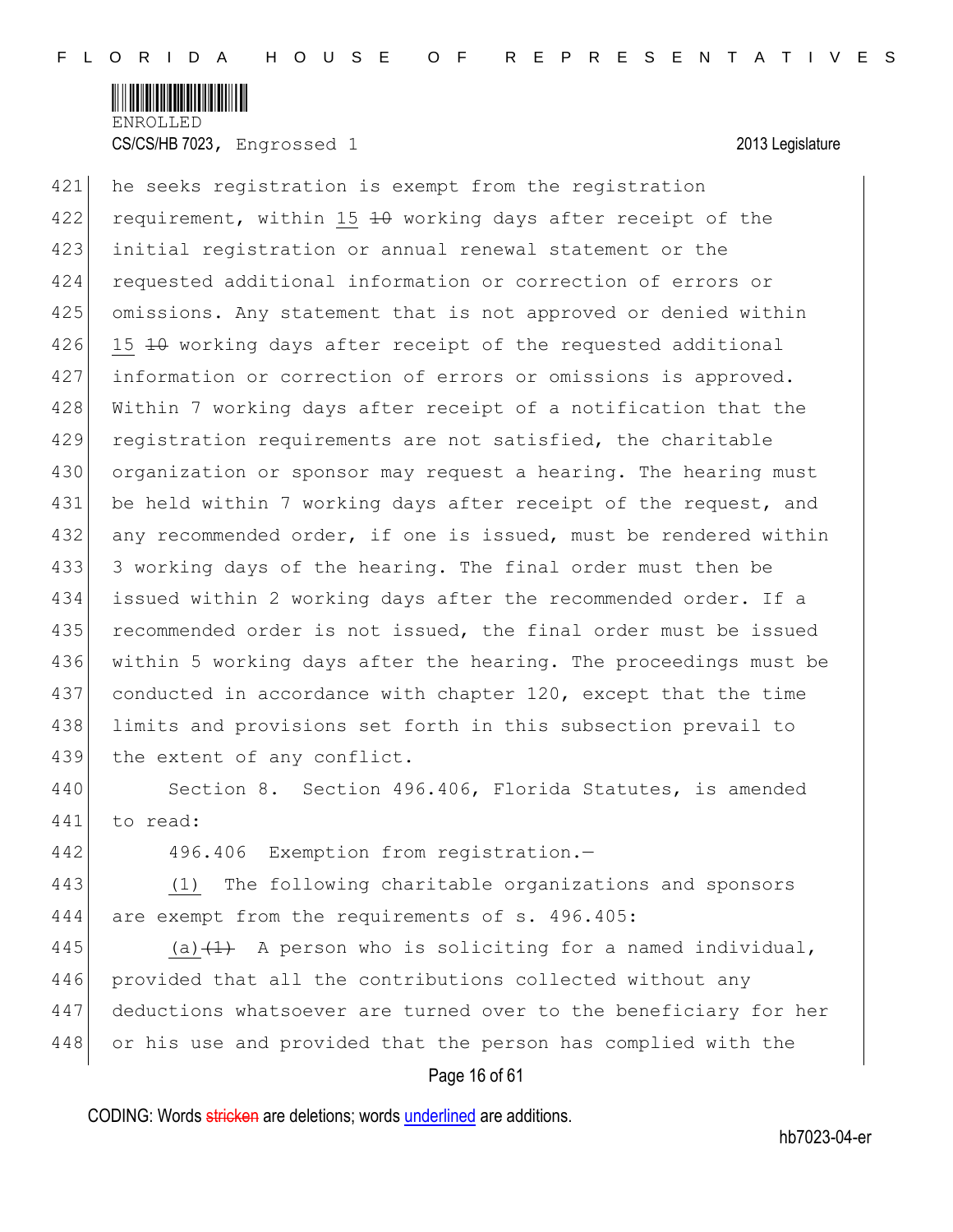

449 requirements of s. 496.413.

450 (b) $(2)$  A charitable organization or sponsor that which 451 limits solicitation of contributions to the membership of the 452 charitable organization or sponsor. For the purposes of this 453 paragraph, the term "membership" does not include those persons 454 who are granted a membership upon making a contribution as a 455 result of a solicitation.

456 (c) $(3)$  Any division, department, post, or chapter of a 457 veterans' service organization granted a federal charter under 458 Title 36, United States Code.

459 (d) A charitable organization or sponsor that has less 460 than \$25,000 in total revenue during a fiscal year if the 461 fundraising activities of such organization or sponsor are 462 carried on by volunteers, members, or officers who are not 463 compensated and no part of the assets or income of such 464 organization or sponsor inures to the benefit of or is paid to 465 any officer or member of such organization or sponsor or to any 466 professional fundraising consultant, professional solicitor, or 467 commercial co-venturer. If a charitable organization or sponsor 468 that has less than \$25,000 in total revenue during a fiscal year 469 actually acquires total revenue equal to or in excess of 470 \$25,000, the charitable organization or sponsor must register 471 with the department as required by s. 496.405 within 30 days 472 after the date the revenue reaches \$25,000. 473 (2) Before soliciting contributions, a charitable 474 organization or sponsor claiming to be exempt from the 475 registration requirements of s. 496.405 under paragraph  $(1)$   $(d)$ 476 must submit annually to the department, on forms prescribed by

Page 17 of 61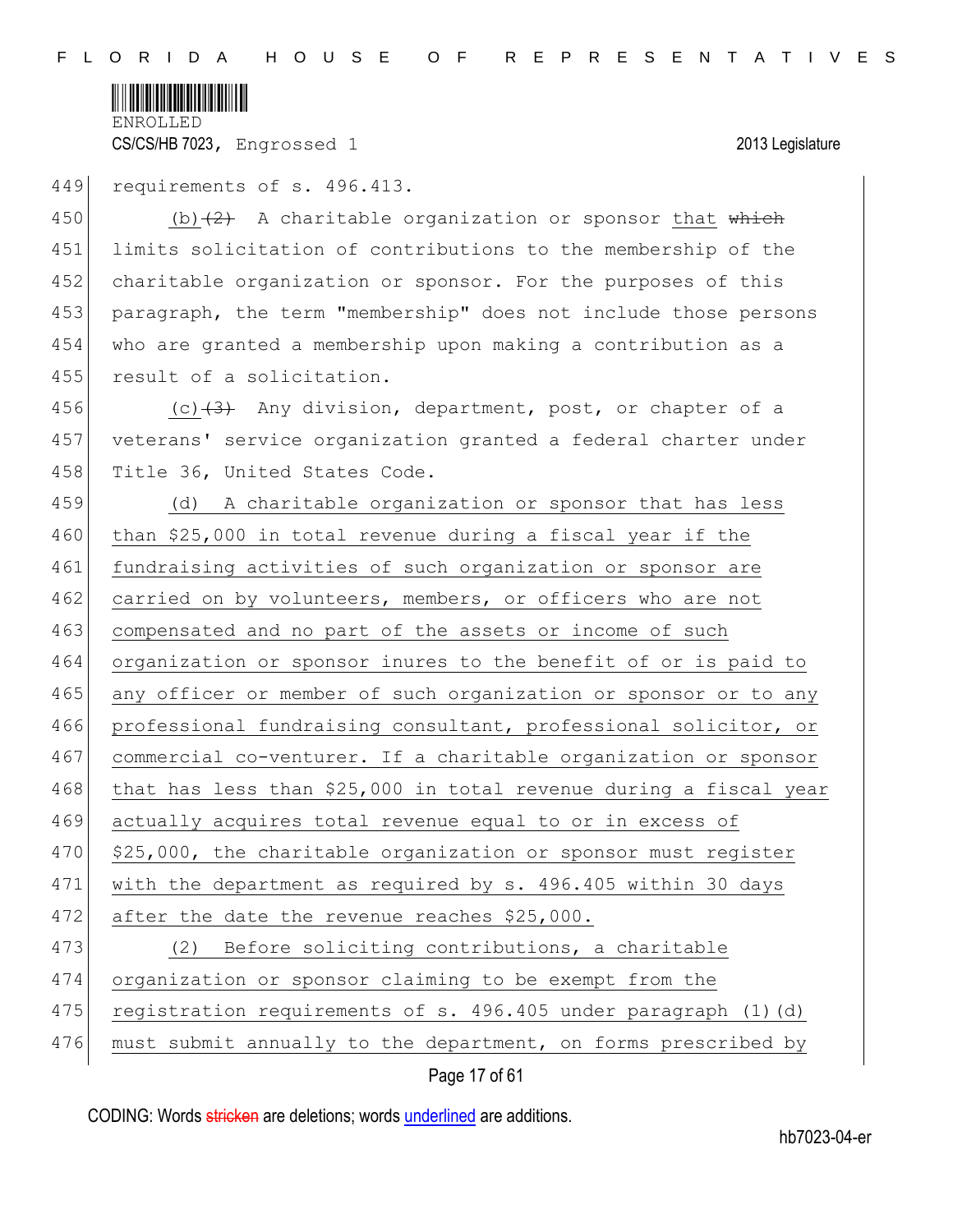

| 477 | the department:                                                  |
|-----|------------------------------------------------------------------|
| 478 | The name, address, and telephone number of the<br>(a)            |
| 479 | charitable organization or sponsor, the name under which it      |
| 480 | intends to solicit contributions, the purpose for which it is    |
| 481 | organized, and the purpose or purposes for which the             |
| 482 | contributions to be solicited will be used.                      |
| 483 | The tax exempt status of the organization.<br>(b)                |
| 484 | The date on which the organization's fiscal year ends.<br>(C)    |
| 485 | The names, street addresses, and telephone numbers of<br>(d)     |
| 486 | the individuals or officers who have final responsibility for    |
| 487 | the custody of the contributions and who will be responsible for |
| 488 | the final distribution of the contributions.                     |
| 489 | (e) A financial statement of support, revenue, and               |
| 490 | expenses and a statement of functional expenses that must        |
| 491 | include, but not be limited to, expenses in the following        |
| 492 | categories: program, management and general, and fundraising.    |
| 493 | In lieu of the financial statement, a charitable organization or |
| 494 | sponsor may submit a copy of its Internal Revenue Service Form   |
| 495 | 990 and all attached schedules or Internal Revenue Service Form  |
| 496 | 990-EZ and Schedule O.                                           |
| 497 | (3) A charitable organization or sponsor claiming to be          |
| 498 | exempt from the registration requirements of this chapter shall  |
| 499 | submit any information that the department may request to        |
| 500 | substantiate an exemption under this section. A charitable       |
| 501 | organization or sponsor that fails to submit information         |
| 502 | satisfactory to the department is not exempt from the            |
| 503 | requirements of this chapter. In any proceeding, the burden of   |
| 504 | proving an exemption is upon the charitable organization or      |

Page 18 of 61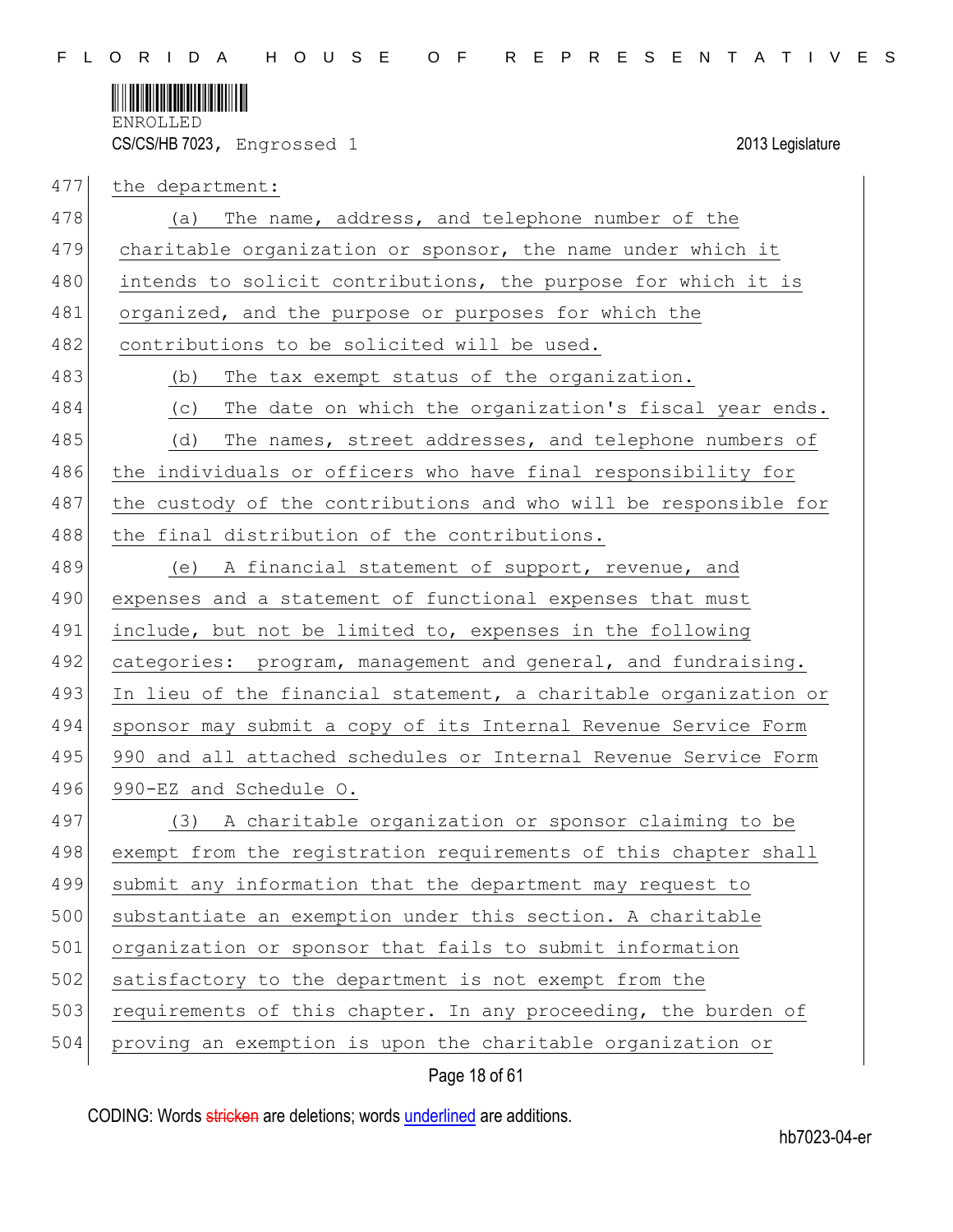

505 sponsor claiming it. 506 (4) Exemption from the registration requirements of s. 507 496.405 does not limit the applicability of other provisions of 508 this section to a charitable organization or sponsor. 509 Section 9. Subsection (2) of section 496.407, Florida 510 Statutes, is amended to read: 511 496.407 Financial report.— 512 (2) In lieu of the financial report described in 513 subsection (1), a charitable organization or sponsor may submit 514 a copy of its Internal Revenue Service Form 990 and all attached 515 schedules  $S$ chedule A filed for the preceding fiscal year, or a 516 copy of its Internal Revenue Service Form 990-EZ and Schedule O 517 filed for the preceding fiscal year. 518 Section 10. Subsections (2), (3), and (6) of section 519 496.409, Florida Statutes, are amended to read: 520 496.409 Registration and duties of professional 521 fundraising consultant.-522 (2) Applications for registration or renewal of 523 registration must be submitted on a form prescribed by the 524 department, signed by an authorized official of the professional 525 fundraising consultant who shall certify that the report is true 526 and correct under oath, and must include the following 527 information: 528 (a) The street address and telephone number of the 529 principal place of business of the applicant and any Florida 530 street addresses if the principal place of business is located 531 outside this state. 532 (b) The form of the applicant's business.

Page 19 of 61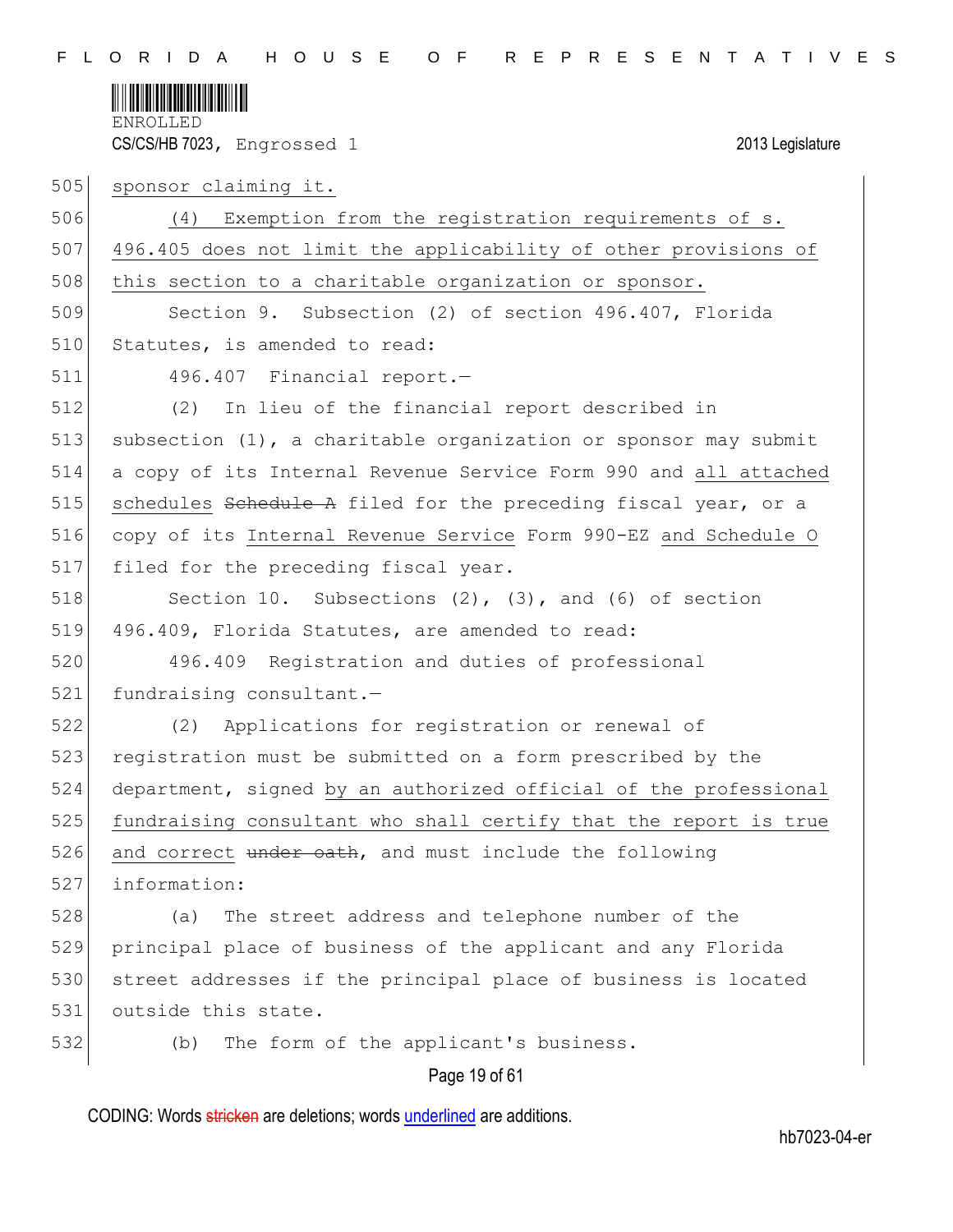

# CS/CS/HB 7023, Engrossed 1 2013 Legislature

533 (c) The names and residence addresses of all principals of 534 the applicant, including all officers, directors, and owners.

535 (d) Whether any of the owners, directors, officers, or 536 employees of the applicant are related as parent, child, spouse, 537 or sibling to any other directors, officers, owners, or 538 employees of the applicant; to any officer, director, trustee, 539 or employee of any charitable organization or sponsor under 540 contract to the applicant; or to any supplier or vendor 541 providing goods or services to any charitable organization or 542 sponsor under contract to the applicant.

543 (e) Whether the applicant or any of its officers, 544 directors, trustees, or employees have, within the last 10 545 years, regardless of adjudication, been convicted, or found 546 quilty of, or pled quilty or nolo contendere to, or have been 547 incarcerated within the last 10 years as a result of having 548 previously been convicted of, or found quilty of, or pled quilty 549 or nolo contendere to, any felony and, if so, the name of such 550 person, the nature of the offense, the date of the offense, the 551 court having jurisdiction in the case, the date of conviction or 552 other disposition, and the disposition of the offense.

 (f) Whether the applicant or any of its officers, directors, trustees, or employees have, regardless of 555 adjudication, been convicted of, or found guilty of, or pled guilty or nolo contendere to, or have been incarcerated within the last 10 years as a result of having previously been 558 convicted of, or found quilty of, or pled quilty or nolo contendere to, a crime within the last 10 years involving fraud, 560 theft, larceny, embezzlement, fraudulent conversion, or

# Page 20 of 61

CODING: Words stricken are deletions; words underlined are additions.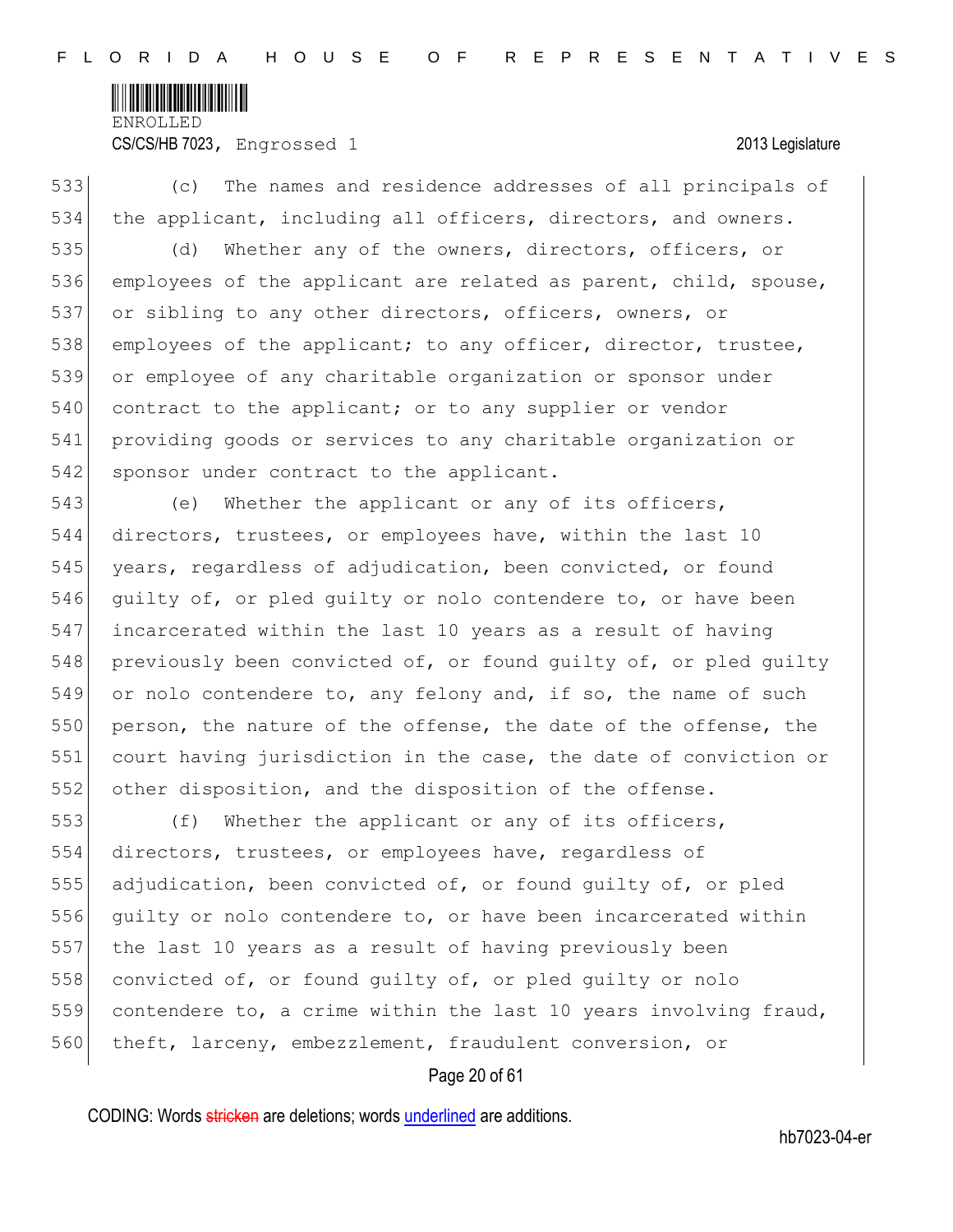

561 misappropriation of property, or any crime arising from the 562 conduct of a solicitation for a charitable organization or 563 sponsor and, if so, the name of such person, the nature of the 564 offense, the date of the offense, the court having jurisdiction 565 in the case, the date of conviction or other disposition, and 566 the disposition of the offense.

567 (g) Whether the applicant or any of its officers, 568 directors, trustees, or employees have been enjoined from 569 violating any law relating to a charitable solicitation and, if 570 so, the name of such person, the date of the injunction, and the 571 court issuing the injunction.

572 (3) The application for registration must be accompanied 573 by a fee of \$300. A professional fundraising consultant which is 574 a partnership or corporation may register for and pay a single 575 fee on behalf of all of its partners, members, officers, 576 directors, agents, and employees. In that case, the names and 577 street addresses of all the officers, employees, and agents of 578 the fundraising consultant and all other persons with whom the 579 fundraising consultant has contracted to work under its 580 direction must be listed in the application. Each registration 581 is valid for 1 year or a part of 1 year and expires on March 31 582 of each year. The registration may be renewed on or before March 583 31 of each year for additional 1-year periods upon application 584 to the department and payment of the registration fee.

585 (6) The department shall examine each registration 586 statement and supporting documents filed by a professional 587 fundraising consultant and determine whether the registration 588 requirements are satisfied. If the department determines that

# Page 21 of 61

CODING: Words stricken are deletions; words underlined are additions.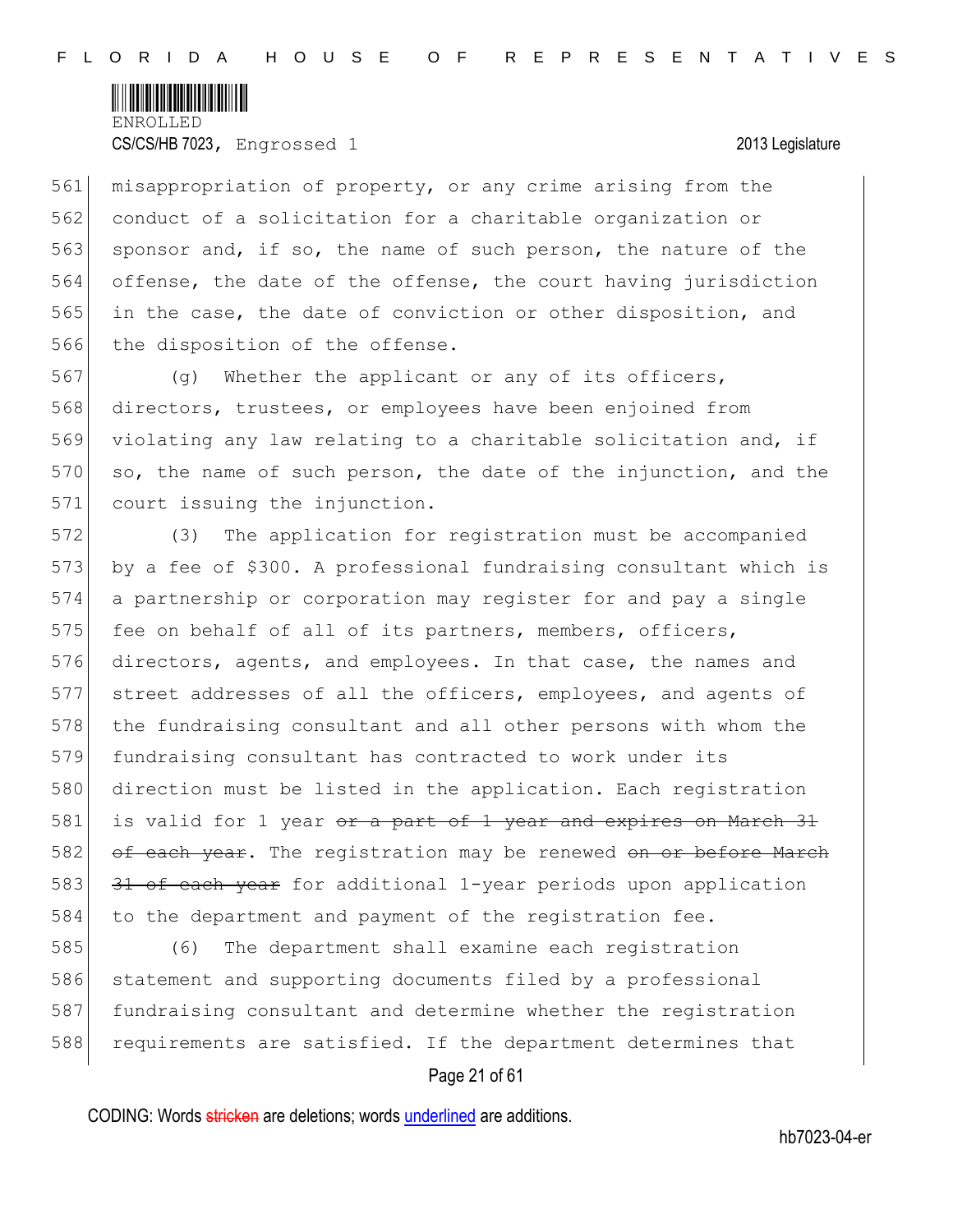

589 the registration requirements are not satisfied, the department 590 must notify the professional fundraising consultant within 15  $\pm$ 0 591 working days after its receipt of the registration statement; 592 otherwise the registration statement is approved. Within 7 593 working days after receipt of a notification that the 594 registration requirements are not satisfied, the applicant may 595 request a hearing. The hearing must be held within 7 working 596 days after receipt of the request, and any recommended order, if 597 one is issued, must be rendered within 3 working days after the 598 hearing. The final order must then be issued within 2 working 599 days after the recommended order. If there is no recommended 600 order, the final order must be issued within 5 working days 601 after the hearing. The proceedings must be conducted in 602 accordance with chapter 120, except that the time limits and 603 provisions set forth in this subsection prevail to the extent of 604 any conflict.

605 Section 11. Subsections  $(2)$ ,  $(3)$ ,  $(5)$ , and  $(8)$  of section 606 496.410, Florida Statutes, are amended to read:

607 496.410 Registration and duties of professional 608 solicitors.-

 (2) Applications for registration or renewal of 610 registration must be submitted on a form prescribed by rule of the department, signed by an authorized official of the professional solicitor who shall certify that the report is true and correct under eath, and must include the following information:

615 (a) The street address and telephone number of the 616 principal place of business of the applicant and any Florida

# Page 22 of 61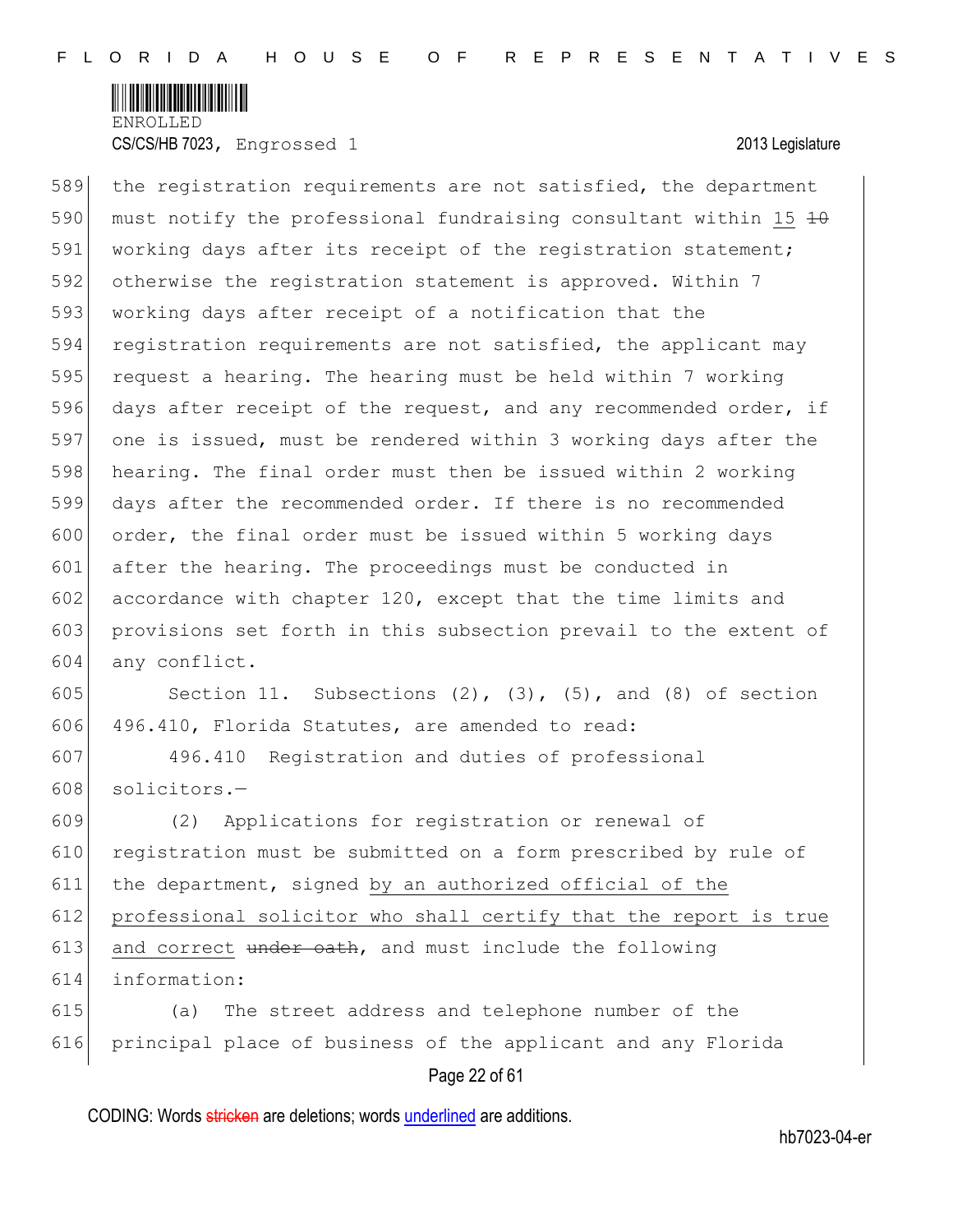

CS/CS/HB 7023, Engrossed 1 2013 Legislature

617 street addresses if the principal place of business is located 618 outside this state.

619 (b) The form of the applicant's business.

 $620$  (c) The place and date when the applicant, if other than 621 an individual, was legally established.

622 (d) The names and residence addresses of all principals of 623 the applicant, including all officers, directors, and owners.

624 (e) A statement as to whether any of the owners, 625 directors, officers, or employees of the applicant are related 626 as parent, spouse, child, or sibling to any other directors, 627 officers, owners, or employees of the applicant; to any officer, 628 director, trustee, or employee of any charitable organization or 629 sponsor under contract to the applicant; or to any supplier or 630 vendor providing goods or services to any charitable 631 organization or sponsor under contract to the applicant.

632 (f) A statement as to whether the applicant or any of its 633 directors, officers, trustees, persons with a controlling 634 interest in the applicant, or employees or agents involved in 635 solicitation have, within the last 10 years, regardless of 636 adjudication, been convicted of, or found guilty of, or pled 637 guilty or nolo contendere to, or have been incarcerated within 638 the last 10 years as a result of having previously been 639 convicted of, or found guilty of, or pled guilty or nolo 640 contendere to, any felony and, if so, the name of such person,  $641$  the nature of the offense, the date of the offense, the court 642 having jurisdiction in the case, the date of conviction or other 643 disposition, and the disposition of the offense.

644 (g) A statement as to whether the applicant or any of its

# Page 23 of 61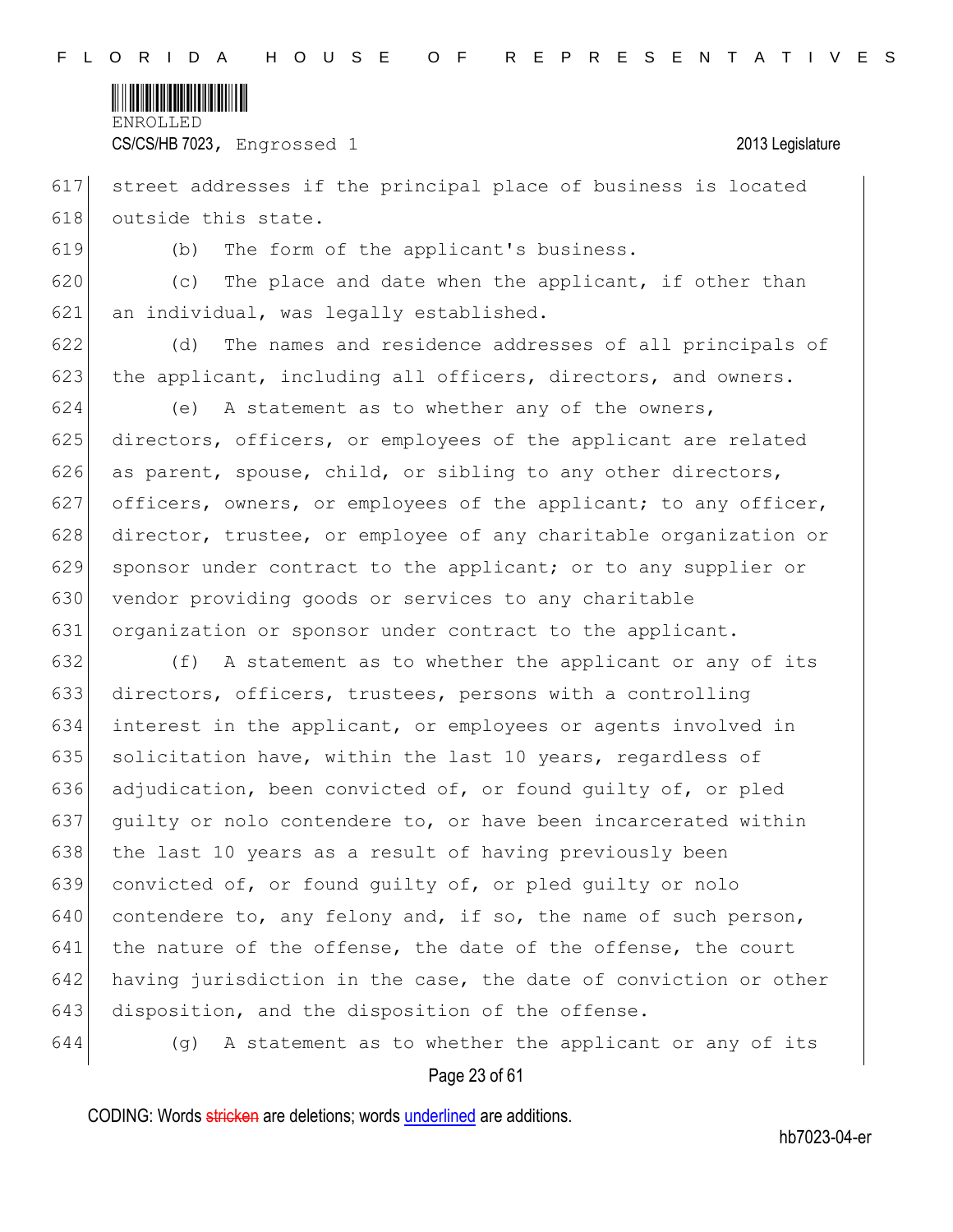

645 directors, officers, trustees, persons with a controlling interest in the applicant, or employees or agents involved in solicitation have, regardless of adjudication, been convicted 648 of, or found guilty of, or pled guilty or nolo contendere to, or have been incarcerated within the last 10 years as a result of 650 having previously been convicted of, or found quilty of, or pled guilty or nolo contendere to, a crime within the last 10 years involving fraud, theft, larceny, embezzlement, fraudulent conversion, or misappropriation of property, or any crime arising from the conduct of a solicitation for a charitable organization or sponsor and, if so, the name of such person, the nature of the offense, the date of the offense, the court having jurisdiction in the case, the date of conviction or other 658 disposition, and the disposition of the offense.

659 (h) A statement as to whether the applicant or any of its 660 directors, officers, trustees, persons with a controlling 661 interest in the applicant, or employees or agents involved in 662 solicitation have been enjoined from violating any law relating 663 to a charitable solicitation and, if so, the name of such 664 person, the date of the injunction, and the court issuing the 665 injunction.

666 (i) The names of all persons in charge of any solicitation 667 activity.

 (3) The application for registration must be accompanied by a fee of \$300. A professional solicitor that is a partnership 670 or corporation may register for and pay a single fee on behalf of all of its partners, members, officers, directors, agents, and employees. In that case, the names and street addresses of

# Page 24 of 61

CODING: Words stricken are deletions; words underlined are additions.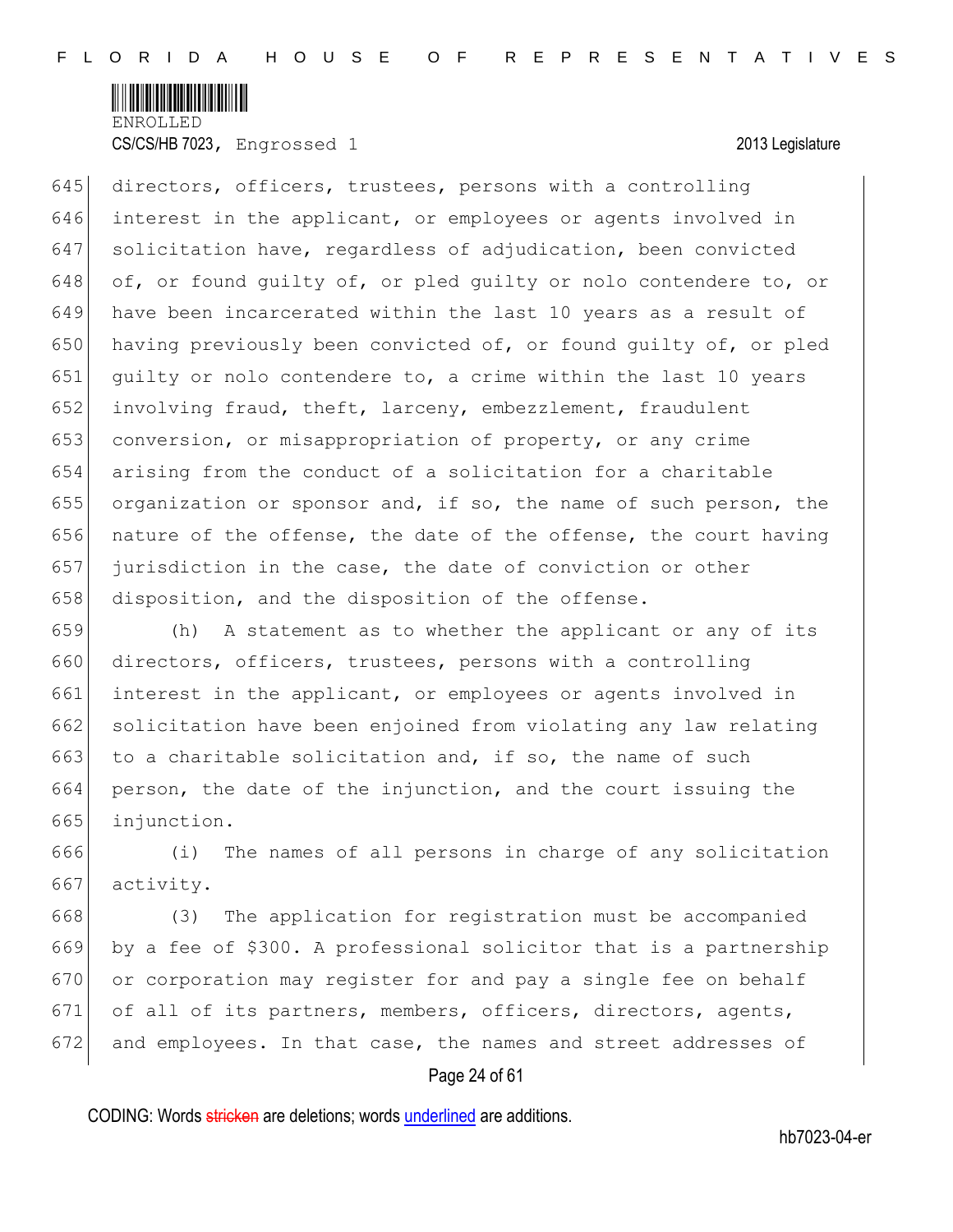

673 all the officers, employees, and agents of the professional 674 solicitor and all other persons with whom the professional 675 solicitor has contracted to work under its direction, including 676 solicitors, must be listed in the application or furnished to 677 the department within 5 days after the date of employment or 678 contractual arrangement. Each registration is valid for 1 year 679 or a part of 1 year and expires on March 31 of each year. The 680 registration may be renewed on or before March 31 of each year 681 for an additional 1-year period upon application to the 682 department and payment of the registration fee.

683 (5) The department must examine each registration 684 statement and supporting documents filed by a professional 685 solicitor. If the department determines that the registration 686 requirements are not satisfied, the department must notify the 687 professional solicitor within 15 40 working days after its 688 receipt of the registration statement; otherwise the 689 registration statement is approved. Within 7 working days after 690 receipt of a notification that the registration requirements are 691 not satisfied, the applicant may request a hearing. The hearing 692 must be held within 7 working days after receipt of the request, 693 and any recommended order, if one is issued, must be rendered 694 within 3 working days after the hearing. The final order must 695 then be issued within 2 working days after the recommended 696 order. If there is no recommended order, the final order must be 697 issued within 5 working days after the hearing. The proceedings 698 must be conducted in accordance with chapter 120, except that 699 the time limits and provisions set forth in this subsection 700 prevail to the extent of any conflict.

# Page 25 of 61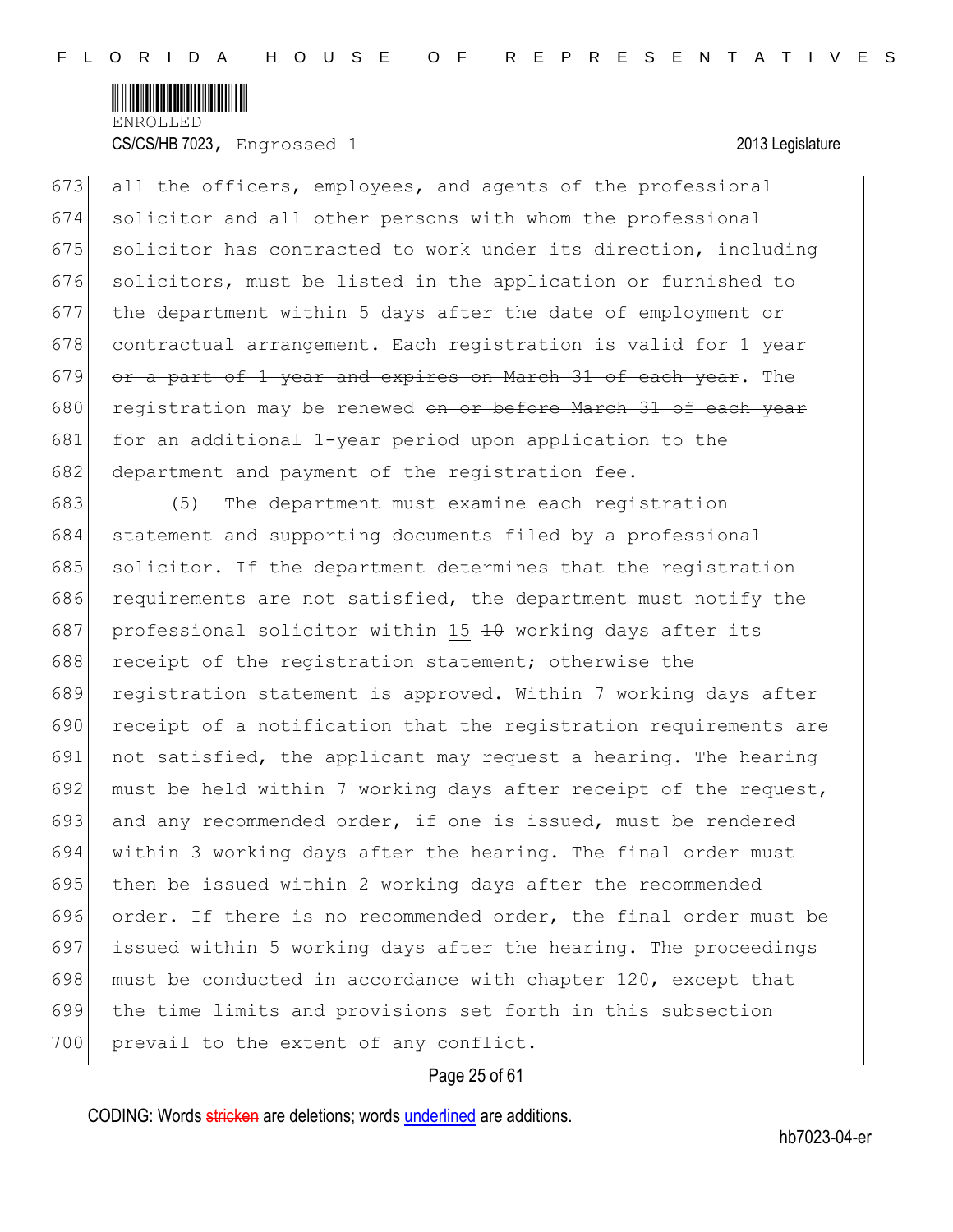

CS/CS/HB 7023, Engrossed 1 2013 Legislature

701 (8) Within 45 90 days after a solicitation campaign has 702 been completed and within 45 days after on the anniversary of 703 the commencement of a solicitation campaign lasting more than 1 704 year, the professional solicitor must provide to the charitable 705 organization or sponsor and file with the department a financial 706 report of the campaign, including the gross revenue received and 707 an itemization of all expenses incurred. The report must be 708 completed on a form prescribed by the department and signed by 709 an authorized official of the professional solicitor who shall  $710$  certify under eath that the report is true and correct. 711 Section 12. Subsection (6) of section 496.411, Florida 712 Statutes, is amended to read: 713 496.411 Disclosure requirements and duties of charitable 714 organizations and sponsors.-715 (6) Each charitable organization or sponsor that is 716 required to register under s. 496.405 shall conspicuously 717 display the organization's or sponsor's registration number 718 issued by the department under this chapter following 719 information on every printed solicitation, written confirmation, 720 receipt, or reminder of a contribution:  $721$  (a) The organization's or sponsor's registration number 722 issued by the department under this chapter. 723  $\left\{\phi\right\}$  The percentage, if any, of each contribution that is 724 retained by any professional solicitor that has contracted with 725 the organization or sponsor.  $726$  (c) The percentage of each contribution that is received  $727$  by the organization or sponsor. 728

# Page 26 of 61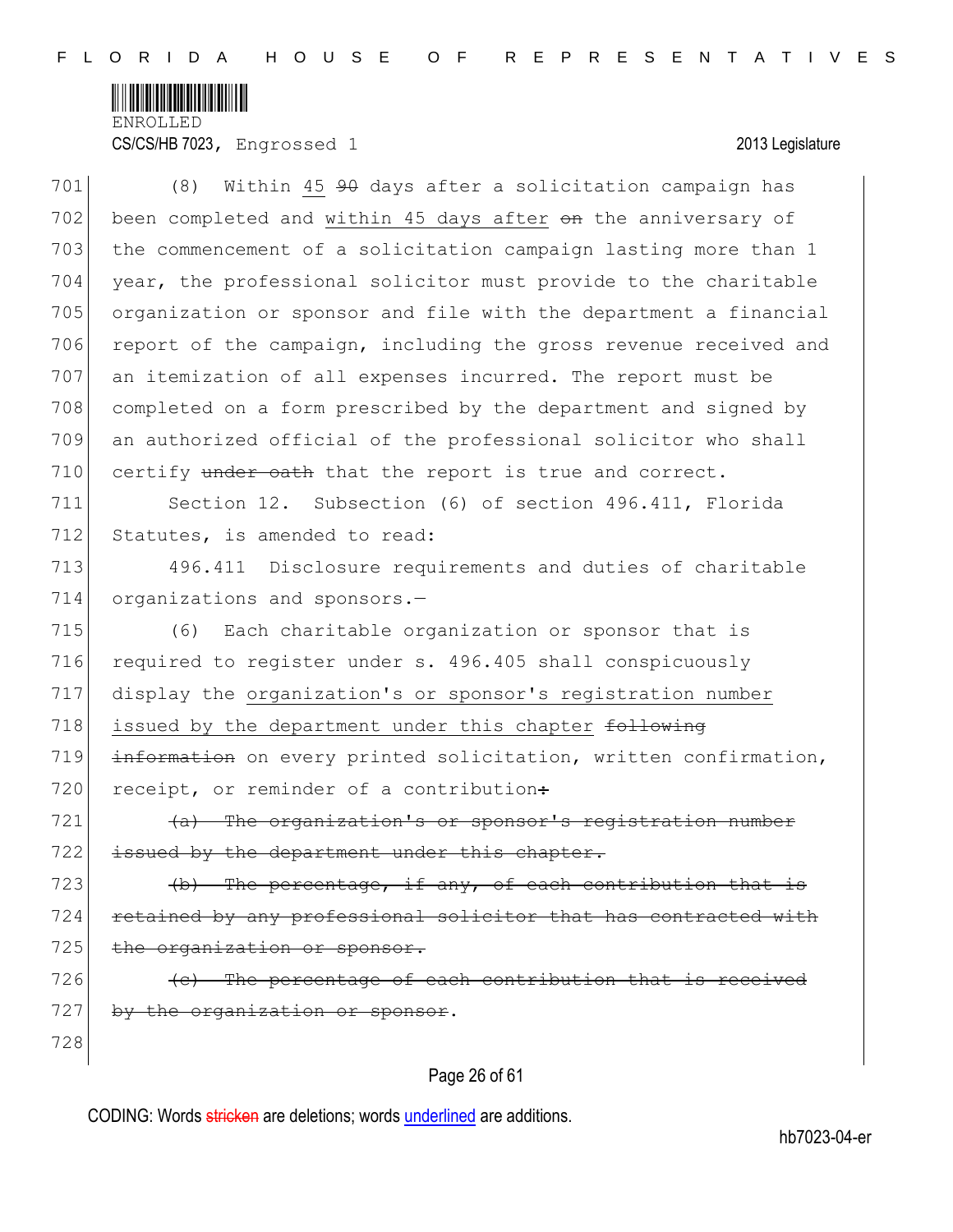

CS/CS/HB 7023, Engrossed 1 2013 Legislature

729 If the solicitation consists of more than a single item, the 730 statement shall be displayed prominently in the solicitation 731 materials.

732 Section 13. Subsection (2) of section 496.415, Florida 733 Statutes, is amended to read:

734 496.415 Prohibited acts.—It is unlawful for any person in 735 connection with the planning, conduct, or execution of any 736 solicitation or charitable or sponsor sales promotion to:

737 (2) Knowingly submit <del>file</del> false, or misleading, or 738 inaccurate information in a any document that is required to be 739 filed with the department, provided to the public, or offered in 740 response to a  $\frac{a}{a}$  request or investigation by the department, 741 the Department of Legal Affairs, or the state attorney.

742 Section 14. Subsection (8) of section 496.419, Florida 743 Statutes, is amended, and subsection (10) is added to that 744 section, to read:

745 496.419 Powers of the department.

746 (8) The department shall report any substantiated criminal 747 violation of ss. 496.401-496.424 or s. 496.426 to the proper 748 prosecuting authority for prompt prosecution.

 (10) A finding of a violation of s. 496.415(3), (5), (6), 750 (10), (12), (13), or (14) constitutes an immediate threat to the 751 public health, safety, and welfare and is sufficient grounds for the department to issue an immediate order to cease and desist all solicitation activities. The order shall act as an immediate final order under s. 120.569(2)(n) and shall remain in effect until the violation has been remedied pursuant to this chapter. 756 Section 15. Subsections (1), (2), and (4) of section

Page 27 of 61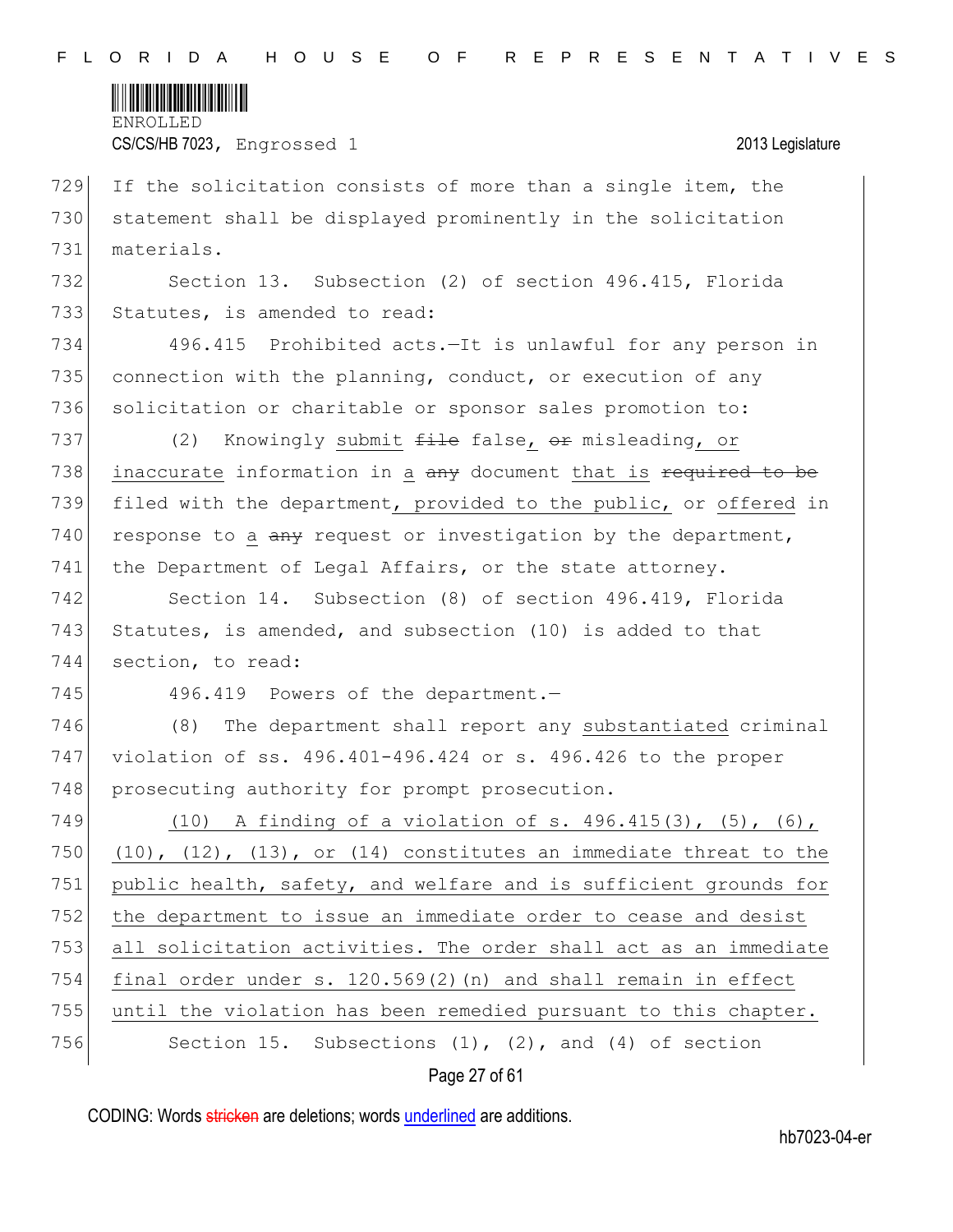

CS/CS/HB 7023, Engrossed 1 2013 Legislature

757 501.016, Florida Statutes, are amended to read:

758 501.016 Health studios; security requirements.—Each health 759 studio that sells contracts for health studio services shall 760 meet the following requirements:

761 (1) Each health studio shall maintain for each separate 762 business location a bond issued by a surety company admitted to 763 do business in this state. The principal sum of the bond shall 764 be \$25,000  $$50,000$ , and the bond, when required, shall be 765 obtained before a business tax receipt may be issued under 766 chapter 205. Upon issuance of a business tax receipt, the 767 licensing authority shall immediately notify the department of  $768$  such issuance in a manner established by the department by rule. 769 The bond shall be in favor of the state for the benefit of any 770 person injured as a result of a violation of ss. 501.012-771 501.019. The aggregate liability of the surety to all persons 772 for all breaches of the conditions of the bonds provided herein 773 shall in no event exceed the amount of the bond. The original 774 surety bond required by this section shall be filed with the 775 department.

776 (2) In lieu of maintaining the bond required in subsection  $777$  (1), the health studio may furnish to the department:

778 (a) An irrevocable letter of credit from any foreign or 779 domestic bank in the amount of \$25,000 \$50,000; or

780 (b) A guaranty agreement that which is secured by a 781 certificate of deposit in the amount of \$25,000 \$50,000. 782

783 The original letter of credit or certificate of deposit 784 submitted in lieu of the bond shall be filed with the

# Page 28 of 61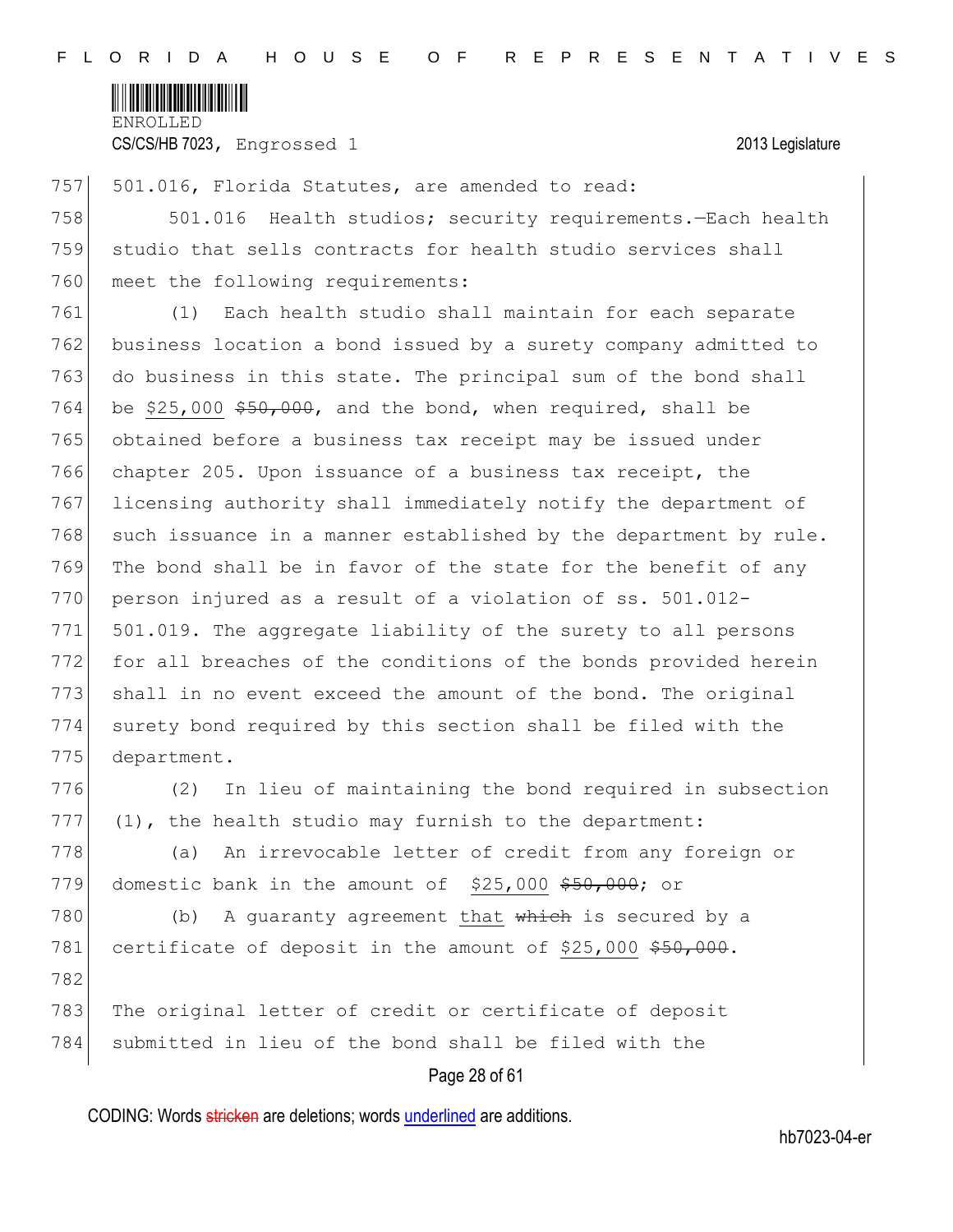

785 department. The department shall decide whether the security 786 furnished in lieu of bond by the health studio is in compliance 787 with the requirements of this section.

788 (4) If the health studio furnishes the department with 789 evidence satisfactory to the department that the aggregate 790 dollar amount of all current outstanding contracts of the health 791 studio is less than  $$5,000$ , the department may, at its 792 discretion, reduce the principal amount of the surety bond or 793 other sufficient financial responsibility required in 794 subsections (1) and (2) to a sum of not less than \$10,000. 795 However, at any time the aggregate dollar amount of such 796 contracts exceeds  $$5,000$ , the health studio shall so notify the 797 department and shall thereupon provide the bond or other 798 documentation as required in subsections (1) and (2). Health 799 studios whose bonds have been reduced must provide the 800 department with an annually updated list of members. Failure to 801 file an annual report will result in the department raising the 802 security requirement to  $$25,000$   $$50,000$ .

803 Section 16. Subsections (5) through (10) of section 804 501.059, Florida Statutes, are renumbered as subsections (6) 805 through (11), respectively, and a new subsection (5) is added to 806 that section to read:

807 501.059 Telephone solicitation.-

808 (5) A telephone solicitor may not initiate an outbound 809 telephone call to a consumer who has previously communicated to 810 the telephone solicitor that he or she does not wish to receive 811 an outbound telephone call: 812 (a) Made by or on behalf of the seller whose goods or

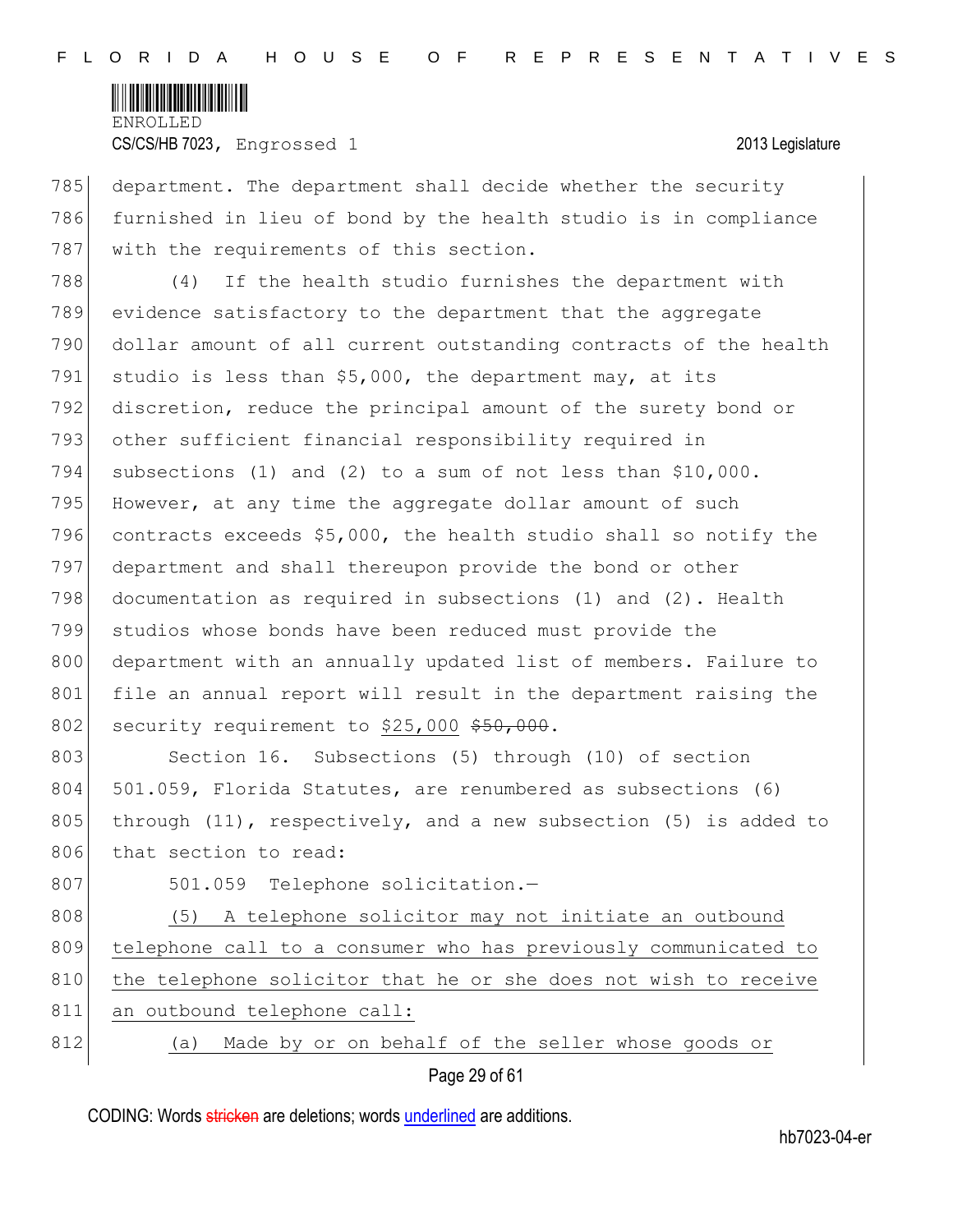

| 813 | services are being offered; or                                  |
|-----|-----------------------------------------------------------------|
| 814 | Made on behalf of a charitable organization for which<br>(b)    |
| 815 | a charitable contribution is being solicited.                   |
| 816 | Section 17. Subsections (1) and (2) of section 501.603,         |
| 817 | Florida Statutes, are amended to read:                          |
| 818 | 501.603 Definitions. - As used in this part, unless the         |
| 819 | context otherwise requires, the term:                           |
| 820 | "Commercial telephone solicitation" means:<br>(1)               |
| 821 | An unsolicited telephone call to a person initiated by<br>(a)   |
| 822 | a commercial telephone seller or salesperson, or an automated   |
| 823 | dialing machine used in accordance with the provisions of s.    |
| 824 | 501.059(8) 501.059(7) for the purpose of inducing the person to |
| 825 | purchase or invest in consumer goods or services;               |
| 826 | Other communication with a person where:<br>(b)                 |
| 827 | A gift, award, or prize is offered; or<br>1.                    |
| 828 | A telephone call response is invited; and<br>2.                 |
| 829 | 3.<br>The salesperson intends to complete a sale or enter       |
| 830 | into an agreement to purchase or invest in consumer goods or    |
| 831 | services during the course of the telephone call; or            |
| 832 | Other communication with a person which represents a<br>(C)     |
| 833 | price, quality, or availability of consumer goods or services   |
| 834 | and which invites a response by telephone or which is followed  |
| 835 | by a call to the person by a salesperson.                       |
| 836 |                                                                 |
| 837 | For purposes of this section, "other communication" means a     |
| 838 | written or oral notification or advertisement transmitted       |
| 839 | through any means. Also, for purposes of this section, "invites |
| 840 | a response by telephone" does not mean the mere listing or      |
|     | Page 30 of 61                                                   |

CODING: Words stricken are deletions; words underlined are additions.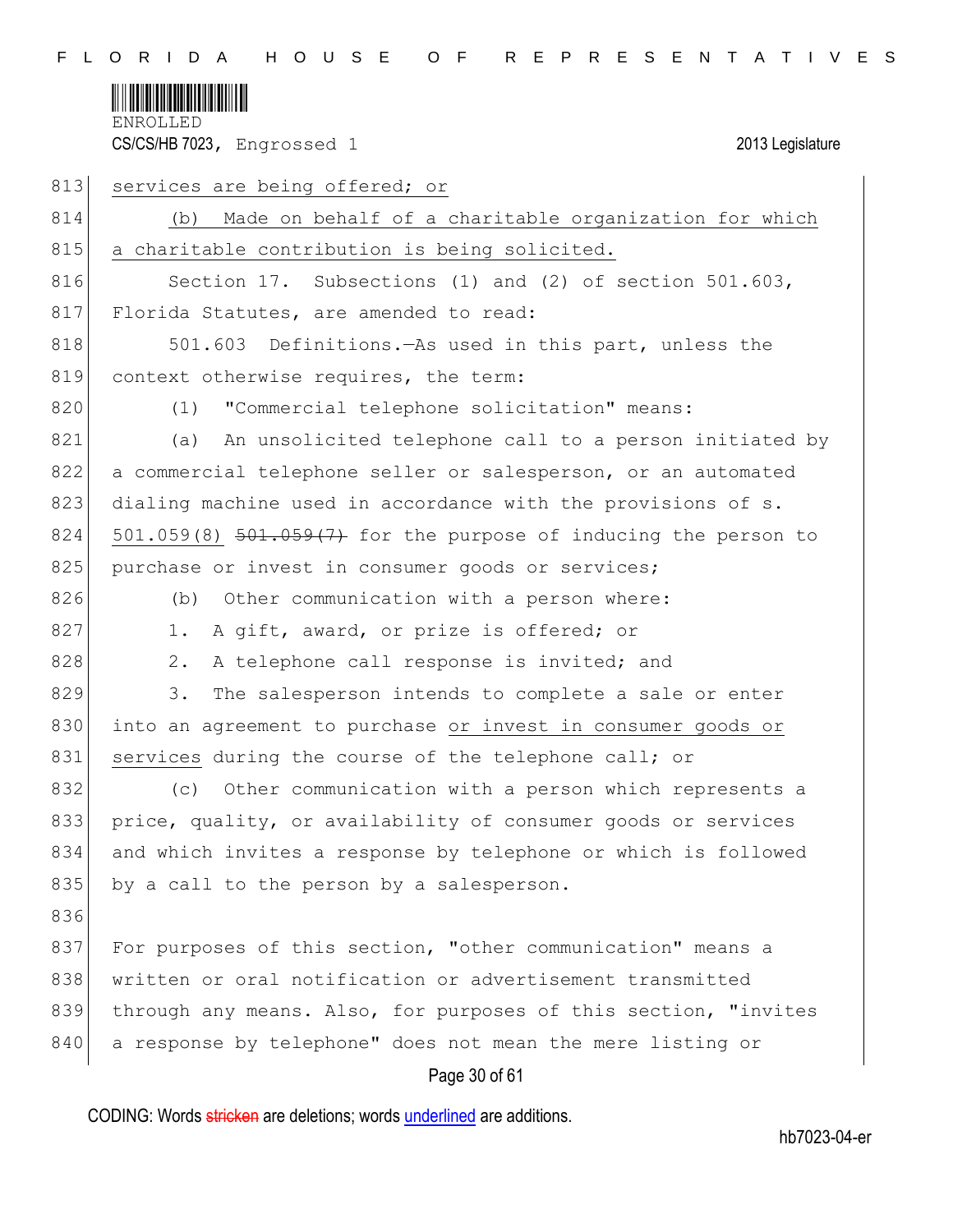

CS/CS/HB 7023, Engrossed 1 2013 Legislature

841 including of a telephone number in a notification or 842 advertisement.

843 (2) "Commercial telephone seller" means a any person who 844 engages in commercial telephone solicitation on his or her own 845 behalf or through salespersons, except that a commercial 846 telephone seller does not include a person or entity operating 847 under a valid affidavit of exemption filed with the department 848 according to s.  $501.608(1)$  (b) or any of the persons or entities 849 exempted from this part by s. 501.604. A commercial telephone 850 seller does not include a salesperson as defined in subsection 851 (10). A commercial telephone seller includes, but is not limited 852 to, owners, operators, officers, directors, partners, or other 853 individuals engaged in the management activities of a business 854 entity pursuant to this part.

855 Section 18. Subsections (4), (7), (10), (14), and (24) of 856 section 501.604, Florida Statutes, are amended to read:

857 501.604 Exemptions.—The provisions of this part, except 858 ss. 501.608 and 501.616(6) and (7), do not apply to:

859 (4) A Any licensed securities, commodities, or investment 860 broker, dealer, or investment adviser, when soliciting within 861 the scope of his or her license, or a any licensed associated 862 person of a securities, commodities, or investment broker, 863 dealer, or investment adviser, when soliciting within the scope 864 of his or her license. As used in this section, "licensed 865 securities, commodities, or investment broker, dealer, or 866 investment adviser" means a person subject to license or 867 registration as such by the Securities and Exchange Commission, 868 by the Financial Industry Regulatory Authority National

### Page 31 of 61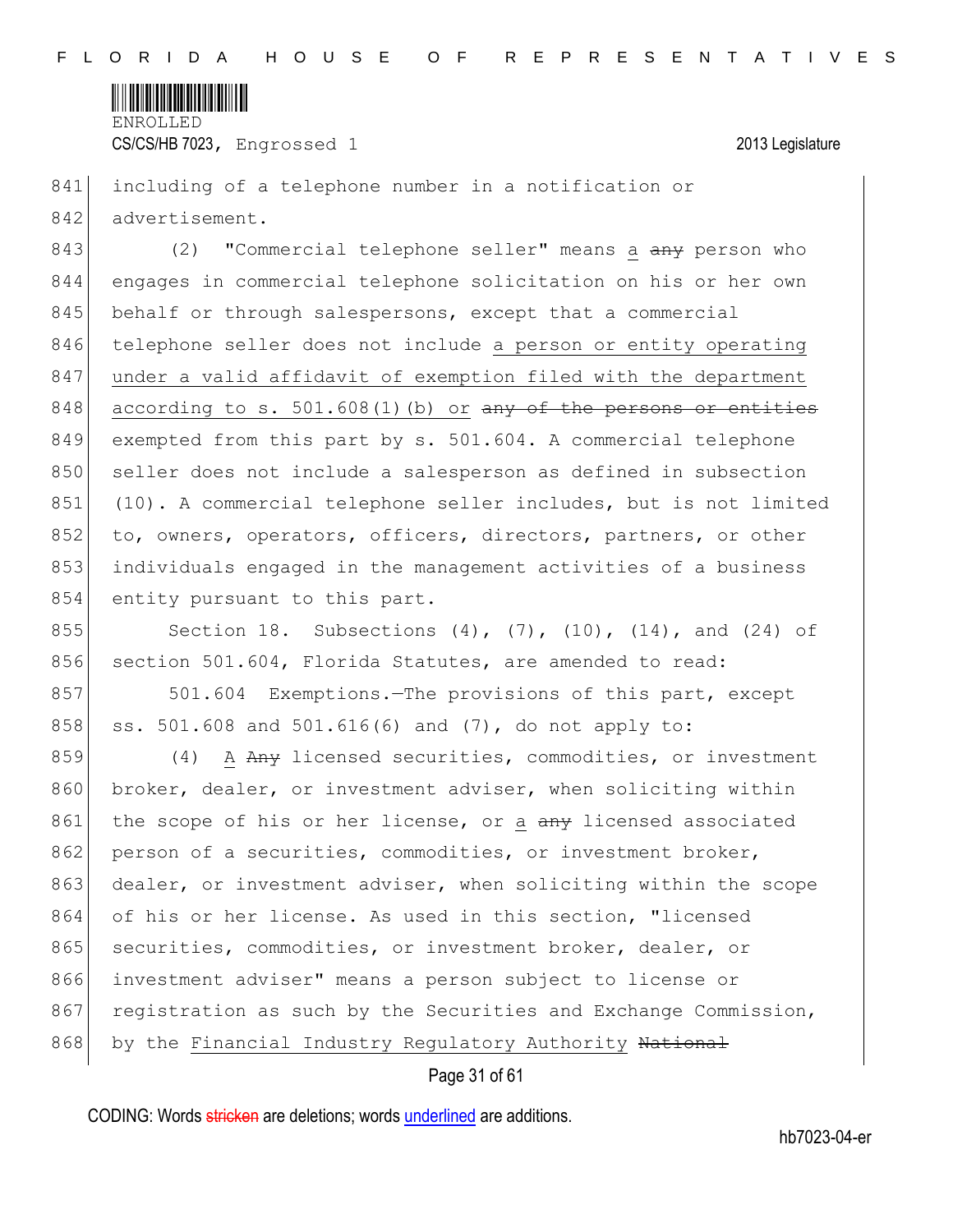

CS/CS/HB 7023, Engrossed 1 2013 Legislature

869 Association of Securities Dealers or other self-requlatory 870 organization as defined by the Securities Exchange Act of 1934, 871 15 U.S.C. s. 781, or by an official or agency of this state or 872 of any state of the United States. As used in this section, 873 "licensed associated person of a securities, commodities, or 874 investment broker, dealer, or investment adviser" means an any 875 associated person registered or licensed by the Financial 876 Industry Regulatory Authority National Association of Securities 877 Dealers or other self-regulatory organization as defined by the 878 Securities Exchange Act of 1934, 15 U.S.C. s. 781, or by an 879 official or agency of this state or of any state of the United 880 States.

881 (7) A Any supervised financial institution or parent, 882 subsidiary, or affiliate thereof operating within the scope of 883 supervised activity. As used in this section, "supervised 884 financial institution" means a any commercial bank, trust 885 company, savings and loan association, mutual savings bank, 886 credit union, industrial loan company, consumer finance lender, 887 commercial finance lender, or insurer, provided that the 888 institution is subject to supervision by an official or agency 889 of this state, of any state, or of the United States. For the 890 purposes of this exemption, "affiliate" means a person who 891 directly, or indirectly through one or more intermediaries, 892 controls or is controlled by, or is under common control with, a 893 supervised financial institution.

894 (10) A business-to-business sale where:

895 (a) The commercial telephone seller has been lawfully 896 operating continuously for at least 3 years under the same

# Page 32 of 61

CODING: Words stricken are deletions; words underlined are additions.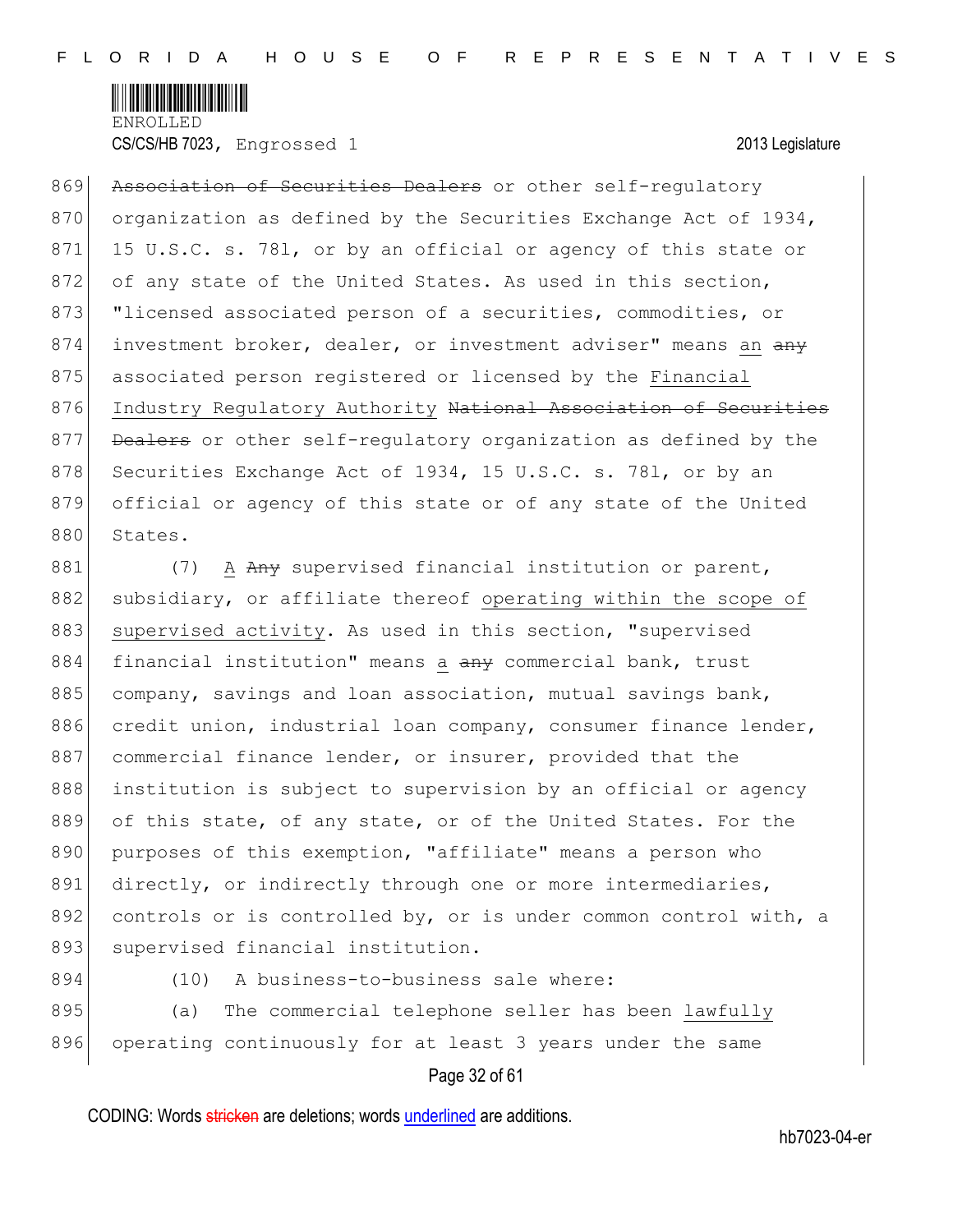

897 business name and has at least 50 percent of its dollar volume 898 consisting of repeat sales to existing businesses;

899 (b) The purchaser business intends to resell or offer for 900 purposes of advertisement or as a promotional item the property 901 or goods purchased; or

902 (c) The purchaser business intends to use the property or 903 goods purchased in a recycling, reuse, remanufacturing, or 904 manufacturing process.

905 (14) A telephone company subject to the provisions of 906 chapter 364, or affiliate thereof or its agents, or a 907 telecommunications business that which is requlated by the 908 Florida Public Service Commission, or a Federal Communications 909 Commission licensed cellular telephone company or other bona 910 fide radio telecommunication services provider. For the purposes 911 of this exemption, "affiliate" means a person who directly, or 912 indirectly through one or more intermediaries, controls or is 913 controlled by, or is under common control with, a telephone 914 company subject to the provisions of chapter  $364$ .

915 (24) Any person who which has been lawfully providing 916 telemarketing sales services continuously for at least 5 years  $917$  under the same ownership and control and who which derives 75 918 percent of its gross telemarketing sales revenues from contracts 919 with persons exempted in this section.

920 Section 19. Subsection (1) of section 501.607, Florida 921 Statutes, is amended to read:

922 501.607 Licensure of salespersons.-

923 (1) An applicant for a license as a salesperson must 924 submit to the department, in such form as it prescribes, a

# Page 33 of 61

CODING: Words stricken are deletions; words underlined are additions.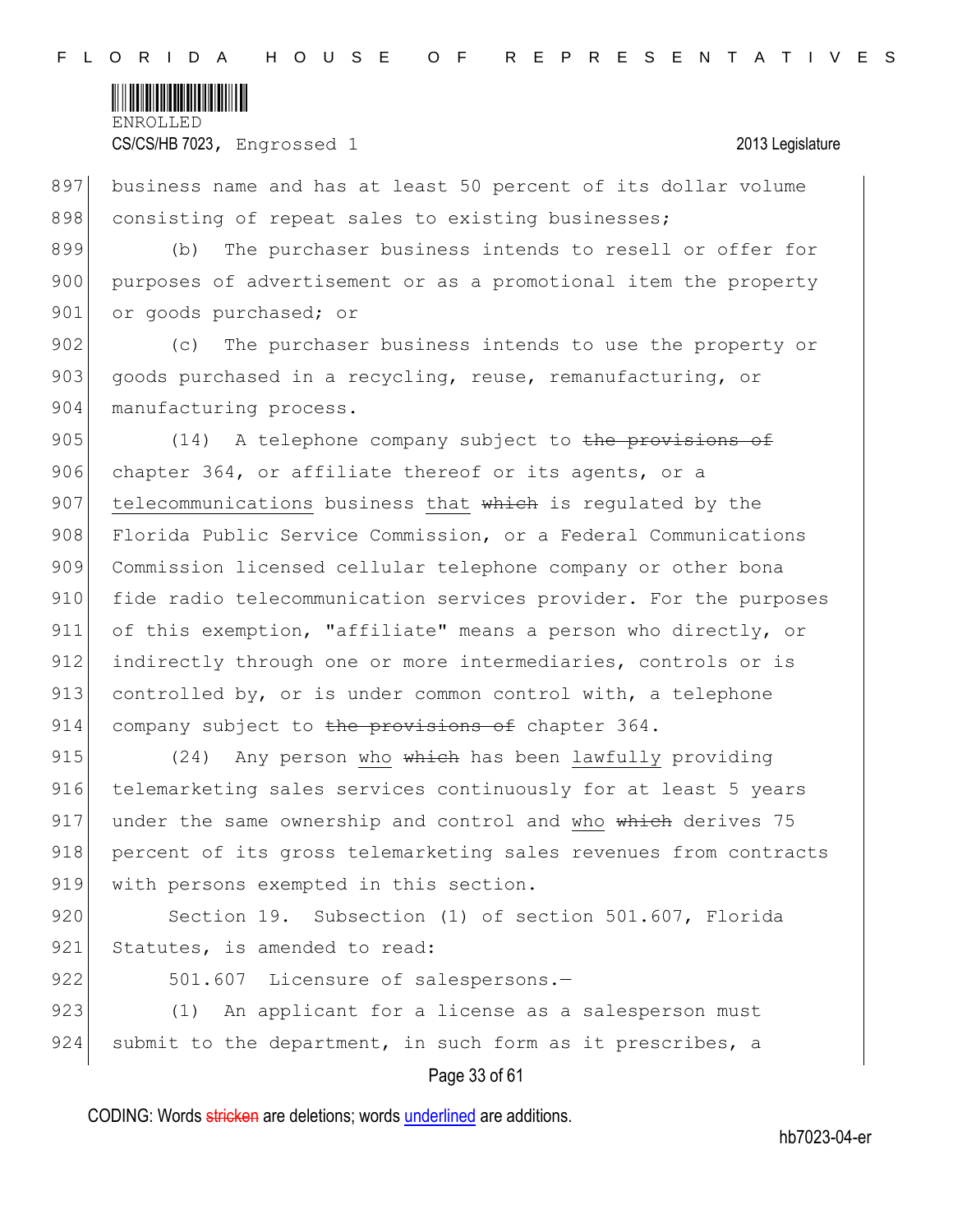

925 written application for a license. The application must set 926 forth the following information:

927 (a) The true name, date of birth, driver license number or 928 other valid form of identification, and home address of the 929 applicant.

930 (b) Each business or occupation engaged in by the 931 applicant during the 3 years immediately preceding the date of 932 the application, and the location thereof.

933 (b)  $\left\{e\right\}$  The previous experience of the applicant as a 934 commercial telephone seller or salesperson.

935 (c)  $\left(\frac{d}{d} \right)$  Whether the applicant, regardless of adjudication, 936 has previously been arrested for, convicted or found guilty of, 937 has entered a plea of quilty or a plea of nolo contendere to, or 938 is under indictment or information for, a felony and, if so, the 939 nature of the felony.

940 (d)  $\left(e\right)$  Whether the applicant, regardless of adjudication, 941 has previously been convicted or found quilty of, has entered a 942 plea of guilty or a plea of nolo contendere to, or is under 943 indictment or information for, racketeering or any offense 944 involving fraud, theft, embezzlement, fraudulent conversion, or 945 misappropriation of property.

946 (e) $(f+$  Whether there has ever been a judicial or 947 administrative finding that the applicant has previously been 948 convicted of acting as a salesperson without a license, or 949 whether such a license has previously been refused, revoked, or 950 suspended in any jurisdiction.

951  $(f)\left(\alpha\right)$  Whether the applicant has worked for, or been 952 affiliated with, a company that is involved in pending

# Page 34 of 61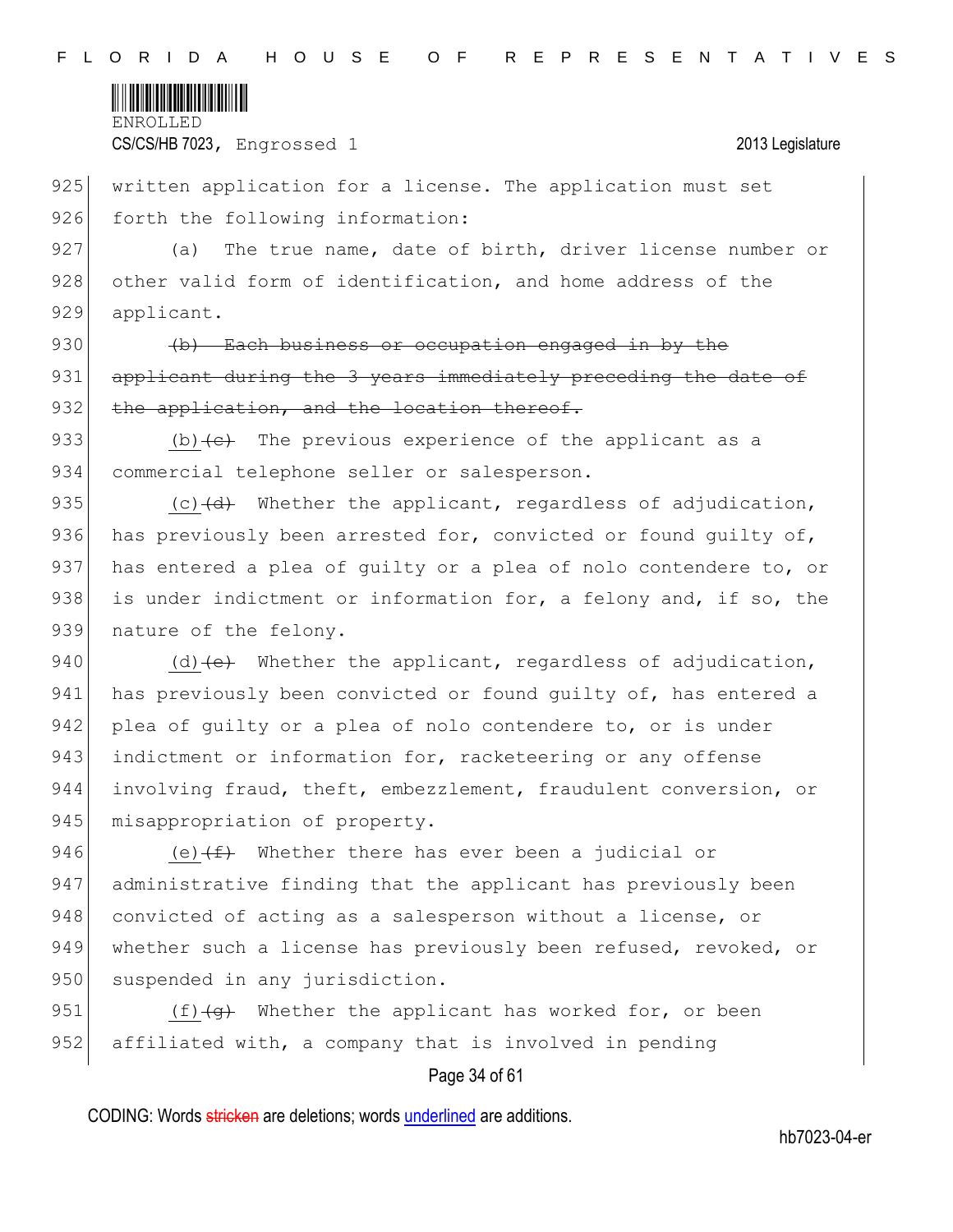

953 litigation or has had entered against it an injunction, a 954 temporary restraining order, or a final judgment or order, 955 including a stipulated judgment or order, an assurance of 956 voluntary compliance, or any similar document, in any civil or 957 administrative action involving racketeering, fraud, theft, 958 embezzlement, fraudulent conversion, or misappropriation of 959 property or the use of any untrue, deceptive, or misleading 960 representation or the use of any unfair, unlawful, or deceptive 961 trade practice.

962 (g) $\frac{h}{h}$  Whether the applicant is involved in pending 963 litigation or has had entered against her or him an injunction, 964 a temporary restraining order, or a final judgment or order, 965 including a stipulated judgment or order, an assurance of 966 voluntary compliance, or any similar document, in any civil or 967 administrative action involving racketeering, fraud, theft, 968 embezzlement, fraudulent conversion, or misappropriation of 969 property or the use of any untrue, deceptive, or misleading 970 representation or the use of any unfair, unlawful, or deceptive 971 trade practice.

972 Section 20. Paragraph (b) of subsection (1) and 973 subsections (2) and (3) of section  $501.608$ , Florida Statutes, 974 are amended to read:

975 501.608 License or affidavit of exemption; occupational 976 license.-

977 (1)

978 (b) Any commercial telephone seller claiming to be exempt 979 from the act under s. 501.604(2), (3), (5), (6), (9), (10), 980 (11), (12), (17), (21), (22), (24), or (26) must file with the

# Page 35 of 61

CODING: Words stricken are deletions; words underlined are additions.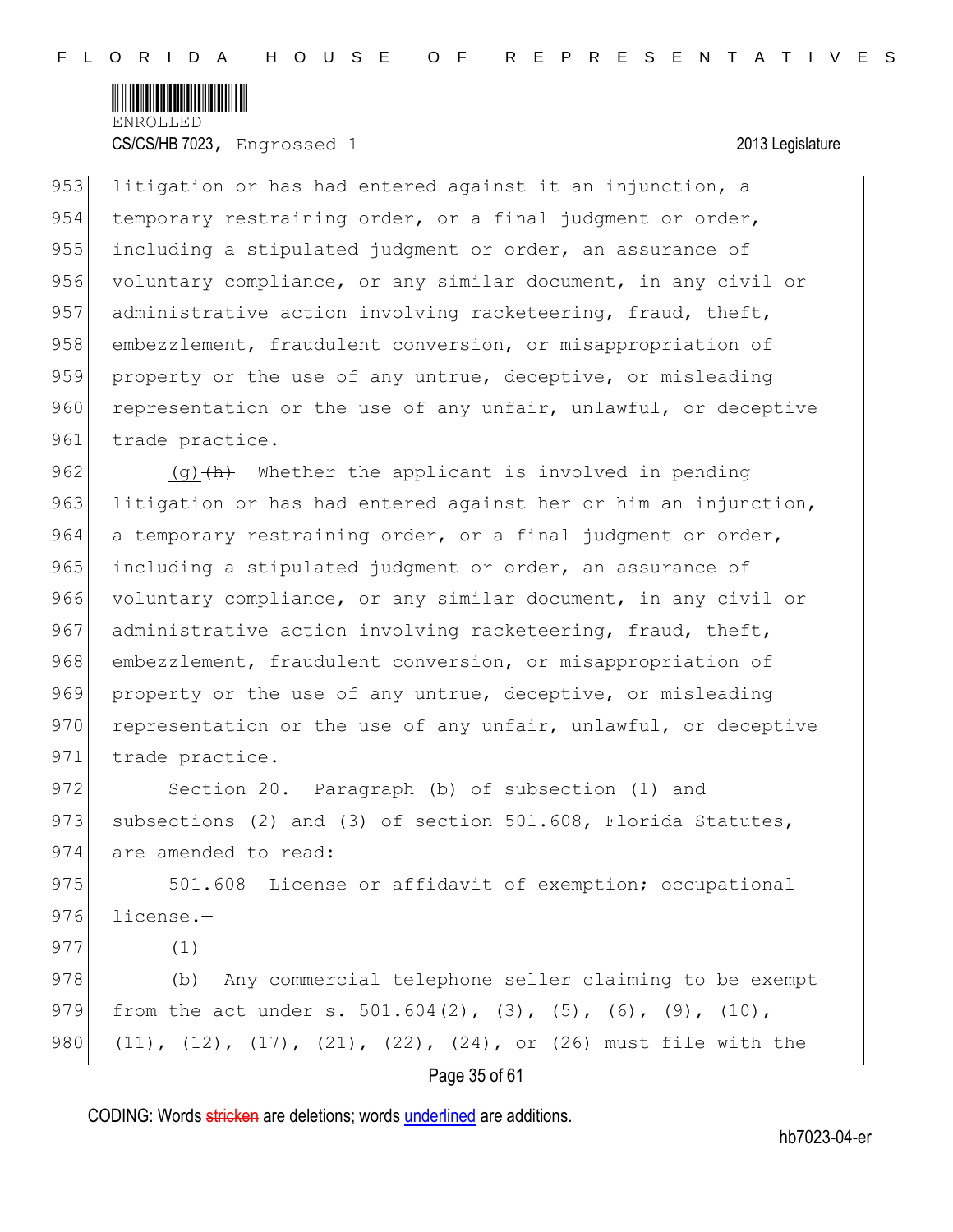

981 department a notarized affidavit of exemption. The affidavit of 982 exemption must be on forms prescribed by the department and must 983 require the name of the commercial telephone seller, the name of 984 the business, and the business address. At the request of the 985 department, the commercial telephone seller shall provide sales 986 scripts, contracts, and other documentation as needed to verify 987 the validity of the exemption before the affidavit of exemption 988 is accepted for filing. A Any commercial telephone seller 989 maintaining more than one business may file a single notarized 990 affidavit of exemption that clearly indicates the location of 991 each place of business. If a change of ownership occurs, the 992 commercial telephone seller must notify the department.

993 (2) Each licensee or person operating under a valid and 994 properly filed claiming an exemption shall prominently display 995 his or her license or a copy of his or her receipt of filing of 996 the affidavit of exemption at each location where he or she does 997 business and. Each licensee or person claiming an exemption 998 shall make the license or the receipt of filing  $e^{i\theta}$  of the 999 affidavit of exemption available for inspection by any 1000 governmental agency upon request.

1001 (3) Failure to obtain or display a license or a receipt of 1002 filing of an eopy of the affidavit of exemption is sufficient 1003 grounds for the department to issue an immediate cease and 1004 desist order, which shall act as an immediate final order under 1005 s. 120.569(2)(n). The order shall  $\theta$  may remain in effect until the 1006 commercial telephone seller or a person claiming to be exempt 1007 shows the authorities that he or she is properly licensed or 1008 exempt. The department may order the business to cease

### Page 36 of 61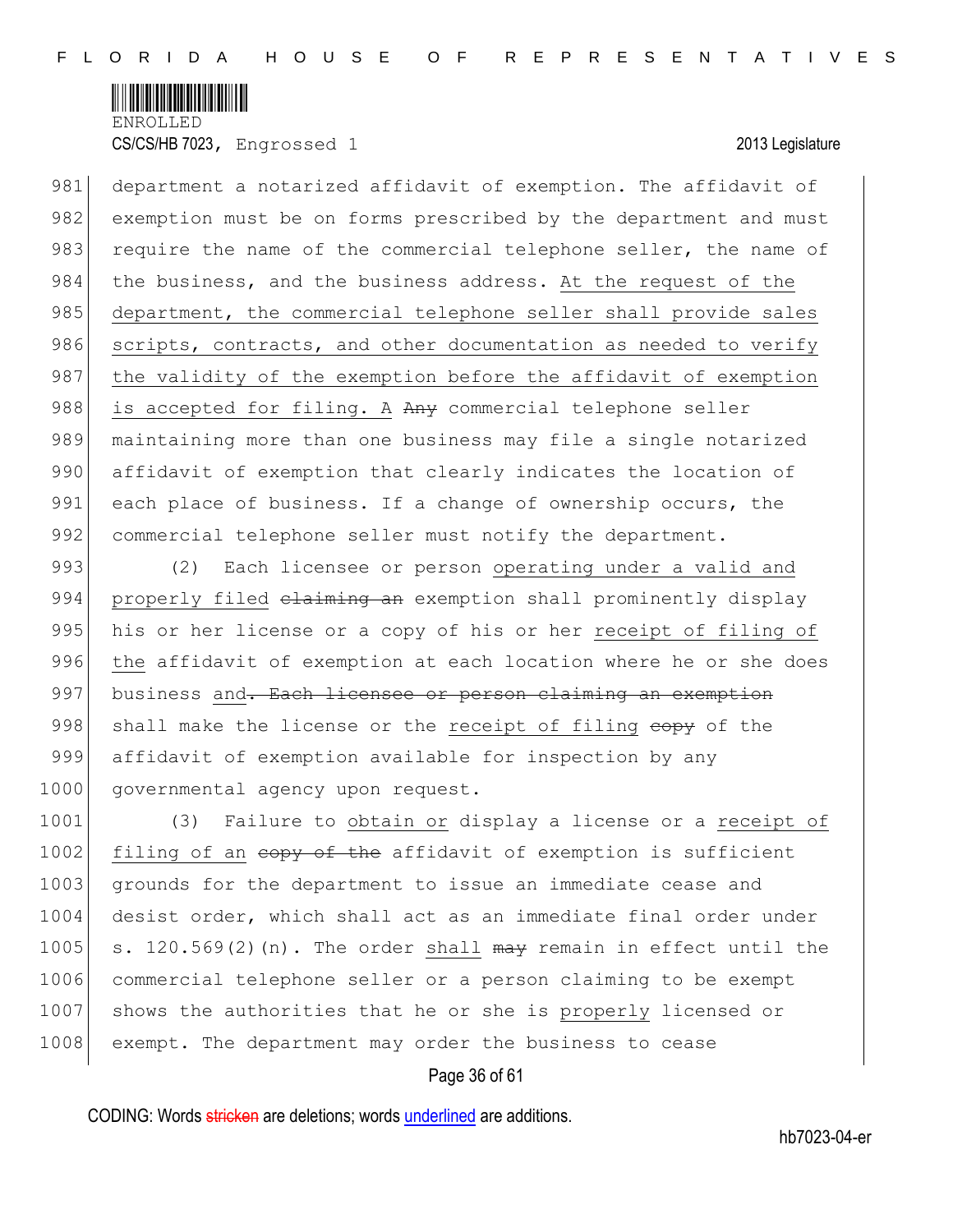

| 1009 | operations and shall order the phones to be shut off. Failure of |
|------|------------------------------------------------------------------|
| 1010 | a salesperson to display a license or a receipt of filing of an  |
| 1011 | affidavit of exemption may result in the salesperson being       |
| 1012 | summarily ordered by the department to leave the office until he |
| 1013 | or she can produce a license or a receipt of filing of an        |
| 1014 | affidavit of exemption for the department.                       |
| 1015 | Section 21. Subsection (3) of section 501.611, Florida           |
| 1016 | Statutes, is amended to read:                                    |
| 1017 | $501.611$ Security.-                                             |
| 1018 | (3) The bond shall be posted with the department and shall       |
| 1019 | remain in force throughout the period of licensure with the      |
| 1020 | department.                                                      |
| 1021 | Section 22. Subsection (12) of section 501.615, Florida          |
| 1022 | Statutes, is amended to read:                                    |
| 1023 | 501.615 Written contract; cancellation; refund.-                 |
| 1024 | (12) Exempt from the requirements of subsections $(1) - (5)$     |
| 1025 | is any sale in which the consumer is given a right to a full     |
| 1026 | refund for the return of undamaged and unused goods or a         |
| 1027 | cancellation of services notice is given to the seller, within 7 |
| 1028 | days after receipt of the goods or services by the consumer, and |
| 1029 | the seller shall process the refund within 30 days after receipt |
| 1030 | of the returned merchandise by the consumer. A commercial        |
| 1031 | telephone seller or salesperson engaged in activity regulated by |
| 1032 | chapter 721 must comply with s. 721.205.                         |
| 1033 | Subsection (1) of section 501.617, Florida<br>Section 23.        |
| 1034 | Statutes, is amended to read:                                    |
| 1035 | 501.617<br>Investigative powers of enforcing authority.-         |
| 1036 | If, by her or his own inquiries or as a result of<br>(1)         |
|      | Page 37 of 61                                                    |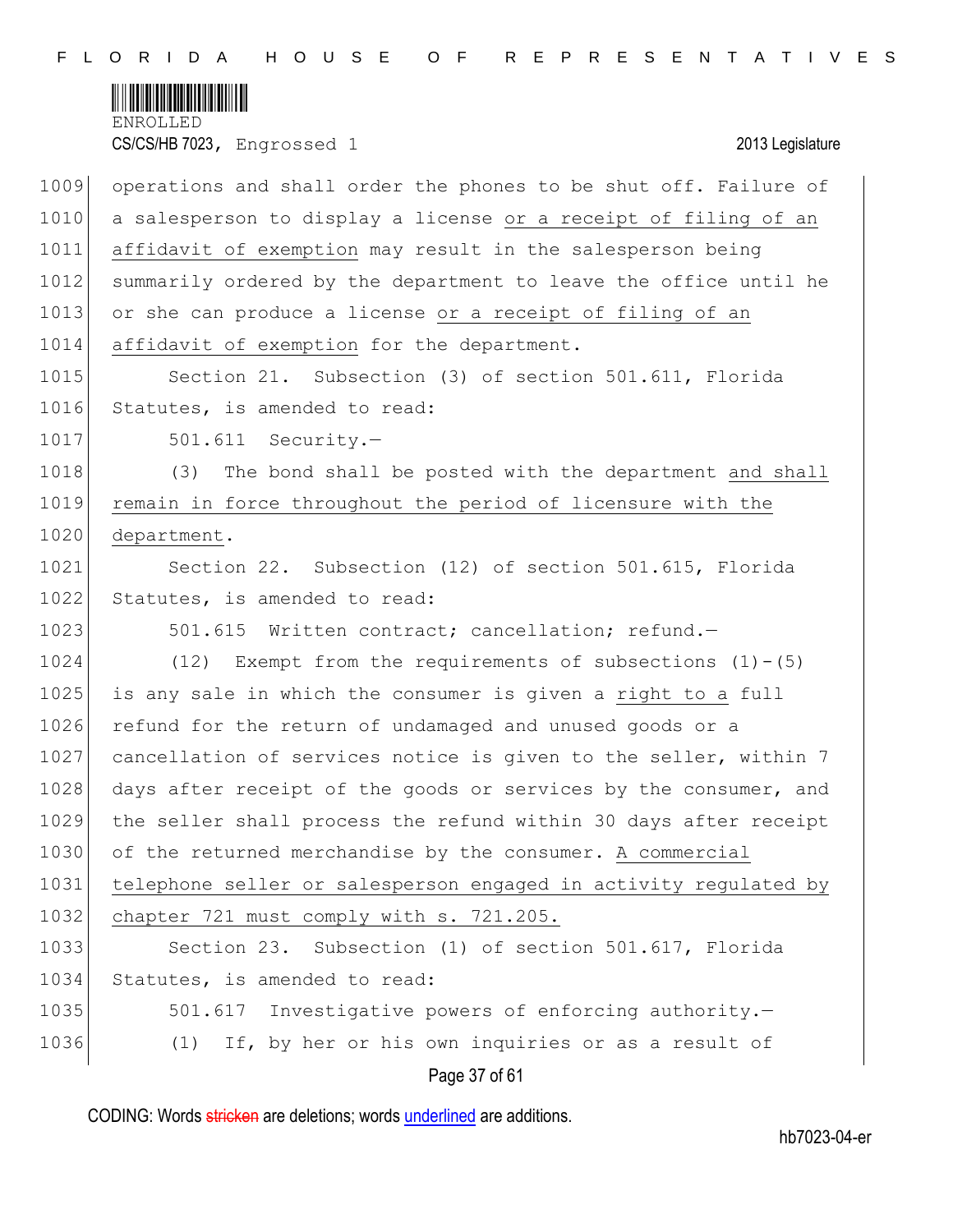

1037 complaints, the enforcing authority has reason to believe that a 1038 person has engaged in, or is engaging in, an act or practice 1039 that violates the provisions of this part, she or he may 1040 administer oaths and affirmations, subpoena witnesses or matter, 1041 conduct regulatory inspections, and collect evidence. Within 10 1042 days after the service of a subpoena or at any time before the 1043 return date specified therein, whichever is longer, the party 1044 served may file in the circuit court in the county in which she 1045 or he resides or in which she or he transacts business and serve 1046 upon the enforcing authority a petition for an order modifying 1047 or setting aside the subpoena. The petitioner may raise any 1048 objection or privilege that which would be available under this 1049 part or upon service of such subpoena in a civil action. The 1050 subpoena shall inform the party served of her or his rights 1051 under this subsection. 1052 Section 24. Subsection (10) is added to section 507.03, 1053 Florida Statutes, to read: 1054 507.03 Registration.— 1055 (10) At the request of the department, each moving broker 1056 shall provide a complete list of the movers that the moving 1057 broker has contracted or is affiliated with, advertises on 1058 behalf of, arranges moves for, or refers shippers to, including 1059 each mover's complete name, address, telephone number, and e-1060 mail address and the name of each mover's owner or other

1061 principal.

1062 Section 25. Section 507.07, Florida Statutes, is amended  $1063$  to read:

Page 38 of 61 1064 507.07 Violations.—It is a violation of this chapter to: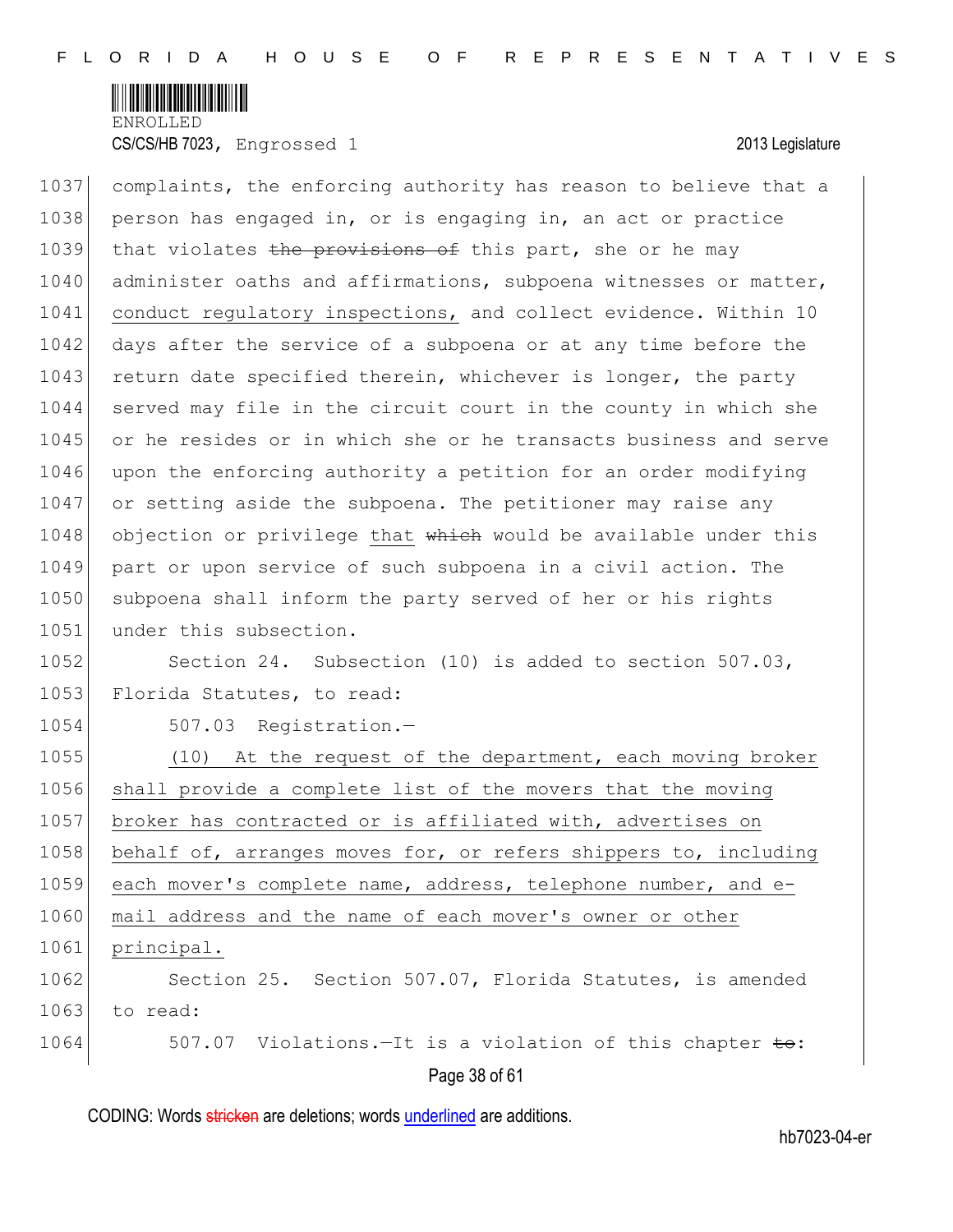

CS/CS/HB 7023, Engrossed 1 2013 Legislature

| 1065 | (1)<br>To conduct business as a mover or moving broker, or       |
|------|------------------------------------------------------------------|
| 1066 | advertise to engage in the business of moving or offering to     |
| 1067 | move, without being registered with the department.              |
| 1068 | To knowingly make any false statement, representation,<br>(2)    |
| 1069 | or certification in any application, document, or record         |
| 1070 | required to be submitted or retained under this chapter.         |
| 1071 | To misrepresent or deceptively represent:<br>(3)                 |
| 1072 | The contract for services, bill of lading, or<br>(a)             |
| 1073 | inventory of household goods for the move estimated.             |
| 1074 | The timeframe or schedule for delivery or storage of<br>(b)      |
| 1075 | household goods estimated.                                       |
| 1076 | The price, size, nature, extent, qualities, or<br>(C)            |
| 1077 | characteristics of accessorial or moving services offered.       |
| 1078 | (d)<br>The nature or extent of other goods, services, or         |
| 1079 | amenities offered.                                               |
| 1080 | (e)<br>A shipper's rights, privileges, or benefits.              |
| 1081 | To fail to honor and comply with all provisions of the<br>(4)    |
| 1082 | contract for services or bill of lading regarding the            |
| 1083 | purchaser's rights, benefits, and privileges thereunder.         |
| 1084 | (5)<br>To withhold delivery of household goods or in any way     |
| 1085 | hold goods in storage against the expressed wishes of the        |
| 1086 | shipper if payment has been made as delineated in the estimate   |
| 1087 | or contract for services.                                        |
| 1088 | To include in any contract any provision purporting<br>$(6)$ (a) |
| 1089 | to waive or limit any right or benefit provided to shippers      |
| 1090 | under this chapter.                                              |
| 1091 | To seek or solicit a waiver or acceptance of<br>(b)              |
| 1092 | limitation from a shipper concerning rights or benefits provided |
|      | Page 39 of 61                                                    |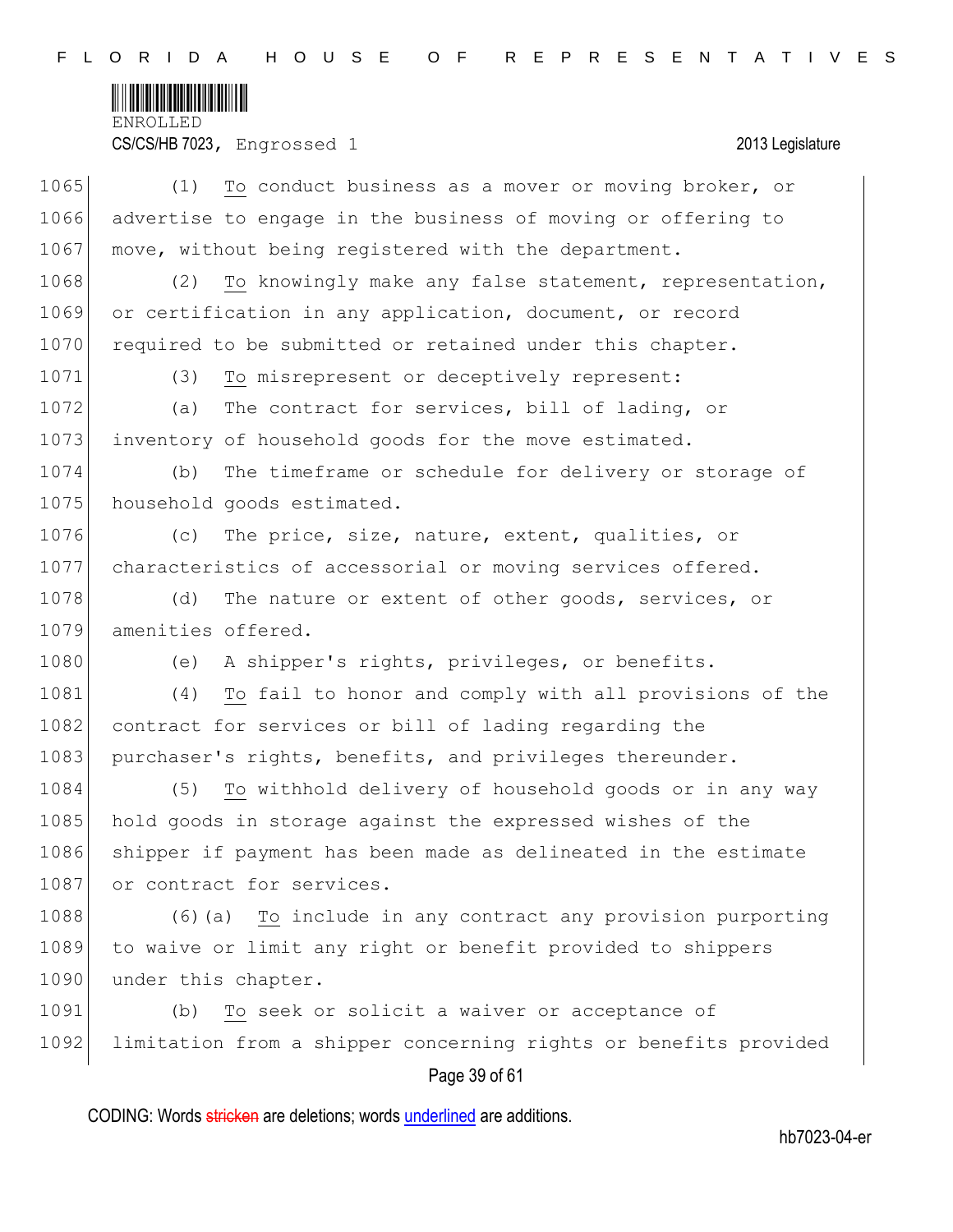

CS/CS/HB 7023, Engrossed 1 2013 Legislature

1093 under this chapter.

1094 (c) To use a local mailing address, registration facility, 1095 drop box, or answering service in the promotion, advertising, 1096 solicitation, or sale of contracts, unless the mover's, and, if 1097 applicable, the moving broker's, fixed business address is 1098 clearly disclosed during any telephone solicitation and is 1099 prominently and conspicuously disclosed on all solicitation 1100 materials and on the contract.

1101 (d) To commit any other act of fraud, misrepresentation, 1102 or failure to disclose a material fact.

1103 (e) To refuse or fail, or for any of the mover's or 1104 broker's principal officers to refuse or fail, after notice, to 1105 produce any document or record or disclose any information 1106 required to be produced or disclosed.

1107 (f) To knowingly make a false statement in response to any 1108 request or investigation by the department, the Department of 1109 Legal Affairs, or the state attorney.

1110 (7) For a moving broker to enter into a contract or agreement for moving, loading, shipping, transporting, or unloading services with a mover who is not registered with the department pursuant to this chapter.

1114 (8) For a mover to enter into a contract or agreement for 1115 moving, loading, shipping, transporting, or unloading services 1116 with a moving broker who is not registered with the department 1117 pursuant to this chapter.

1118 Section 26. Paragraph (c) of subsection (1) of section 1119 525.01, Florida Statutes, is amended to read:

1120 525.01 Gasoline and oil to be inspected.-

Page 40 of 61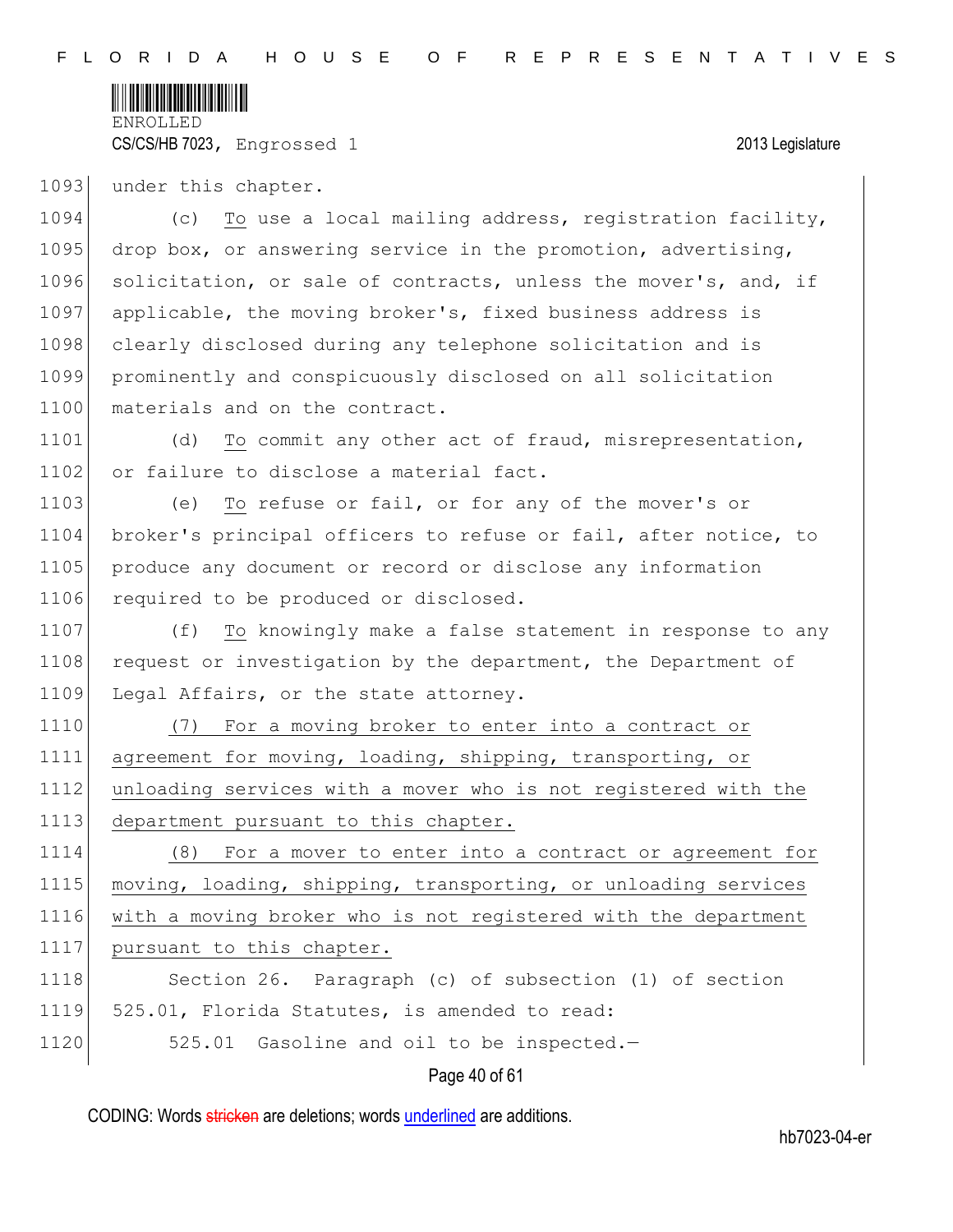

CS/CS/HB 7023, Engrossed 1 2013 Legislature

| 1121 | For the purpose of this chapter:<br>(1)                          |
|------|------------------------------------------------------------------|
| 1122 | "Alternative fuel" means:<br>(c)                                 |
| 1123 | Methanol, denatured ethanol, or other alcohols;<br>$1$ .         |
| 1124 | Mixtures of gasoline or other fuels with methanol,<br>2.         |
| 1125 | denatured ethanol, or other alcohols containing 85 percent or    |
| 1126 | more by volume of methanol, denatured ethanol, or other alcohols |
| 1127 | with gasoline or other fuels, or such other percentage, but not  |
| 1128 | less than 70 percent, as determined by the department by rule,   |
| 1129 | to provide for requirements relating to cold start, safety, or   |
| 1130 | vehicle functions;                                               |
| 1131 | Hydrogen;<br>3.                                                  |
| 1132 | 4. Coal-derived liquid fuels; and                                |
| 1133 | 5.<br>Fuels, other than alcohol, derived from biological         |
| 1134 | materials.                                                       |
| 1135 | Section 27. Subsections $(2)$ , $(3)$ , and $(4)$ of section     |
| 1136 | 525.09, Florida Statutes, are repealed.                          |
| 1137 | Section 28. Section 525.10, Florida Statutes, is amended         |
| 1138 | to read:                                                         |
| 1139 | 525.10 Moneys to be paid into State Treasury; Payment of         |
| 1140 | expenses.—All moneys payable under this chapter shall be payable |
| 1141 | to the department and shall be paid by it into the State         |
| 1142 | Treasury monthly to be deposited into the General Inspection     |
| 1143 | Trust Fund. All expenses incurred in the enforcement of this     |
| 1144 | chapter and other inspection laws of this state for which fees   |
| 1145 | are collected, including acquiring equipment and other property, |
| 1146 | shall be paid from the General Inspection Trust Fund. No money   |
| 1147 | shall be paid to any inspector or employee created under this    |
| 1148 | chapter except from the funds collected from the administration  |
|      |                                                                  |

# Page 41 of 61

CODING: Words stricken are deletions; words underlined are additions.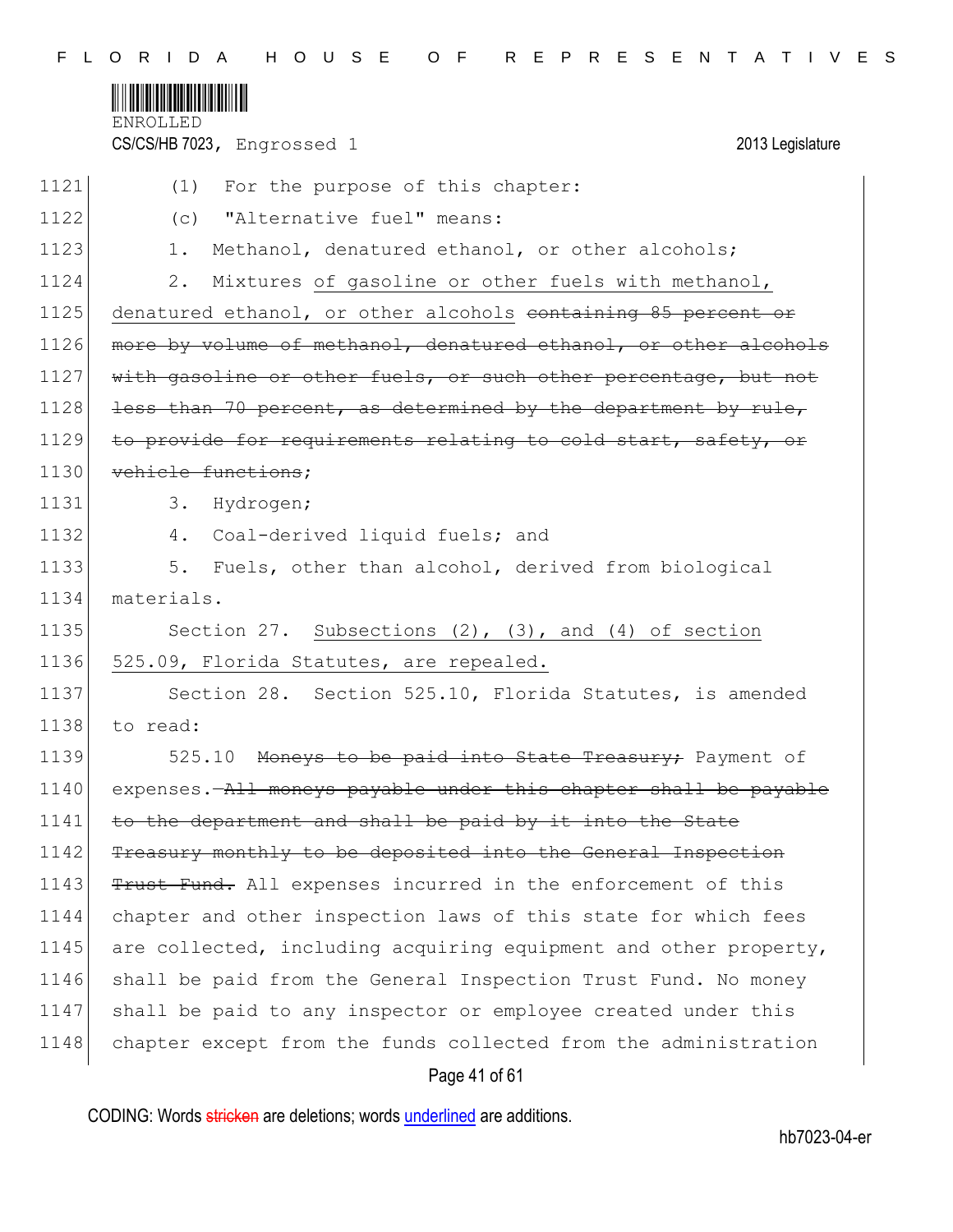

CS/CS/HB 7023, Engrossed 1 2013 Legislature

1149 of this chapter.

1150 Section 29. Subsections (3) and (4) of section 525.16, 1151 Florida Statutes, are renumbered as subsections (4) and (5), 1152 respectively, and a new subsection (3) is added to that section 1153 to read:

1154 525.16 Administrative fine; penalties; prosecution of 1155 cases by state attorney.-

1156 (3) An entity that sells, offers for sale, distributes, or 1157 offers for distribution petroleum or alternative fuels shall 1158 ensure that its activities result in petroleum fuels that meet 1159 all requirements and standards adopted under s. 525.14. A 1160 terminal supplier, wholesaler, or blender licensed under chapter 1161 206 is not liable for injuries or damages resulting from the 1162 subsequent blending of petroleum or alternative fuels occurring 1163 after the transfer of ownership of such fuels from the terminal 1164 supplier, wholesaler, or blender if the petroleum or alternative 1165 fuels used to make the petroleum fuel at issue met the 1166 requirements and standards adopted under s. 525.14 while under 1167 ownership of the terminal supplier, wholesaler, or blender. 1168 Section 30. Subsection (7) of section 526.141, Florida 1169 Statutes, is renumbered as subsection (8), and a new subsection 1170 (7) is added to that section to read: 1171 526.141 Self-service gasoline stations; attendants;

1172 regulations.-

1173 (7) A refiner, terminal supplier, wholesaler, or retailer 1174 is not liable for damages resulting from the use of incompatible 1175 motor fuel dispensed at a retail site if: 1176 (a) The incompatible fuel meets the requirements and

Page 42 of 61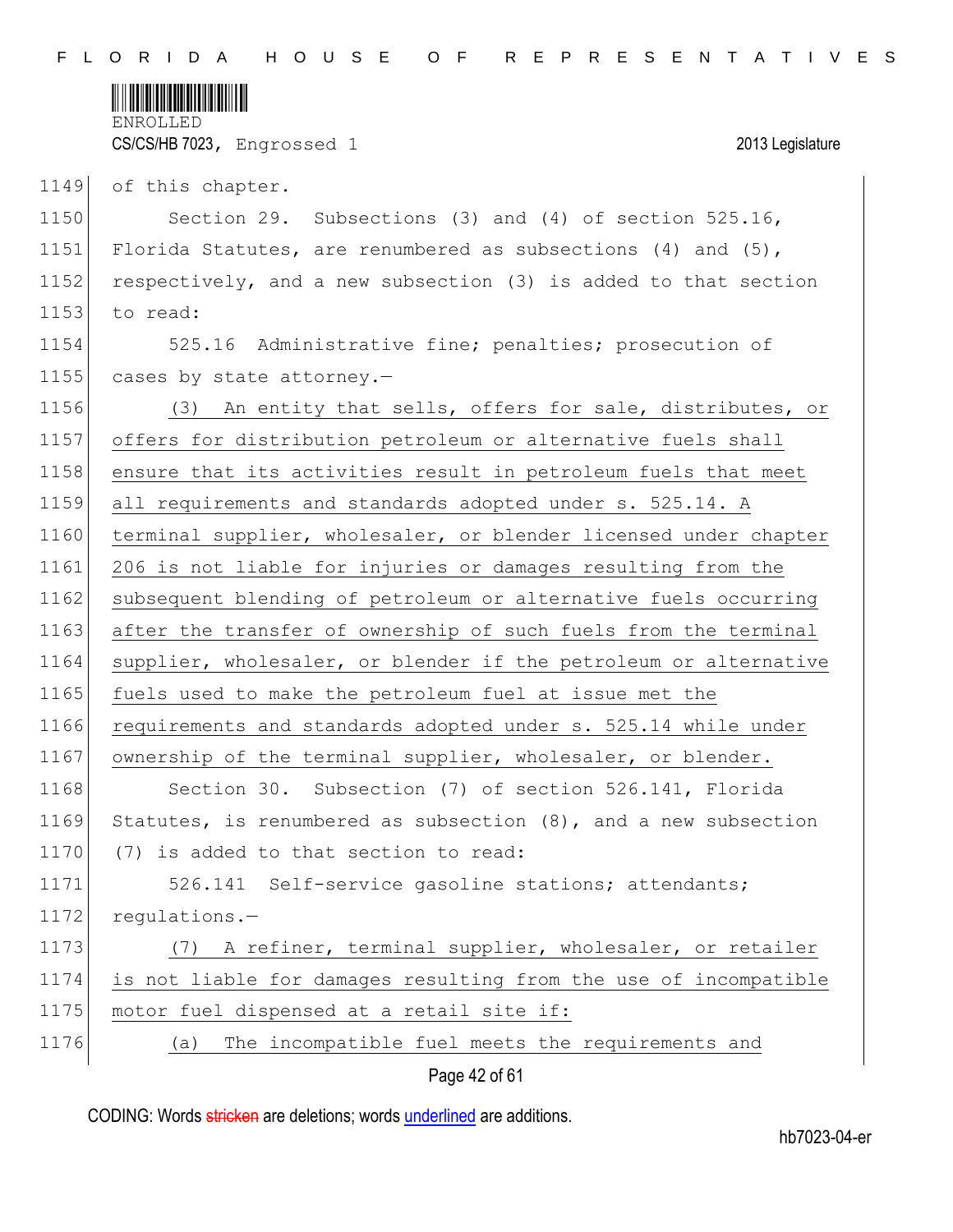

CS/CS/HB 7023, Engrossed 1 2013 Legislature

1177 standards adopted under s. 525.14;

1178 (b) The incompatible fuel was selected by the purchaser; 1179 and 1180 (c) The retail dispenser that dispensed the incompatible 1181 fuel was properly labeled according to the labeling requirements 1182 adopted under s. 525.14. 1183 Section 31. Subsection (20) is added to section 527.01, 1184 Florida Statutes, to read: 1185 527.01 Definitions.—As used in this chapter: 1186 (20) "License year" means the period from September 1 1187 through the following August 31, or April 1 through the 1188 following March 31, depending upon the type of license. 1189 Section 32. Subsections (1) and (3) and paragraphs (a) and 1190 (c) of subsection (5) of section 527.0201, Florida Statutes, are 1191 amended to read: 1192 527.0201 Qualifiers; master qualifiers; examinations. 1193 (1) In addition to the requirements of s. 527.02, any 1194 person applying for a license to engage in the activities of a 1195 pipeline system operator, category I liquefied petroleum gas 1196 dealer, category II liquefied petroleum gas dispenser, category 1197 IV liquefied petroleum gas dispenser and recreational vehicle 1198 servicer, category V liquefied petroleum gases dealer for 1199 industrial uses only, LP gas installer, specialty installer, 1200 requalifier requalification of cylinders, or fabricator, 1201 repairer, and tester of vehicles and cargo tanks must prove 1202 competency by passing a written examination administered by the 1203 department or its agent with a grade of 75 percent or above in 1204 each area tested. Each applicant for examination shall submit a

# Page 43 of 61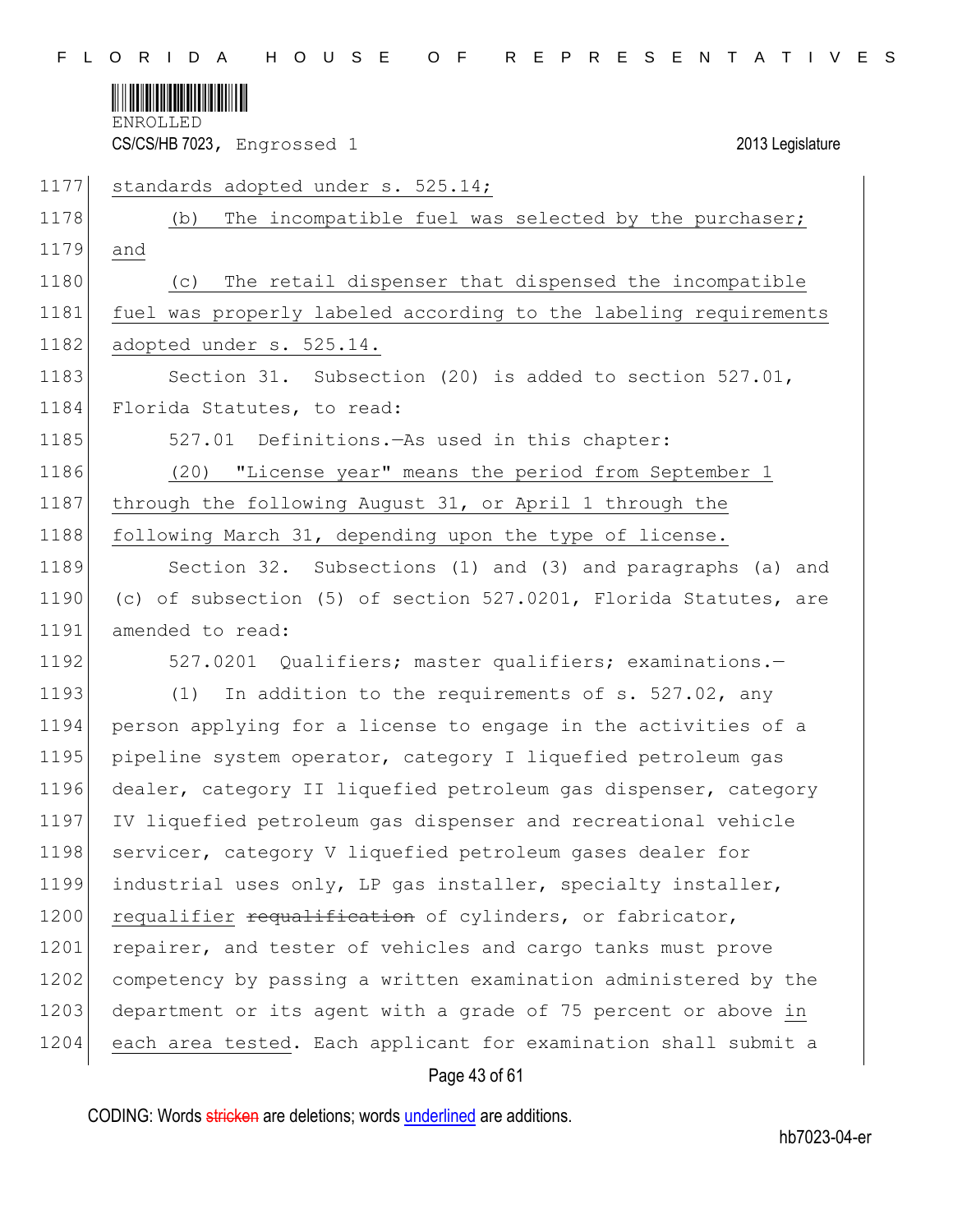

1205 \$20 nonrefundable fee. The department shall by rule specify the 1206 general areas of competency to be covered by each examination 1207 and the relative weight to be assigned in grading each area 1208 tested.

1209 (3) Qualifier cards issued to category I liquefied 1210 petroleum gas dealers and liquefied petroleum gas installers 1211 shall expire 3 years after the date of issuance. All category I 1212 liquefied petroleum gas dealer qualifiers and liquefied 1213 petroleum gas installer qualifiers holding a valid qualifier 1214 card upon the effective date of this act shall retain their 1215 qualifier status until July 1, 2003, and may sit for the master 1216 qualifier examination at any time during that time period. All 1217 such category I liquefied petroleum gas dealer qualifiers and 1218 liquefied petroleum gas installer qualifiers may renew their 1219 qualification on or before July 1, 2003, upon application to the 1220 department, payment of a \$20 renewal fee, and documentation of 1221 the completion of a minimum of 16  $\pm$ 2 hours approved continuing 1222 education courses, as defined by department rule, during the 1223 previous 3-year period. Applications for renewal must be made 30 1224 calendar days before prior to expiration. Persons failing to 1225 renew before  $\frac{1}{2}$  renew before  $\frac{1}{2}$  renew to the expiration date must reapply and take 1226 a qualifier competency examination in order to reestablish 1227 category I liquefied petroleum gas dealer qualifier and 1228 liquefied petroleum gas installer qualifier status. If a 1229 category I liquefied petroleum gas qualifier or liquefied 1230 petroleum gas installer qualifier becomes a master qualifier at 1231 any time during the effective date of the qualifier card, the 1232 card shall remain in effect until expiration of the master

### Page 44 of 61

CODING: Words stricken are deletions; words underlined are additions.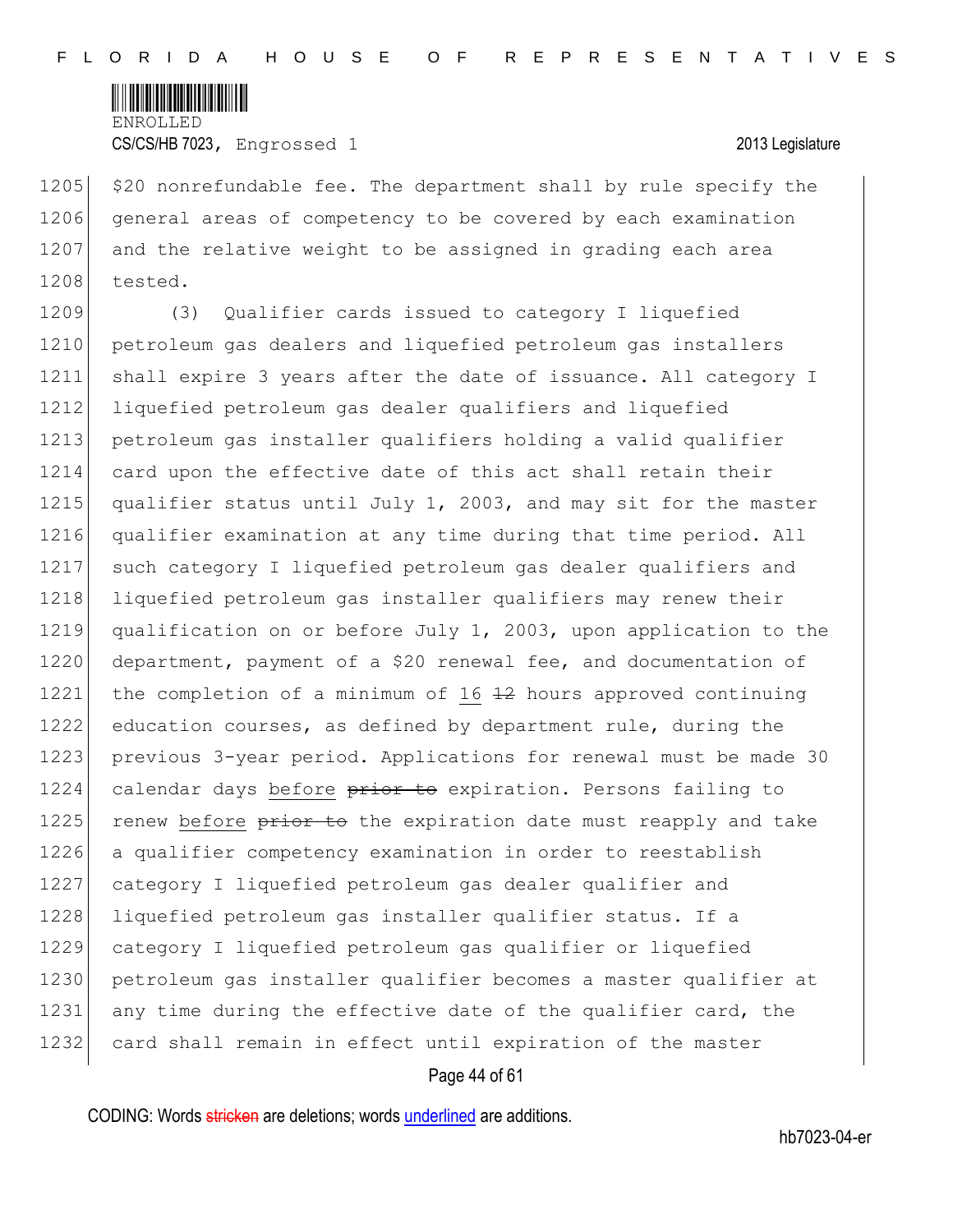

1233 qualifier certification.

1234 (5) In addition to all other licensing requirements, each 1235 category I liquefied petroleum gas dealer and liquefied 1236 petroleum gas installer must, at the time of application for 1237 licensure, identify to the department one master qualifier who 1238 is a full-time employee at the licensed location. This person 1239 shall be a manager, owner, or otherwise primarily responsible 1240 for overseeing the operations of the licensed location and must 1241 provide documentation to the department as provided by rule. The 1242 master qualifier requirement shall be in addition to the 1243 requirements of subsection (1).

1244 (a) In order to apply for certification as a master 1245 qualifier, each applicant must be a category I liquefied 1246 petroleum gas dealer qualifier or liquefied petroleum gas 1247 installer qualifier, must be employed by a licensed category I 1248 liquefied petroleum gas dealer, liquefied petroleum gas 1249 installer, or applicant for such license, must provide 1250 documentation of a minimum of 1 year's work experience in the 1251 gas industry, and must pass a master qualifier competency 1252 examination. Master qualifier examinations shall be based on 1253 Florida's laws, rules, and adopted codes governing liquefied 1254 petroleum gas safety, general industry safety standards, and 1255 administrative procedures. The applicant examination must be 1256 successfully pass the examination completed by the applicant 1257 with a grade of 75 percent or above more. Each applicant for 1258 master qualifier status must shall submit to the department a 1259 nonrefundable \$30 examination fee before prior to the 1260 examination.

# Page 45 of 61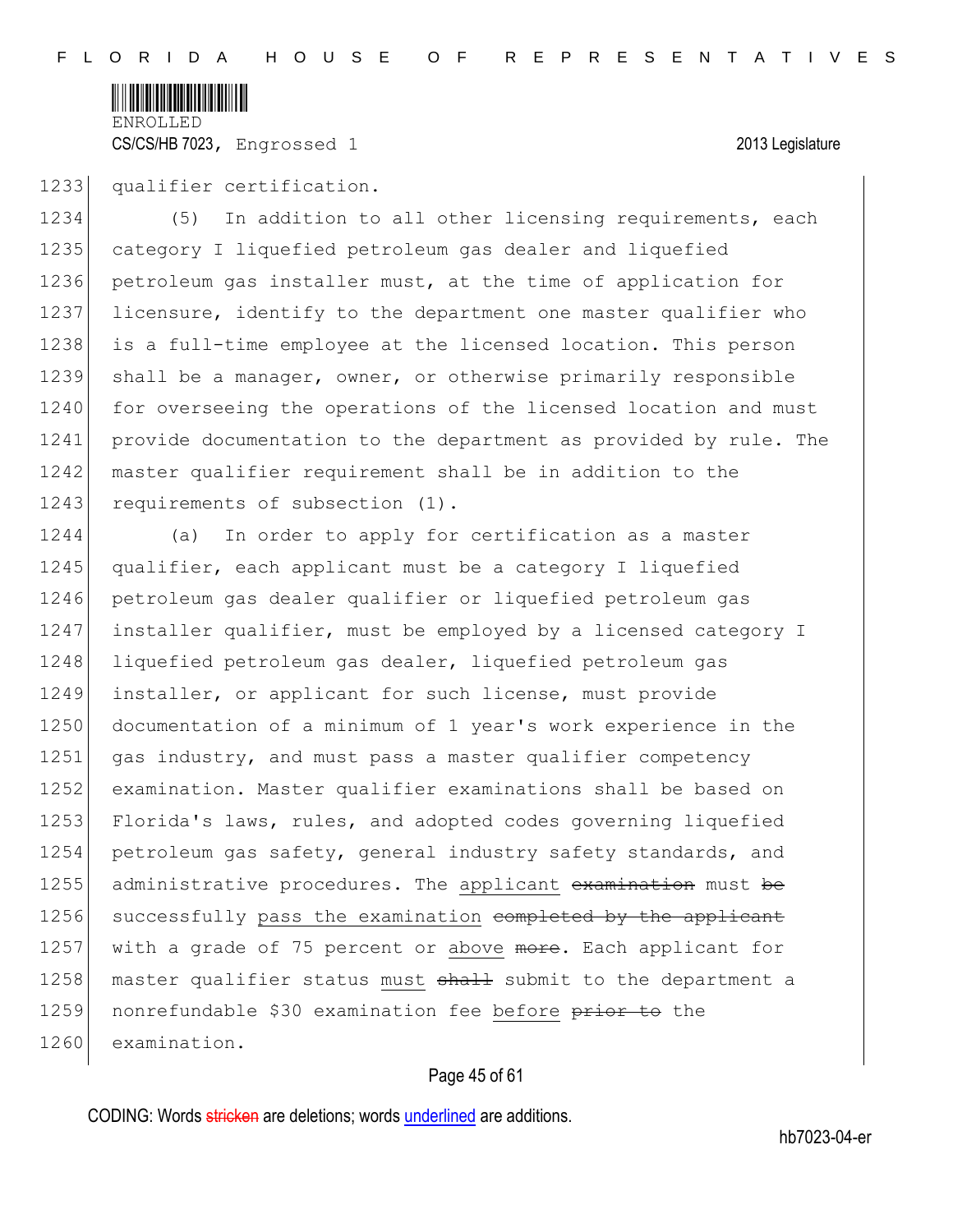

CS/CS/HB 7023, Engrossed 1 2013 Legislature

| 1261 | Master qualifier status shall expire 3 years after the<br>(C)    |
|------|------------------------------------------------------------------|
| 1262 | date of issuance of the certificate and may be renewed by        |
| 1263 | submission to the department of documentation of completion of   |
| 1264 | at least 16 42 hours of approved continuing education courses    |
| 1265 | during the 3-year period; proof of employment with a licensed    |
| 1266 | category I liquefied petroleum gas dealer, liquefied petroleum   |
| 1267 | gas installer, or applicant; and a \$30 certificate renewal fee. |
| 1268 | The department shall define, by rule, approved courses of        |
| 1269 | continuing education.                                            |
| 1270 | Section 33. Section 527.03, Florida Statutes, is amended         |
| 1271 | to read:                                                         |
| 1272 | 527.03 Annual renewal of license.-All licenses required          |
| 1273 | under this chapter shall be renewed annually subject to the      |
| 1274 | license fees prescribed in s. 527.02. All licenses, except       |
| 1275 | Category III Liquefied Petroleum Gas Cylinder Exchange Unit      |
| 1276 | Operator licenses and Dealer in Appliances and Equipment for Use |
| 1277 | of Liquefied Petroleum Gas licenses, shall be renewed for the    |
| 1278 | period beginning September 1 and shall expire on the following   |
| 1279 | August 31 unless sooner suspended, revoked, or otherwise         |
| 1280 | terminated. Category III Liquefied Petroleum Gas Cylinder        |
| 1281 | Exchange Unit Operator licenses and Dealer in Appliances and     |
| 1282 | Equipment for Use of Liquefied Petroleum Gas licenses shall be   |
| 1283 | renewed for the period beginning April 1 and shall expire on the |
| 1284 | following March 31 unless sooner suspended, revoked, or          |
| 1285 | otherwise terminated. Any license allowed to expire on August 31 |
| 1286 | shall become inoperative because of failure to renew. The fee    |
| 1287 | for restoration of a license is equal to the original license    |
| 1288 | fee and must be paid before the licensee may resume operations.  |
|      | Page 46 of 61                                                    |

CODING: Words stricken are deletions; words underlined are additions.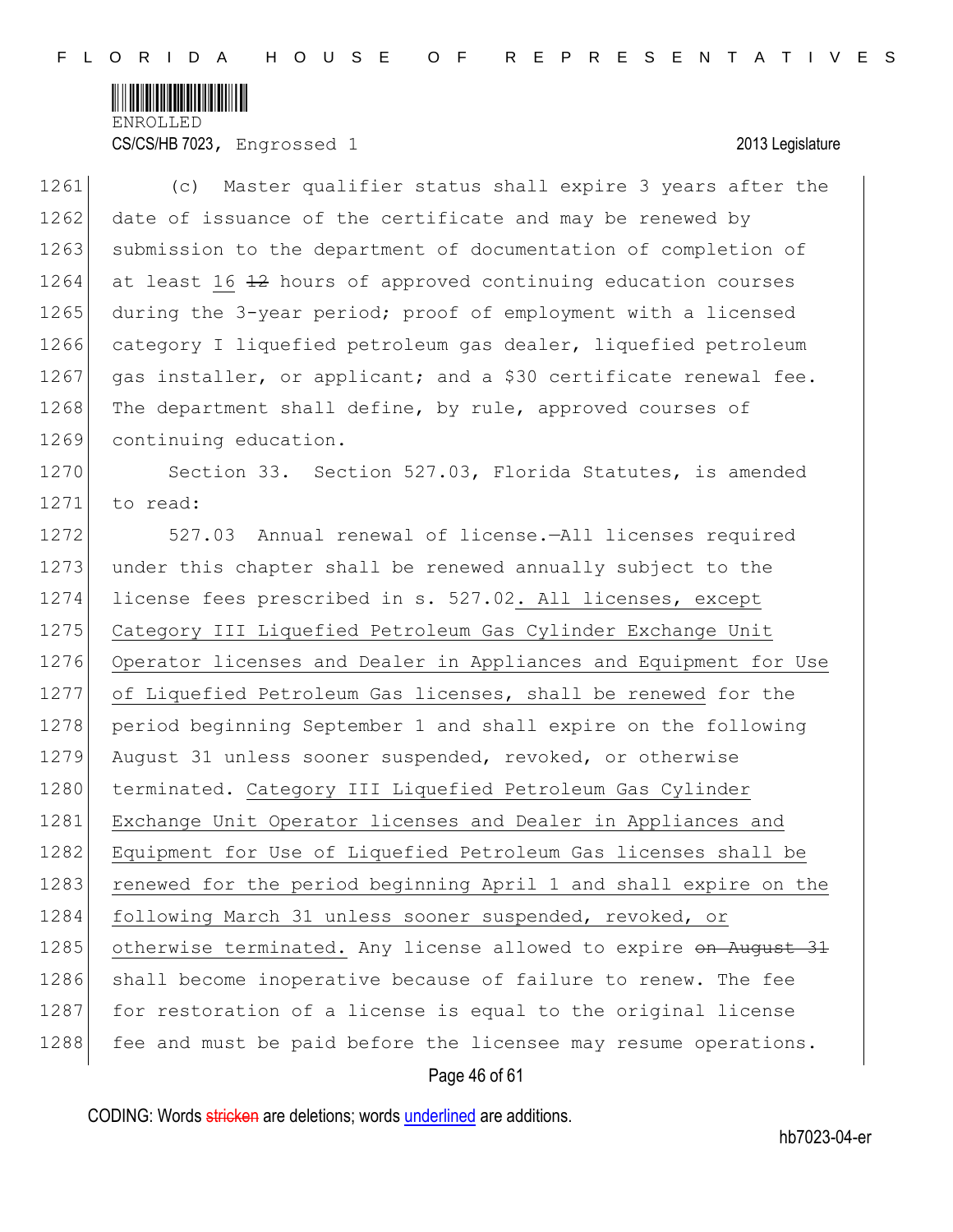

CS/CS/HB 7023, Engrossed 1 2013 Legislature

| 1289 | Section 34. Subsection (3) of section 531.415, Florida           |
|------|------------------------------------------------------------------|
| 1290 | Statutes, is amended to read:                                    |
| 1291 | $531.415$ Fees.-                                                 |
| 1292 | (3) Any petroleum product taxed under s. 525.09 and any          |
| 1293 | petroleum equipment used to measure petroleum fuel, as defined   |
| 1294 | in s. 525.01, owned by a person licensed pursuant to chapter 206 |
| 1295 | is exempt from the fees established in this section.             |
| 1296 | Section 35. Subsection (3) of section 531.61, Florida            |
| 1297 | Statutes, is amended to read:                                    |
| 1298 | 531.61 Exemptions from permit requirement.-Commercial            |
| 1299 | weights or measures instruments or devices are exempt from the   |
| 1300 | permit requirements of ss. 531.60-531.66 if:                     |
| 1301 | (3) The device is used exclusively for measuring aviation        |
| 1302 | fuel or petroleum products inspected taxed under chapter 525 s.  |
| 1303 | 525.09.                                                          |
| 1304 | Section 36. Section 531.67, Florida Statutes, is created         |
| 1305 | to read:                                                         |
| 1306 | 531.67 Expiration of sections. - Sections 531.60, 531.61,        |
| 1307 | 531.62, 531.63, 531.64, 531.65, and 531.66 shall expire July 1,  |
| 1308 | 2020.                                                            |
| 1309 | Section 37. Section 40 of chapter 2009-66, Laws of               |
| 1310 | Florida, is repealed.                                            |
| 1311 | Section 38. Paragraph (c) of subsection (5) of section           |
| 1312 | 539.001, Florida Statutes, is amended to read:                   |
| 1313 | The Florida Pawnbroking Act.-<br>539.001                         |
| 1314 | APPLICATION FOR LICENSE.-<br>(5)                                 |
| 1315 | Each initial application for a license must be<br>(C)            |
| 1316 | accompanied by a complete set of fingerprints taken by an        |
|      |                                                                  |

# Page 47 of 61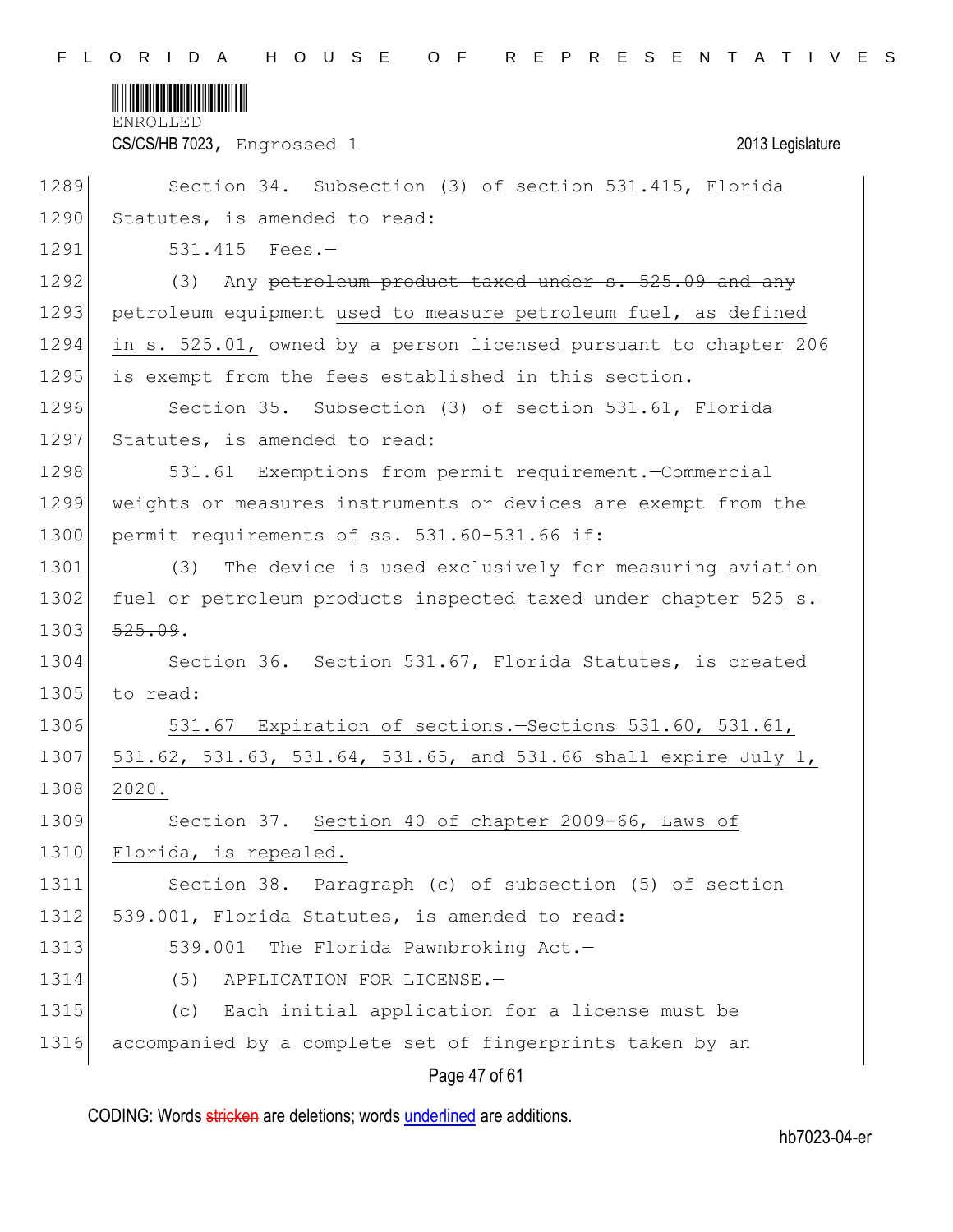

1317 authorized law enforcement officer or a fingerprinting service 1318 provider approved by the Department of Law Enforcement, \$300 for 1319 the first year's license fee, and the actual cost to the agency 1320 for fingerprint analysis for each person subject to the 1321 eligibility requirements. The agency shall submit the 1322 fingerprints to the Department of Law Enforcement for state 1323 processing, and the Department of Law Enforcement shall forward 1324 the fingerprints to the Federal Bureau of Investigation for a 1325 | national criminal history check. These fees and costs are not 1326 refundable. 1327 Section 39. Paragraph (b) of subsection (1) of section 1328 559.802, Florida Statutes, is amended to read: 1329 559.802 Franchises; exemption.-1330 (1) The sale of a franchise is exempt from this part if: 1331 (b) Before offering for sale or selling a franchise to be 1332 located in this state or to a resident of this state, the 1333 franchisor files a notice with the department, on a form adopted 1334 by the department, stating that the franchisor is in substantial 1335 compliance with the requirements of the Federal Trade Commission 1336 rule<sub>t</sub> and pays a fee in an amount set by the department<sub>r</sub> not 1337 exceeding \$100. 1338 Section 40. Section 559.803, Florida Statutes, is amended 1339 to read: 1340 559.803 Disclosure statement.—At least 3 working days 1341 before prior to the time the purchaser signs a business 1342 opportunity contract, or at least 3 working days before prior to 1343 the receipt of any consideration by the seller, whichever occurs 1344 first, the seller must provide the prospective purchaser a

# Page 48 of 61

CODING: Words stricken are deletions; words underlined are additions.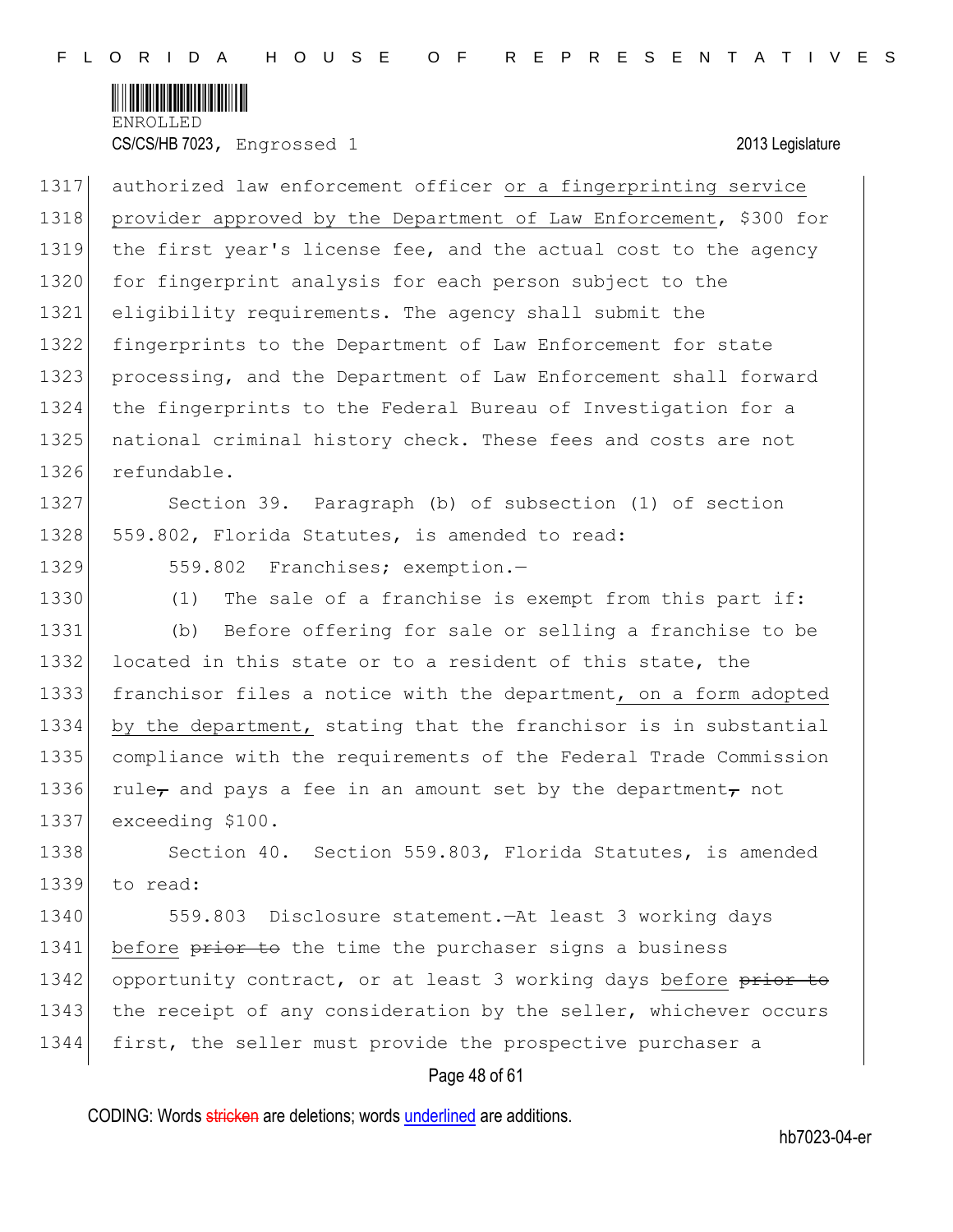

1345 written document, the cover sheet of which is entitled in at 1346 least 12-point boldfaced capital letters "DISCLOSURES REQUIRED 1347 BY FLORIDA LAW." Under this title shall appear the following 1348 statement in at least 10-point type: "The State of Florida has 1349 not reviewed and does not approve, recommend, endorse, or 1350 sponsor any business opportunity. The information contained in 1351 this disclosure has not been verified by the state. If you have 1352 any questions about this investment, see an attorney before you 1353 sign a contract or agreement." Nothing except the title and 1354 required statement shall appear on the cover sheet. Immediately 1355 following the cover sheet, the seller must provide an index page 1356 that briefly lists the contents of the disclosure document as 1357 required in this section and any pages on which the prospective 1358 purchaser can find each required disclosure. At the top of the 1359 index page, the following statement must appear in at least 10- 1360 point type: "The State of Florida requires sellers of business 1361 opportunities to disclose certain information to prospective 1362 purchasers. This index is provided to help you locate this 1363 information." If the index contains other information not 1364 required by this section, the seller shall place a designation 1365 beside each of the disclosures required by this section and 1366 provide an explanation of the designation at the end of the 1367 statement at the top of the index page. The disclosure document 1368 shall contain the following information:

1369 (1) The name of the seller; whether the seller is doing 1370 business as an individual, partnership, corporation, or other 1371 business entity; the names under which the seller has done 1372 business; and the name of any parent or affiliated company that

# Page 49 of 61

CODING: Words stricken are deletions; words underlined are additions.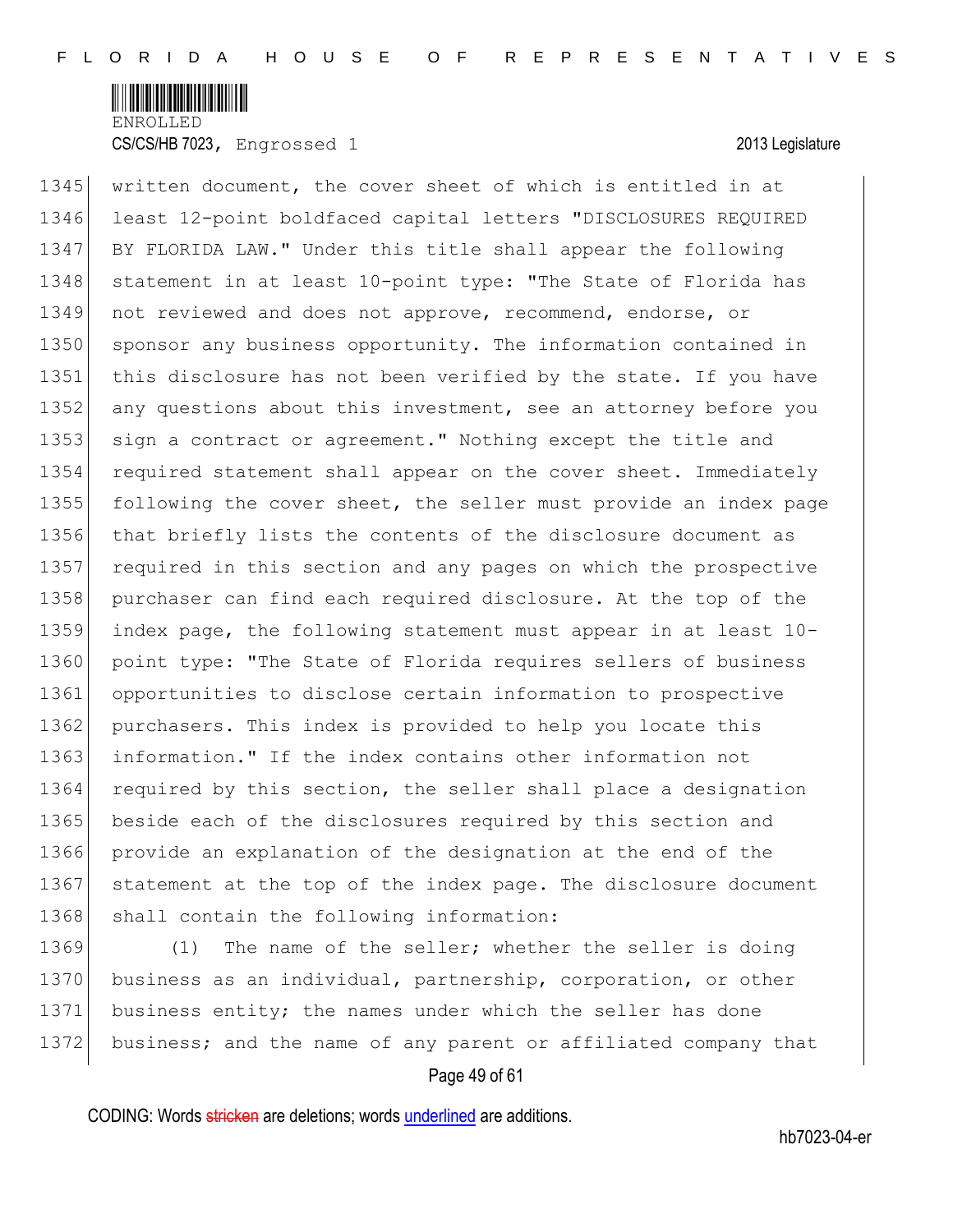

1373 will engage in business transactions with the purchasers or who 1374 takes responsibility for statements made by the seller. 1375 (2) The names, addresses, and titles of the seller's 1376 officers, directors, trustees, general partners, general 1377 managers, and principal executives and of any other persons 1378 charged with the responsibility for the seller's business 1379 activities relating to the sale of business opportunities. 1380 (3) The length of time the seller has: 1381 (a) Sold business opportunities; or 1382 (b) Sold business opportunities involving the products, 1383 equipment, supplies, or services currently being offered to the 1384 purchaser. 1385 (4) A full and detailed description of the actual services 1386 that the business opportunity seller undertakes to perform for 1387 the purchaser. 1388 (5) A copy of a current <del>(not older than 13 months)</del> 1389 financial statement of the seller that is no older than 13 1390 months, updated to reflect material changes in the seller's 1391 financial condition. 1392 (6) If training is promised by the seller, a complete 1393 description of the training, the length of the training, and the 1394 cost or incidental expenses of that training, including the 1395 Which cost or expense the purchaser will be required to incur. 1396 (7) If the seller promises services to be performed in 1397 connection with the placement of the equipment, product, or 1398 supplies at a location, the full nature of those services as 1399 well as the nature of the agreements to be made with the owners 1400 or managers of the location where the purchaser's equipment,

# Page 50 of 61

CODING: Words stricken are deletions; words underlined are additions.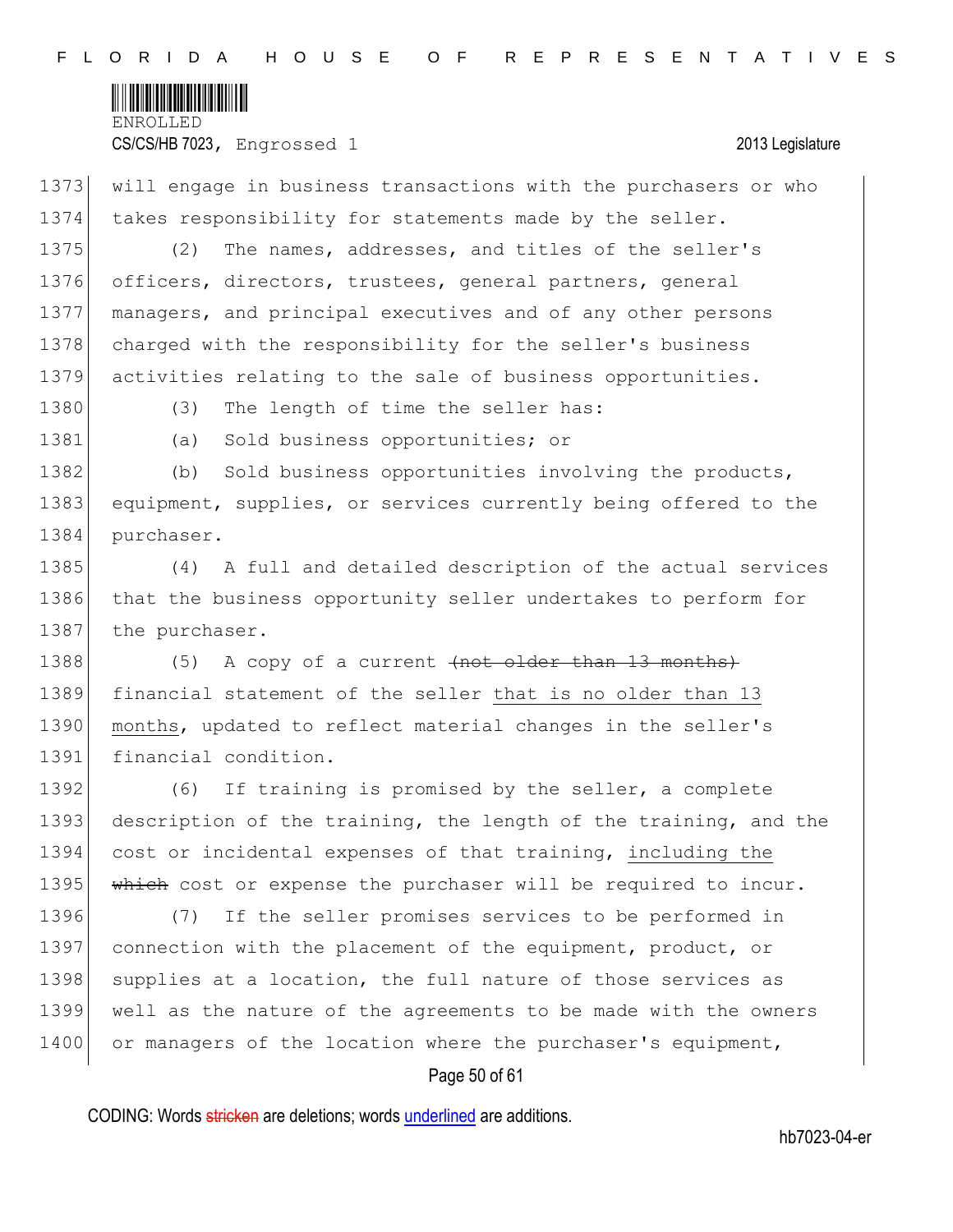

1401 product, or supplies will be placed.

1402 (8) If the business opportunity seller is required to 1403 secure a bond, quaranteed letter of credit, or certificate of 1404 deposit pursuant to s. 559.807, either of the following 1405 statements:

1406 (a) "As required by Florida law, the seller has secured a 1407 bond issued by  $\dots$ , a surety company authorized to do business 1408 in this state. Before signing a contract to purchase this 1409 business opportunity, you should confirm the bond's status with 1410 the surety company."; or

1411 (b) "As required by Florida law, the seller has 1412 established a guaranteed letter of credit or certificate of 1413 deposit ... (number of account)... with ... (name and address of 1414 bank or savings institution).... Before signing a contract to 1415 purchase this business opportunity, you should confirm with the 1416 bank or savings institution the current status of the quaranteed 1417 letter of credit or certificate of deposit."

1418 (9) The following statement: "If the seller fails to 1419 deliver the product, equipment, or supplies necessary to begin 1420 substantial operation of the business within 45 days of the 1421 delivery date stated in your contract, you may notify the seller 1422 in writing and cancel your contract."

1423 (10) If the seller makes any statement concerning sales or 1424 earnings or a range of sales or earnings that may be made 1425 through this business opportunity, a statement disclosing:

1426 (a) The total number of purchasers of business 1427 opportunities involving the product, equipment, supplies, or 1428 services being offered who have actually achieved sales of or

# Page 51 of 61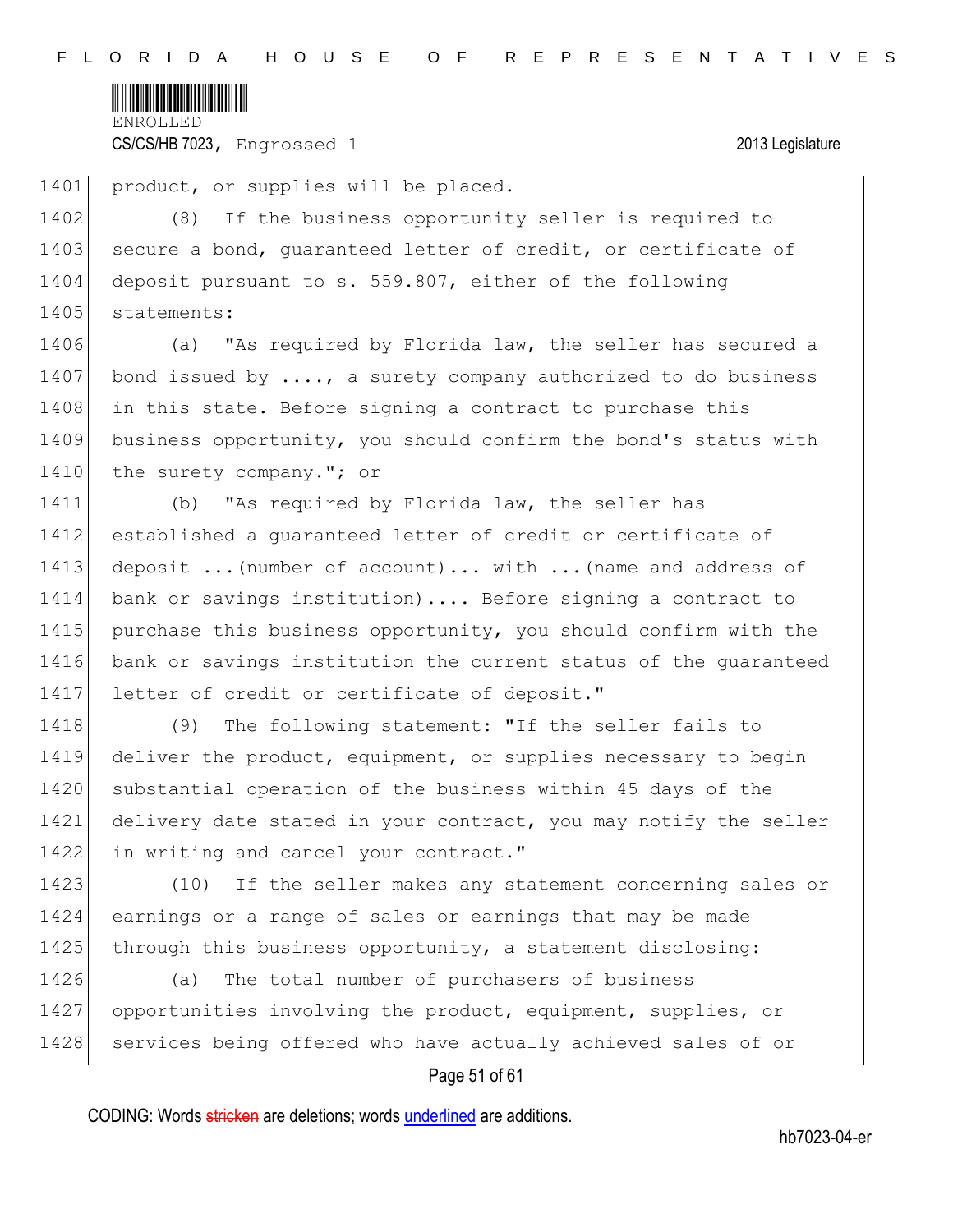

1429 received earnings in the amount or range specified within 3 1430 years prior to the date of the disclosure statement.

1431 (b) The total number of purchasers of business 1432 opportunities involving the product, equipment, supplies, or 1433 services being offered within 3 years before prior to the date 1434 of the disclosure statement.

1435 (11)(a) The total number of persons who purchased the 1436 business opportunity being offered by the seller within the past 1437 3 years.

1438 (b) The names, addresses, and telephone numbers of the 10 1439 persons who previously purchased the business opportunity from 1440 the seller and who are geographically closest to the potential 1441 purchaser.

1442 (12) A statement disclosing who, if any, of the persons 1443 listed in subsections (1) and (2):

1444 (a) Has, at any time during the previous 10 fiscal years, 1445 regardless of adjudication, been convicted of, or found quilty 1446 of, or pled guilty or nolo contendere to, or has been 1447 incarcerated within the last 10 years as a result of having 1448 previously been convicted of, or found quilty of, or pled quilty 1449 or nolo contendere to, a felony or a crime involving fraud, 1450 theft, larceny, violation of any franchise or business 1451 opportunity law or unfair or deceptive practices law, 1452 embezzlement, fraudulent conversion, misappropriation of 1453 property, or restraint of trade.

1454 (b) Has, at any time during the previous 7 fiscal years, 1455 been held liable in a civil action resulting in a final judgment 1456 or has settled out of court any civil action or is a party to

### Page 52 of 61

CODING: Words stricken are deletions; words underlined are additions.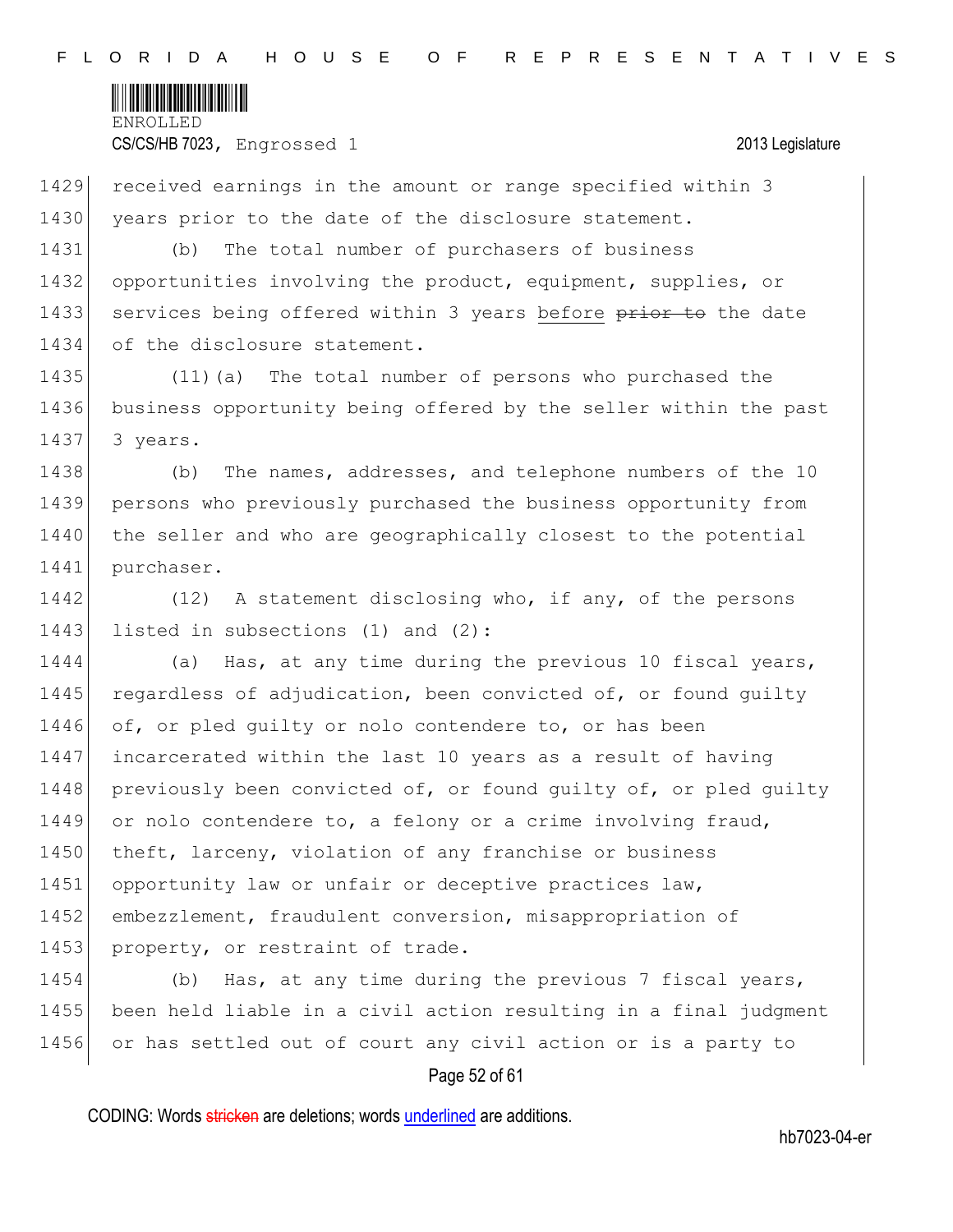

1457 any civil action involving allegations of fraud (including 1458 violation of any franchise or business opportunity law or unfair 1459 or deceptive practices law), embezzlement, fraudulent 1460 conversion, misappropriation of property, or restraint of trade 1461 or any civil action which was brought by a present or former 1462 franchisee or franchisees and which involves or involved the 1463 franchise relationship. However, only material individual civil 1464 actions need be so listed pursuant to this paragraph, including 1465 any group of civil actions which, irrespective of the 1466 materiality of any single such action, in the aggregate is 1467 material.

1468 (c) Is subject to any currently effective state or federal 1469 agency or court injunctive or restrictive order, or has been 1470 subject to any administrative action in which an order by a 1471 governmental agency was rendered, or is a party to a proceeding 1472 currently pending in which such order is sought, relating to or 1473 affecting business opportunities activities or the business 1474 opportunity seller-purchaser relationship or involving fraud, 1475 (including violation of any franchise or business opportunity 1476 law or unfair or deceptive practices law+, embezzlement, 1477 fraudulent conversion, misappropriation of property, or 1478 restraint of trade.

1479

1480 Such statement shall set forth the identity and location of the 1481 court or agency; the date of conviction, judgment, or decision; 1482 the penalty imposed; the damages assessed; the terms of 1483 settlement or the terms of the order; and the date, nature, and 1484 issuer of each such order or ruling. A business opportunity

# Page 53 of 61

CODING: Words stricken are deletions; words underlined are additions.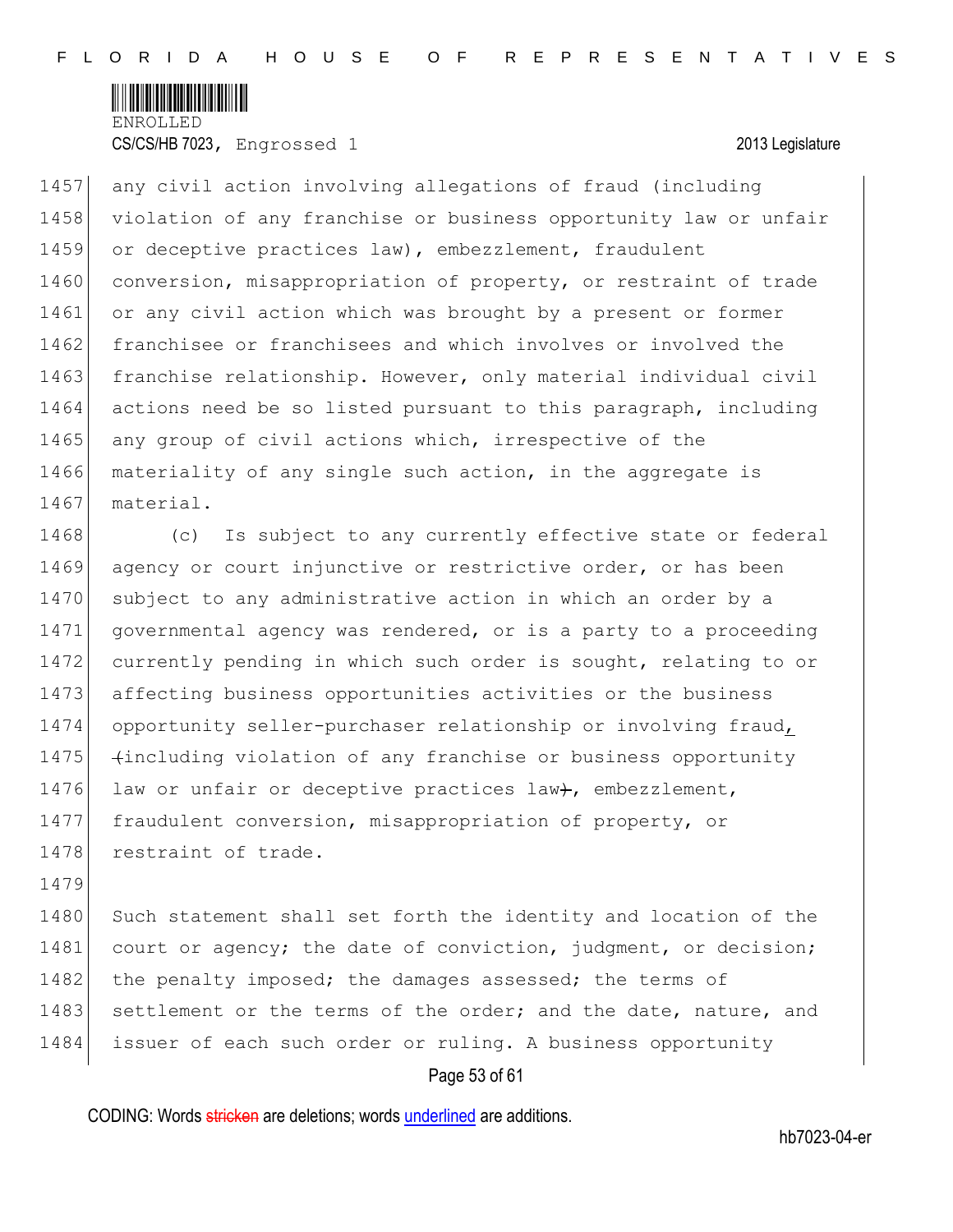

1485 seller may include a summary opinion of counsel as to any 1486 pending litigation, but only if counsel's consent to the use of 1487 such opinion is included in the disclosure statement.

1488 (13) A statement disclosing who, if any, of the persons 1489 listed in subsections (1) and (2) at any time during the 1490 previous 7 fiscal years has:

- 
- 1491 (a) Filed in bankruptcy.
- 

1492 (b) Been adjudged bankrupt.

1493 (c) Been reorganized due to insolvency.

1494 (d) Been a principal, director, executive officer, or 1495 partner of any other person that has so filed or was so adjudged 1496 or reorganized during or within 1 year after the period that 1497 such person held such position in relation to such other person. 1498 If so, the name and location of the person having so filed or 1499 having been so adjudged or reorganized, the date thereof, and 1500 any other material facts relating thereto shall be set forth.

1501 (14) A copy of the business opportunity contract which the 1502 seller uses as a matter of course and which is to be presented 1503 to the purchaser at closing.

1504

1505 Should any seller of business opportunities prepare a disclosure  $1506$  statement pursuant to 16 C.F.R. ss. 436.1 et seq., a Trade 1507 Regulation Rule of the Federal Trade Commission regarding 1508 Disclosure Requirements and Prohibitions Concerning Franchising 1509 and Business Opportunity Ventures, the seller may file that 1510 disclosure statement in lieu of the document required pursuant 1511 to this section. Should the seller be required pursuant to 16 1512 C.F.R. to prepare any other documents to be presented to the

# Page 54 of 61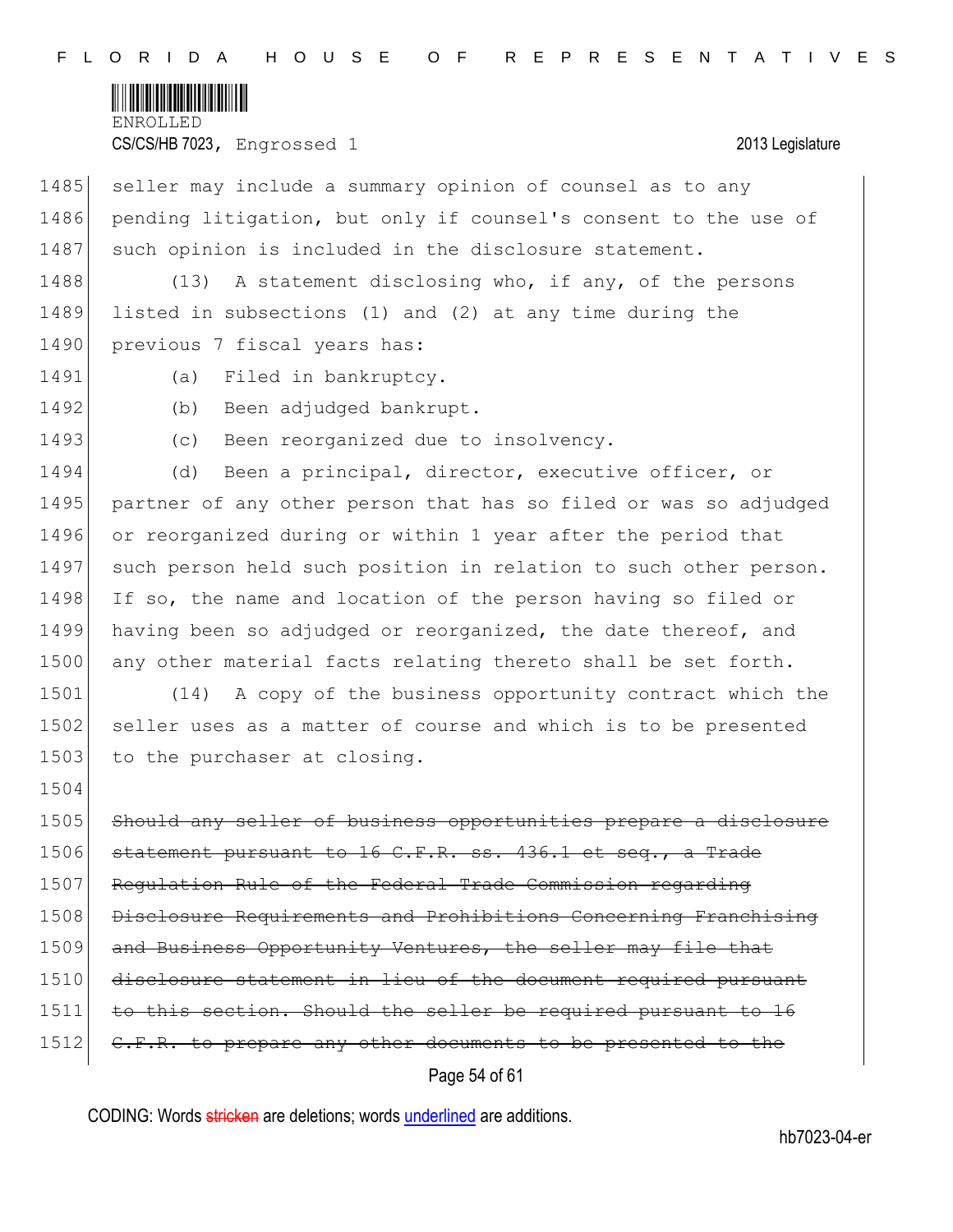

| 1513 | prospective purchaser, those documents shall also be filed with  |
|------|------------------------------------------------------------------|
| 1514 | the department.                                                  |
| 1515 | Section 41. Section 559.805, Florida Statutes, is                |
| 1516 | repealed.                                                        |
| 1517 | Section 42. Section 559.807, Florida Statutes, is amended        |
| 1518 | to read:                                                         |
| 1519 | 559.807 Bond or other security required.-                        |
| 1520 | (1) If the business opportunity seller makes any                 |
| 1521 | representations set forth in s. 559.801(1)(a)3., the seller must |
| 1522 | either have obtained a surety bond issued by a surety company    |
| 1523 | authorized to do business in this state or have established a    |
| 1524 | certificate of deposit or a quaranteed letter of credit with a   |
| 1525 | licensed and insured bank or savings institution located in the  |
| 1526 | state. The amount of the bond, certificate of deposit, or        |
| 1527 | guaranteed letter of credit shall be an amount not less than     |
| 1528 | \$50,000.                                                        |
| 1529 | (2) The bond, certificate of deposit, or quaranteed letter       |
| 1530 | of credit shall be in the favor of the department for the use    |
| 1531 | and benefit of any person who is injured by the fraud,           |
| 1532 | misrepresentation, breach of contract, financial failure, or     |
| 1533 | violation of any provision of this part by the seller. Such      |
| 1534 | liability may be enforced by filing an action at law in a court  |
| 1535 | of competent jurisdiction without precluding enforcement in an   |
| 1536 | administrative action pursuant to chapter 120. However, the      |
| 1537 | bond, certificate of deposit, or guaranteed letter of credit     |
| 1538 | shall be amenable and enforceable only by and through            |
| 1539 | administrative proceedings before the department. A money        |
| 1540 | judgment resulting from an action at law, less any award for     |

Page 55 of 61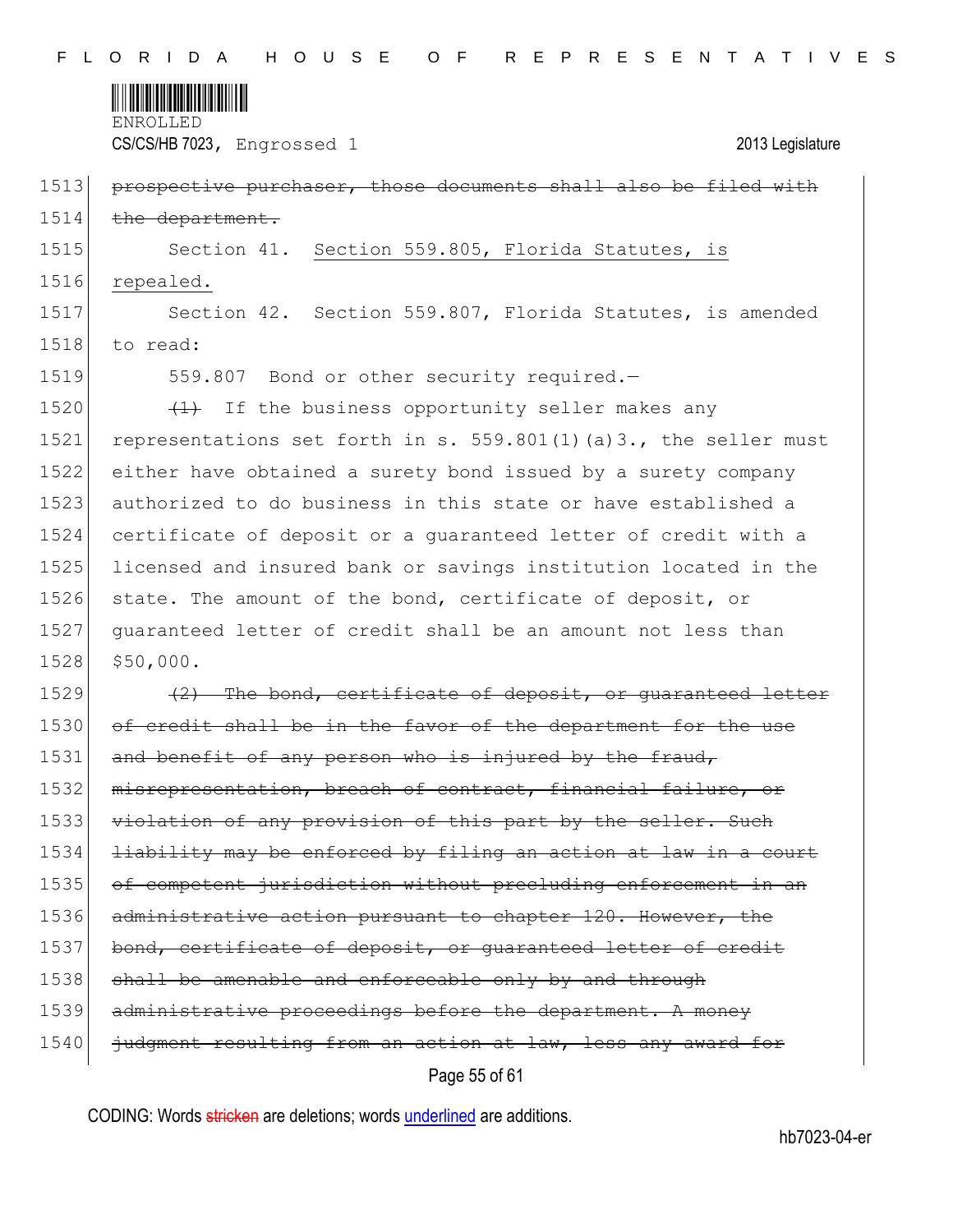

| 1541 | costs and attorney's fees, shall be prima facie evidence         |
|------|------------------------------------------------------------------|
| 1542 | sufficient to establish the value of the claim in an             |
| 1543 | administrative action. It is the intent of the Legislature that  |
| 1544 | such bond, certificate of deposit, or quaranteed letter of       |
| 1545 | eredit shall be applicable and liable only for payment of claims |
| 1546 | duly adjudicated by order of the department. The bond,           |
| 1547 | certificate of deposit, or quaranteed letter of credit shall be  |
| 1548 | open to successive claims but the aggregate amount may not       |
| 1549 | exceed the amount of the bond, certificate of deposit, or        |
| 1550 | quaranteed letter of credit.                                     |
| 1551 | Section 43. Section 559.813, Florida Statutes, is amended        |
| 1552 | to read:                                                         |
| 1553 | 559.813 Remedies; enforcement.-                                  |
| 1554 | (1)<br>If a business opportunity seller uses untrue or           |
| 1555 | misleading statements in the sale of a business opportunity,     |
| 1556 | fails to give the proper disclosures in the manner required by   |
| 1557 | this part, or fails to deliver the equipment, supplies, or       |
| 1558 | products necessary to begin substantial operation of the         |
| 1559 | business within 45 days after of the delivery date stated in the |
| 1560 | business opportunity contract, or if the contract does not       |
| 1561 | comply with the requirements of this part, the purchaser may,    |
| 1562 | within 1 year after of the date of execution of the contract and |
| 1563 | upon written notice to the seller, rescind the contract and      |
| 1564 | shall be entitled to receive from the business opportunity       |
| 1565 | seller all sums paid to the business opportunity seller. Upon    |
| 1566 | receipt of such sums, the purchaser shall make available to the  |
| 1567 | seller at the purchaser's address, or at the places at which     |
| 1568 | they are located at the time notice is given, all products,      |
|      |                                                                  |

# Page 56 of 61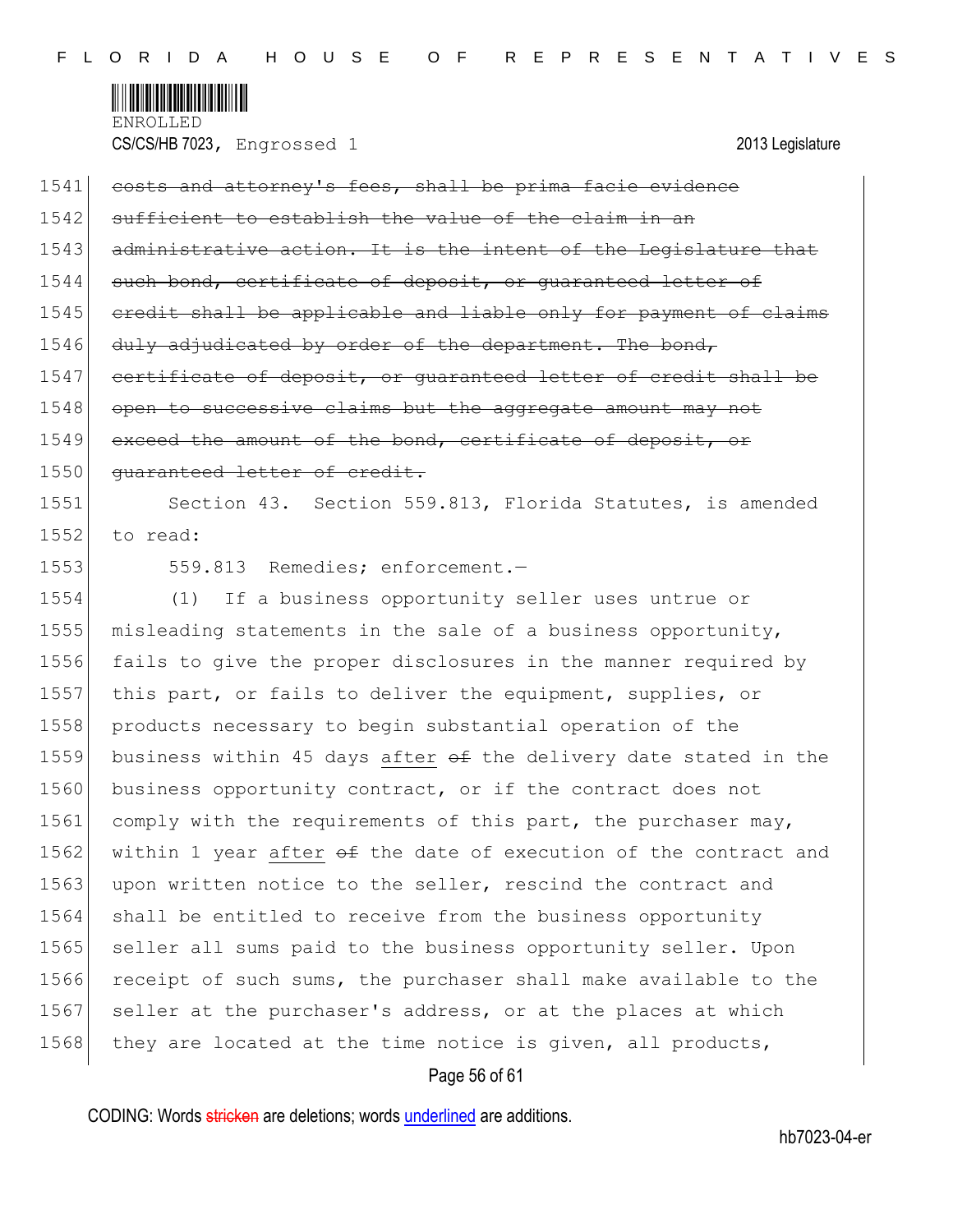

| 1569 | equipment, or supplies received by the purchaser. The purchaser  |
|------|------------------------------------------------------------------|
| 1570 | shall not be entitled to unjust enrichment by exercising the     |
| 1571 | remedies provided in this subsection.                            |
| 1572 | $(2)$ (a) The department may enter an order imposing one or      |
| 1573 | more of the penalties set forth in paragraph (b) if the          |
| 1574 | department finds that a seller or any of the seller's principal  |
| 1575 | officers or agents:                                              |
| 1576 | 1. Violated or is operating in violation of any of the           |
| 1577 | provisions of this part or of the rules adopted or orders issued |
| 1578 | thereunder;                                                      |
| 1579 | 2. Made a material false statement in any application,           |
| 1580 | document, or record required to be submitted or retained under   |
| 1581 | this part;                                                       |
| 1582 | 3. Refused or failed, after notice, to produce any               |
| 1583 | document or record or disclose any information required to be    |
| 1584 | produced or disclosed under this part or the rules of the        |
| 1585 | department;                                                      |
| 1586 | 4. Made a material false statement in response to any            |
| 1587 | request or investigation by the department, the Department of    |
| 1588 | Legal Affairs, or the state attorney; or                         |
| 1589 | 5. Has intentionally defrauded the public through                |
| 1590 | dishonest or deceptive means.                                    |
| 1591 | (b) Upon a finding as set forth in paragraph (a), the            |
| 1592 | department may enter an order doing one or more of the           |
| 1593 | following:                                                       |
| 1594 | Issuing a notice of noncompliance pursuant to s.                 |
| 1595 | 120.695.                                                         |
| 1596 | 2. Imposing an administrative fine not to exceed \$5,000         |
|      | Page 57 of 61                                                    |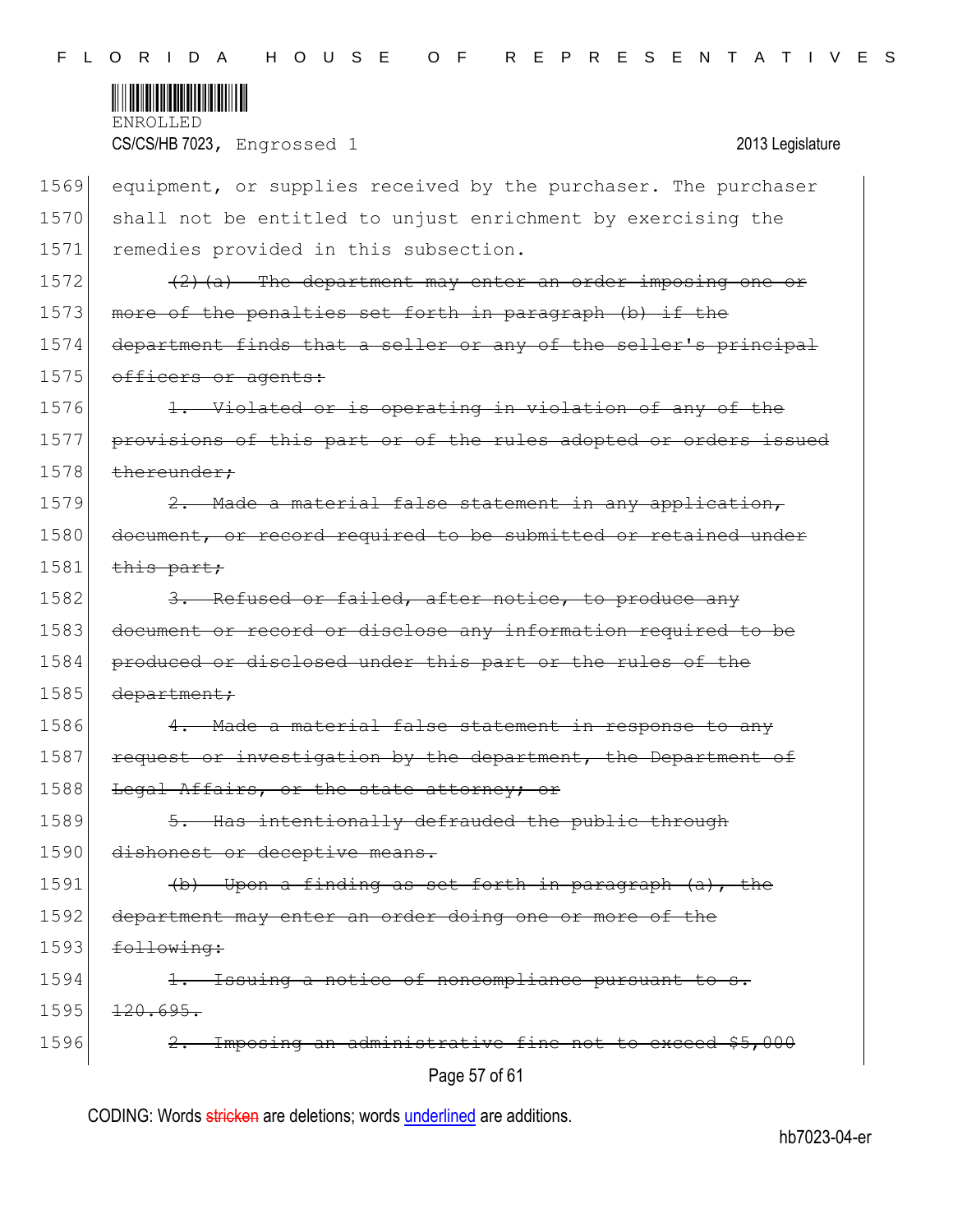

1597 per violation for each act which constitutes a violation of this 1598 part or a rule or order.

1599 3. Directing that the seller or its principal officers 1600 agents cease and desist specified activities.

1601 4. Refusing to issue or revoking or suspending an 1602 advertisement identification number.

1603 5. Placing the registrant on probation for a period of  $1604$  time, subject to such conditions as the department may specify.

 $1605$  (c) The administrative proceedings which could result in 1606 the entry of an order imposing any of the penalties specified in 1607 paragraph (b) shall be conducted in accordance with chapter 120.

1608 (2) $(3)$  Any purchaser injured by a violation of this part, 1609 or by the business opportunity seller's breach of a contract 1610 subject to this part or any obligation arising therefrom, may 1611 bring an action for recovery of damages, including reasonable 1612 attorney attorney's fees.

1613 (3) $(4)$  Upon complaint of any person that a business 1614 opportunity seller has violated the provisions of this part, the 1615 circuit court shall have jurisdiction to enjoin the defendant 1616 from further such violations.

1617 (4)<del>(5)</del> The Department of Legal Affairs, the Department of 1618 Agriculture and Consumer Services, or the state attorney, if a 1619 violation of this part occurs in her or his judicial circuit, is 1620 are the enforcing authority authorities for purposes of this 1621 part<sub> $\tau$ </sub> and they may bring civil actions in circuit court for 1622 temporary or permanent injunctive relief and may seek other 1623 appropriate civil relief, including, but not limited to, a civil 1624 penalty not to exceed \$5,000 for each violation, restitution and

# Page 58 of 61

CODING: Words stricken are deletions; words underlined are additions.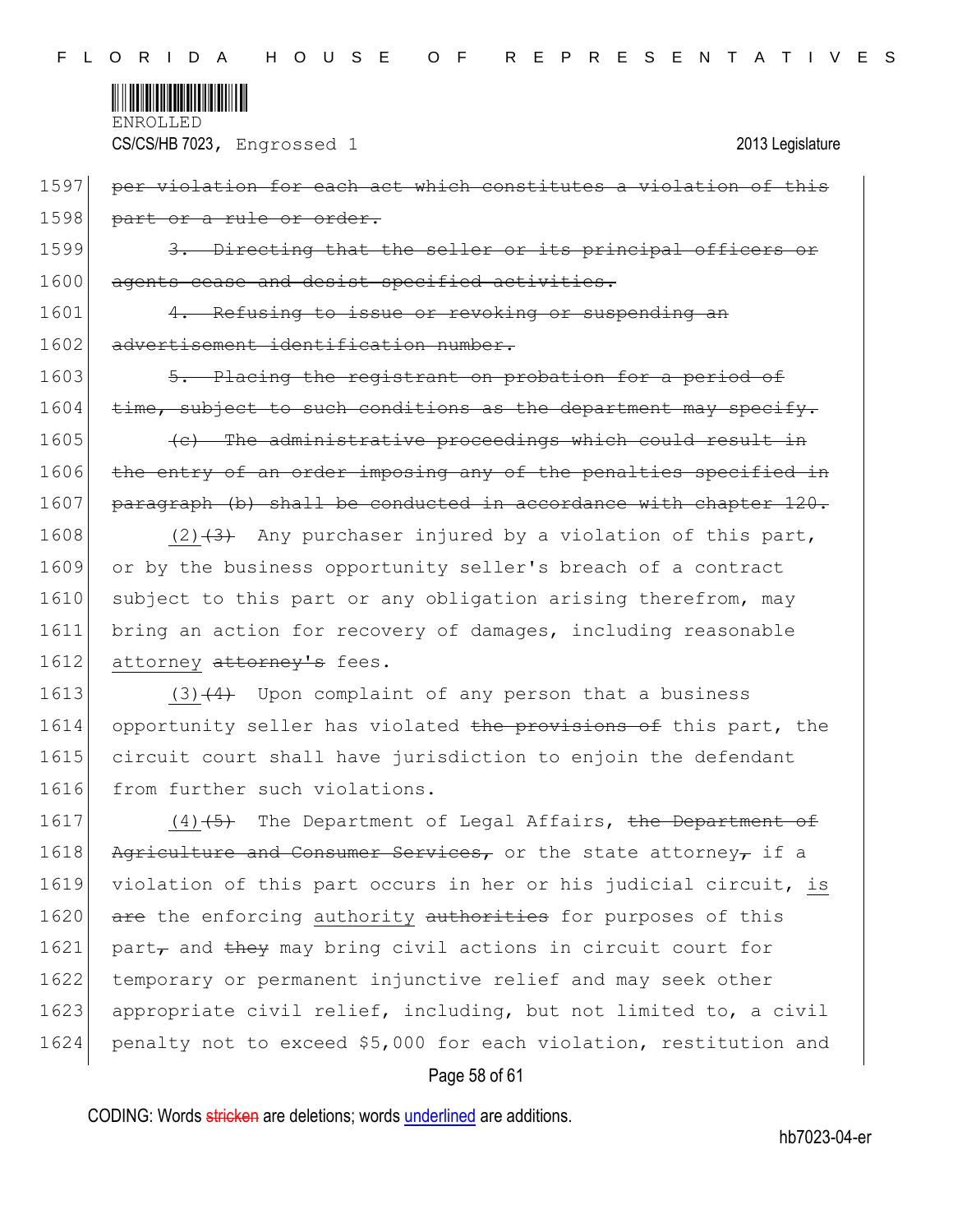

1625 damages for injured purchasers of business opportunities, and 1626 court costs and reasonable attorney attorney's fees.

1627 (5) $(6)$  Any remedy provided in this section may be 1628 recovered in an appropriate action, or the enforcing authority 1629 may terminate any investigation or action upon agreement by the 1630 offender to pay a as stipulated civil penalty, to make 1631 restitution or pay damages to purchasers, or to satisfy any 1632 other relief authorized in this section and requested by the 1633 enforcing authority.

1634  $(6)$  (7) The remedies provided in this section herein shall 1635 be in addition to any other remedies provided by law or in 1636 equity.

 $1637$  (8) The department has the authority to adopt rules 1638 pursuant to chapter 120 to implement this part.

1639 Section 44. Section 559.815, Florida Statutes, is amended 1640 to read:

1641 559.815 Penalties.—Any person who fails to file with the 1642 department as required by s. 559.805 or who commits an act 1643 described in s. 559.809 is quilty of a felony of the third 1644 degree, punishable as provided in s. 775.082, s. 775.083, or s. 1645 775.084.

1646 Section 45. Paragraph (a) of subsection (1) of section 1647 | 559.9221, Florida Statutes, is amended to read:

1648 559.9221 Motor Vehicle Repair Advisory Council.—The Motor 1649 Vehicle Repair Advisory Council is created to advise and assist 1650 the department in carrying out this part.

1651 (1) The membership of the council may not exceed nine  $\pm 1$ 1652 members appointed by the Commissioner of Agriculture.

# Page 59 of 61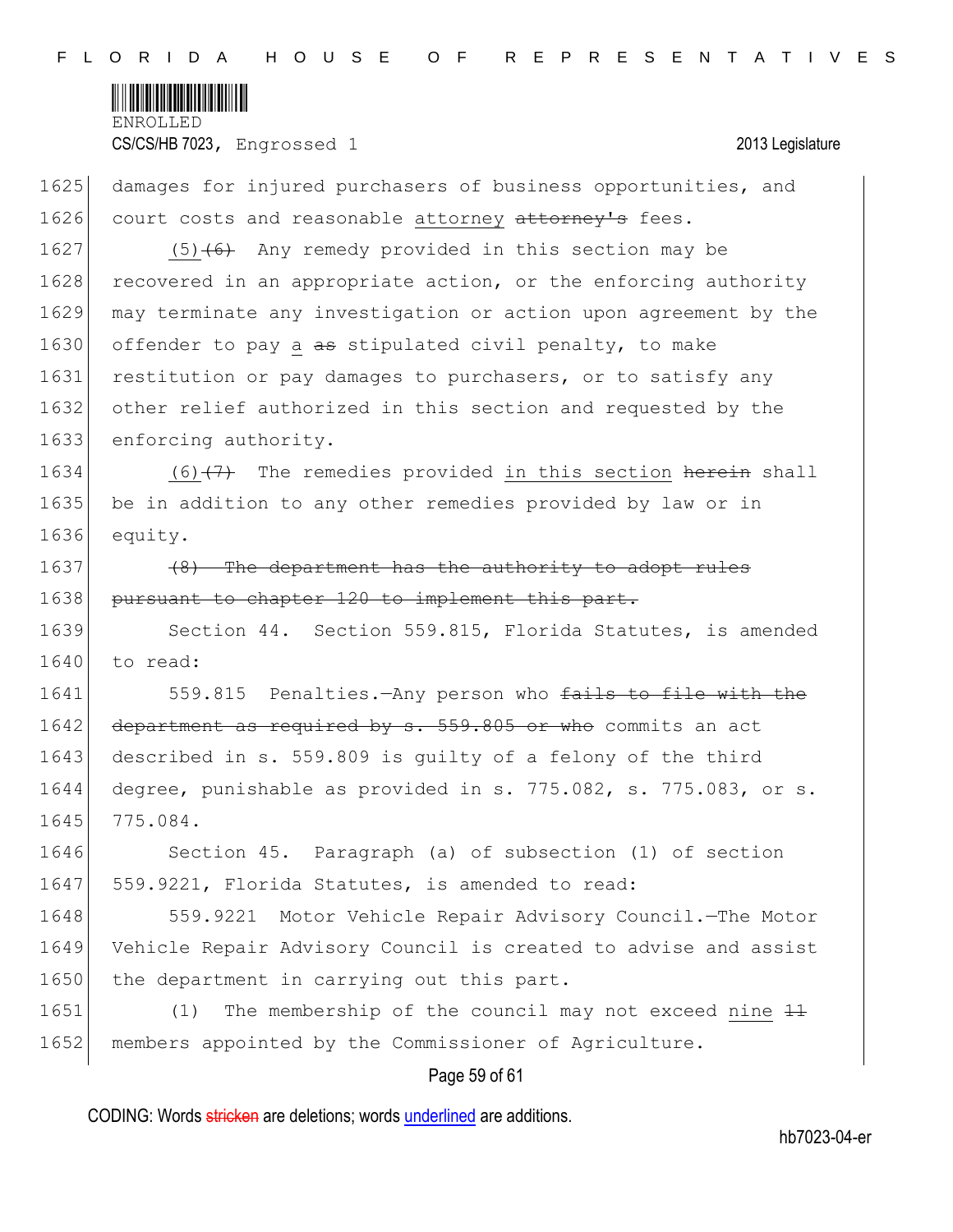

CS/CS/HB 7023, Engrossed 1 2013 Legislature

| 1653 | Six Eight industry members of the council must be<br>(a)         |
|------|------------------------------------------------------------------|
| 1654 | chosen from individuals already engaged in the motor vehicle     |
| 1655 | repair business who are eligible to be registered under this     |
| 1656 | part. The professional members of this council must be licensed  |
| 1657 | under this part. The commissioner shall select one industry      |
| 1658 | member from each of the following categories:                    |
| 1659 | Independent automotive mechanics shops.<br>1.                    |
| 1660 | Franchise or company-owned automotive mechanics shops.<br>2.     |
| 1661 | Independent Automotive collision shops.<br>3.                    |
| 1662 | 4. Franchise or company-owned automotive collision shops.        |
| 1663 | 4.5. Independent Tire dealer.                                    |
| 1664 | 6. Franchise or company-owned tire dealer.                       |
| 1665 | 5.7. Independent motor vehicle dealer licensed under s.          |
| 1666 | 320.27.                                                          |
| 1667 | 6.8. Franchise motor vehicle dealer licensed under s.            |
| 1668 | 320.27.                                                          |
| 1669 | Section 46. Paragraphs (a) and (b) of subsection (9) of          |
| 1670 | section 616.242, Florida Statutes, are amended to read:          |
| 1671 | 616.242 Safety standards for amusement rides.-                   |
| 1672 | (9)<br>INSURANCE REQUIREMENTS.-                                  |
| 1673 | An owner may not operate an amusement ride unless the<br>(a)     |
| 1674 | owner has in effect at all times of operation insurance meeting  |
| 1675 | the following requirements:                                      |
| 1676 | an insurance policy in an amount of at least not less<br>$\pm$ . |
| 1677 | than \$1 million per occurrence, \$1 million in the aggregate,   |
| 1678 | which insures the owner of the amusement ride against liability  |
| 1679 | for injury to persons arising out of the use of the amusement    |
| 1680 | ride <del>; or</del>                                             |

# Page 60 of 61